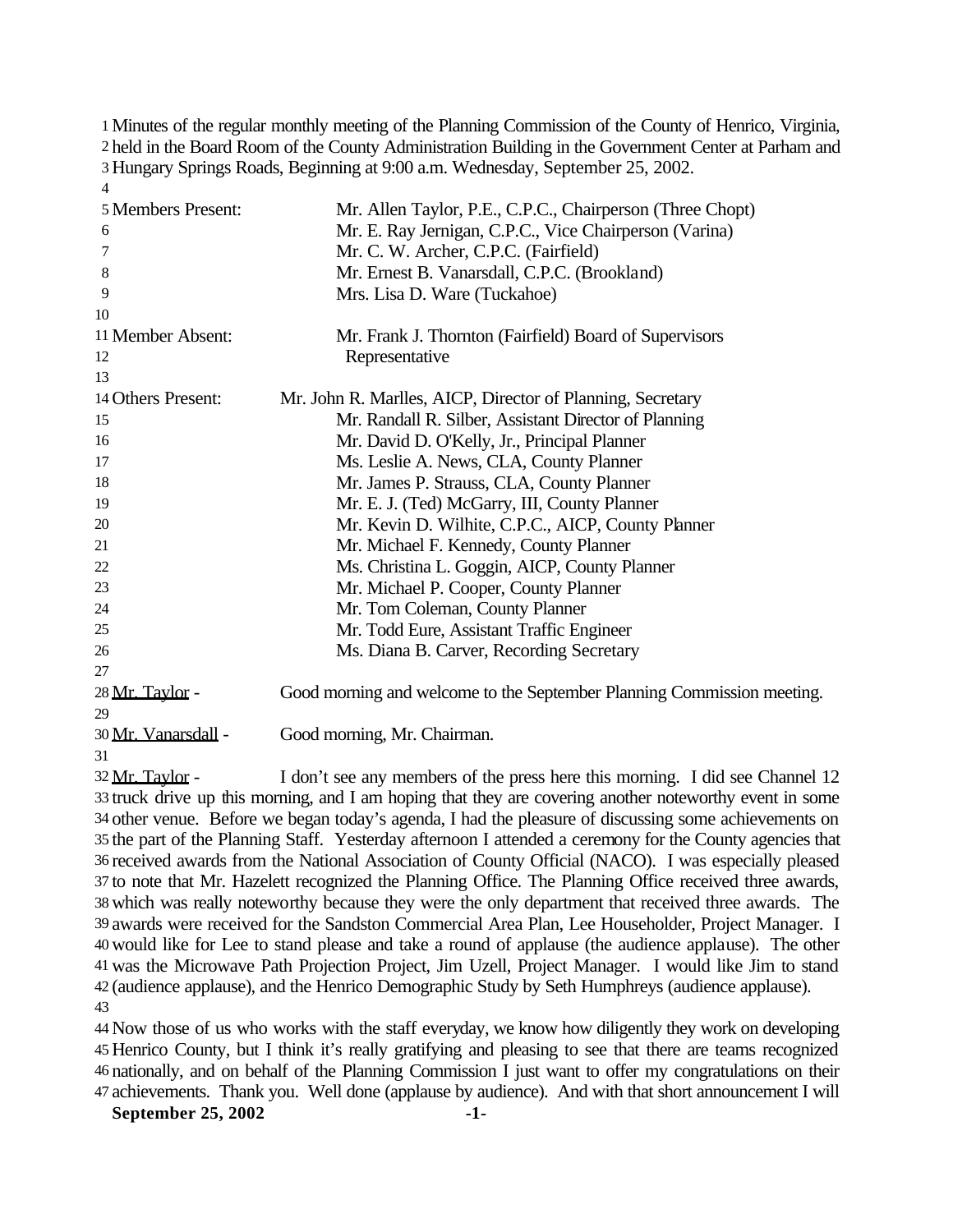turn the meeting over to our Director, Mr. Marlles.

 Mr. Marlles - Thank you, Mr. Chairman. I would note that Mr. Thornton is not with us today. He did call me earlier in the week and did indicate that he would not be able to make the meeting, but otherwise, we do have a full quorum and of course can conduct business. We do have a rather long agenda today. We are starting off with requests for deferrals and withdrawals and we do have a number of those to cover. So, Mr. Wilhite, if you would proceed.

 Mr. Wilhite - Thank you. Good morning to all Commission members and to everybody else who is in attendance today. On your handout there are six requests for deferrals and we have also become aware of two more in addition to those of this morning. The first one is on page three of your agenda.

## **TRANSFER OF APPROVAL**

| POD-51-99<br><b>Gaskins Retirement Center</b> | Marie Casucci for Georgia Williams Assisted Living LLC:<br>Request for approval of a transfer of approval, as required by<br>Chapter 24, Section 24-106 of the Henrico County Code from<br>South Gaskins Retirement LLC (Dr. Nazir Chauldhary) to Georgia<br>Williams Assisted Living LLC. The 9.955-acre site is located along<br>the west line of Gaskins Road (2400 Gaskins Road), approximately<br>500 feet south of Three Chopt Road on parcel 749-754-2538. The<br>zoning is R-6C, General Residence District (Conditional). County |
|-----------------------------------------------|-------------------------------------------------------------------------------------------------------------------------------------------------------------------------------------------------------------------------------------------------------------------------------------------------------------------------------------------------------------------------------------------------------------------------------------------------------------------------------------------------------------------------------------------|
|                                               | water and sewer.<br>(Tuckahoe)                                                                                                                                                                                                                                                                                                                                                                                                                                                                                                            |

Mr. Wilhite - On page 3 of your agenda, the staff requests deferral until November 20, 2002.

 Mr. Taylor - Is there anyone in the audience in opposition to the deferral of the transfer of approval request for POD-51-99, Gaskins Retirement Center? No opposition, Mrs. Ware.

 Mrs. Ware - All right, then I move that POD-51-99 be deferred to the November 20, 2002, meeting.

Mr. Vanarsdall - Second.

73 Mr. Taylor - The motion was made by Mrs. Ware and seconded by Mr. Vanarsdall to defer the transfer of approval request for POD-51-99, Gaskins Retirement Center. All in favor say aye…all opposed say nay. There being no opposition POD-51-99 is deferred until November 20, 2002.

 The Planning Commission deferred the transfer of approval request for POD-51-99, Gaskins Retirement Center, to its November 20, 2002, meeting.

## **SUBDIVISION & EXCEPTION**

| Telegraph Run and a         | Wingate & Kestner for Commerce Company, LLC: Request for            |
|-----------------------------|---------------------------------------------------------------------|
| Resubdivision of Section C, | approval of a conditional subdivision and an exception pursuant to  |
| Block B, Lot 22 and a       | Section 19-4(a) of the Henrico County Code requiring increased rear |
| September 25, 2002          | $-2-$                                                               |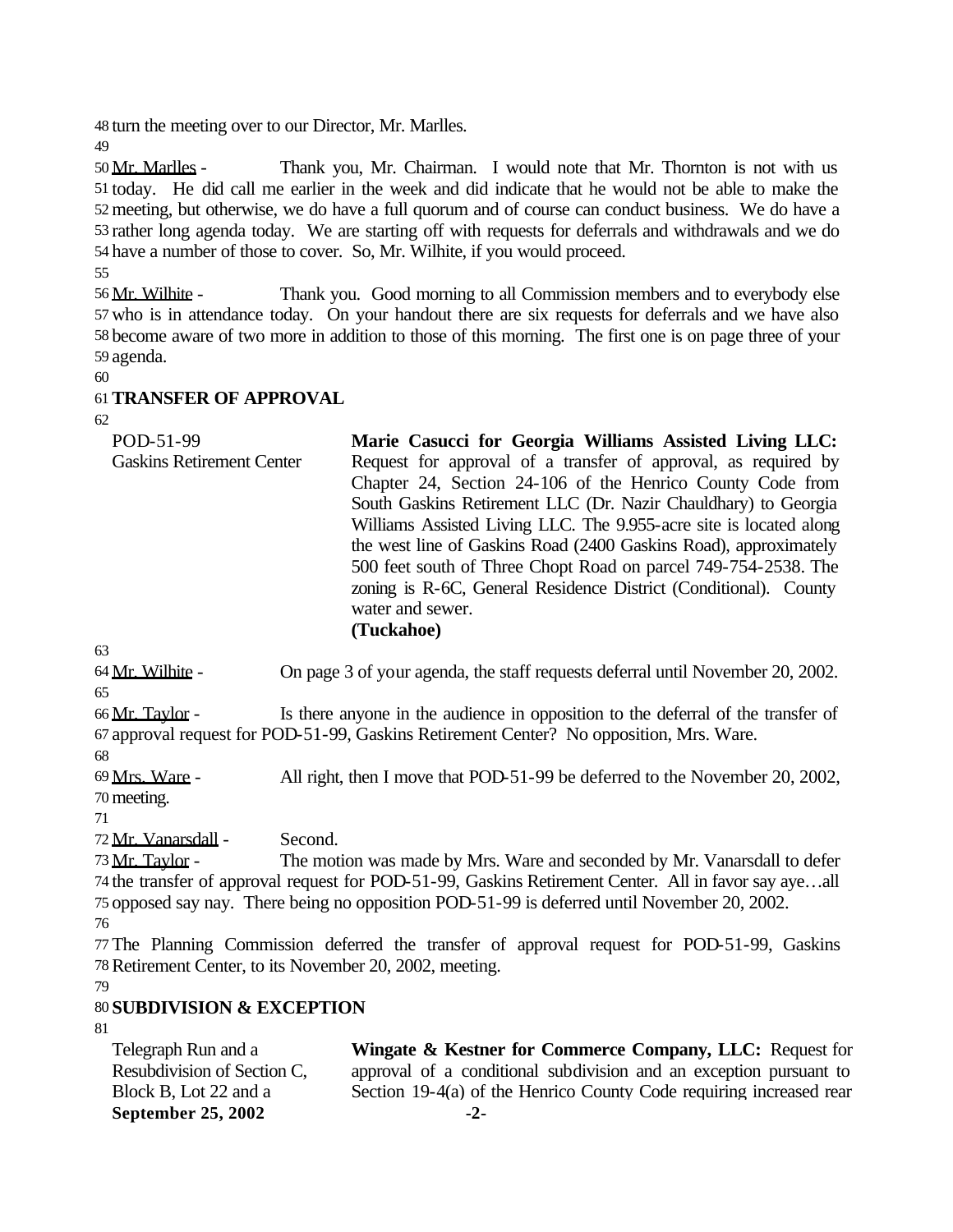| <b>Reserved for BMP Parcel</b><br>(September 2002 Plan)<br>82                                             | yard setbacks along Brook Road (U.S. Route 1) a major arterial<br>roadway. The 6.15-acre site is located on the terminus of Connecticut<br>Avenue, west of Telegraph Road on parcels 784-763-3921, 784-762-<br>3895 and 784-763-4641. The zoning is R-2A, One-Family Residence<br>District. County water and sewer. (Fairfield) 15 Lots |
|-----------------------------------------------------------------------------------------------------------|-----------------------------------------------------------------------------------------------------------------------------------------------------------------------------------------------------------------------------------------------------------------------------------------------------------------------------------------|
| 83 Mr. Wilhite -                                                                                          | On page 13 of your agenda, the applicant is requesting deferral until October                                                                                                                                                                                                                                                           |
| 84 23, 2002.                                                                                              |                                                                                                                                                                                                                                                                                                                                         |
| 85                                                                                                        |                                                                                                                                                                                                                                                                                                                                         |
| 86 Mr. Taylor -                                                                                           | Is there anyone in the audience in opposition to the deferral of subdivision                                                                                                                                                                                                                                                            |
|                                                                                                           | 87 Telegraph Run, Resubdivision of Section C? No opposition. Mr. Archer.                                                                                                                                                                                                                                                                |
| 88                                                                                                        |                                                                                                                                                                                                                                                                                                                                         |
| 89 Mr. Archer -                                                                                           | Mr. Chairman, I move deferral of subdivision Telegraph Run and a                                                                                                                                                                                                                                                                        |
| 90 Resubdivision of Section C, Block B, Lot 22, until the October 23 meeting, at the applicant's request. |                                                                                                                                                                                                                                                                                                                                         |
| 91                                                                                                        |                                                                                                                                                                                                                                                                                                                                         |
| 92 Mr. Vanarsdall -                                                                                       | Second.                                                                                                                                                                                                                                                                                                                                 |
| 93                                                                                                        |                                                                                                                                                                                                                                                                                                                                         |
| 94 <u>Mr. Tavlor</u> -                                                                                    | The motion was made by Mr. Archer and seconded by Mr. Vanarsdall. All in                                                                                                                                                                                                                                                                |
|                                                                                                           | 95 favor say ayeall oppose say nay. The motion passes.                                                                                                                                                                                                                                                                                  |
| 96                                                                                                        |                                                                                                                                                                                                                                                                                                                                         |
|                                                                                                           | 97 At the request of the applicant, the Planning Commission deferred subdivision Telegraph Run and A                                                                                                                                                                                                                                    |

98Resubdivision of Section C, Block B, Lot 22 and a Reserved for BMP Parcel (September 2002 Plan) 99 to its October 23, 2002, meeting.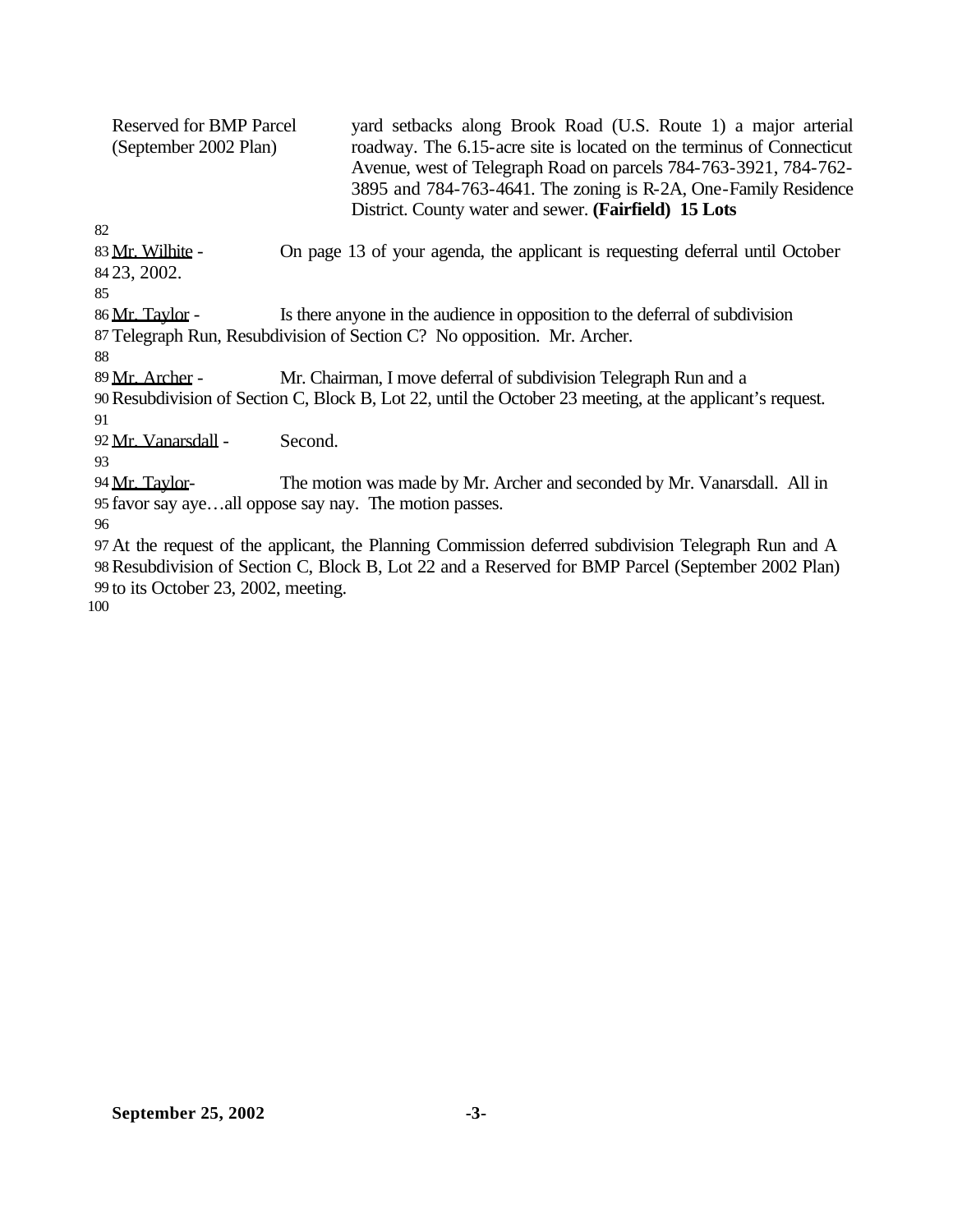#### 100**LIGHTING PLAN (Deferred from the July 24, 2002, Meeting)**

| 1 <sub>U</sub>                                                                            |         |                                                                                                                                                                                                                                                                                                                                                                                                                                                                                 |
|-------------------------------------------------------------------------------------------|---------|---------------------------------------------------------------------------------------------------------------------------------------------------------------------------------------------------------------------------------------------------------------------------------------------------------------------------------------------------------------------------------------------------------------------------------------------------------------------------------|
| $LP/POD-83-01$<br>The Lodge @ Hunton Park<br>102                                          |         | Foster & Miller, P.C. for Clarendon Associates, L.L.C.: Request<br>for approval of a lighting plan, as required by Chapter 24, Section 24-<br>106 of the Henrico County Code. The 30.00-acre site is located on<br>the north line of Hunton Park Boulevard, approximately 1,200 feet east<br>of Staples Mill Road (U.S. Route 33) on parcel 762-775-1005. The<br>zoning is R-5C, General Residence District (Conditional) and C-1,<br><b>Conservation District. (Brookland)</b> |
|                                                                                           |         |                                                                                                                                                                                                                                                                                                                                                                                                                                                                                 |
| 103 Mr. Wilhite -<br>104 23, 2002.<br>105                                                 |         | On page 17 of your agenda, the applicant is requesting deferral until October                                                                                                                                                                                                                                                                                                                                                                                                   |
|                                                                                           |         |                                                                                                                                                                                                                                                                                                                                                                                                                                                                                 |
| 106 Mr. Taylor -                                                                          |         | Is there anyone in the audience in opposition to the deferral of the lighting plan<br>107 for LP/POD-83-01, The Lodge @ Hunton Park? No opposition. Mr. Vanarsdall.                                                                                                                                                                                                                                                                                                             |
| 108                                                                                       |         |                                                                                                                                                                                                                                                                                                                                                                                                                                                                                 |
| 109 Mr. Vanarsdall -                                                                      |         | I would like to ask Ms. News a question. Good morning, Ms. News. Do you<br>110 think that you and them will be able to come to some conclusion by the $23rd$ of October or should we                                                                                                                                                                                                                                                                                            |
| 111 defer it for two months?                                                              |         |                                                                                                                                                                                                                                                                                                                                                                                                                                                                                 |
| 112                                                                                       |         |                                                                                                                                                                                                                                                                                                                                                                                                                                                                                 |
| 113 Ms. News -                                                                            |         | It's their intention to try to meet our requirements by the $23rd$ . We just have to                                                                                                                                                                                                                                                                                                                                                                                            |
| 114 come to a meeting of the minds on what they are.                                      |         |                                                                                                                                                                                                                                                                                                                                                                                                                                                                                 |
| 115                                                                                       |         |                                                                                                                                                                                                                                                                                                                                                                                                                                                                                 |
| 116 Mr. Vanarsdall -<br>117 deferred to the $23rd$ of October at the applicant's request. |         | Thank you. I move that LP/POD-83-01, The Lodge @ Hunton Park, be                                                                                                                                                                                                                                                                                                                                                                                                                |
| 118                                                                                       |         |                                                                                                                                                                                                                                                                                                                                                                                                                                                                                 |
| 119 Mr. Jernigan -<br>120                                                                 | Second. |                                                                                                                                                                                                                                                                                                                                                                                                                                                                                 |
| 121 Mr. Taylor-                                                                           |         | The motion was made by Mr. Vanarsdall and seconded by Mr. Jernigan. All in                                                                                                                                                                                                                                                                                                                                                                                                      |
| 122 favor say ayeall oppose say nay. The motion passes.                                   |         |                                                                                                                                                                                                                                                                                                                                                                                                                                                                                 |
| 123                                                                                       |         |                                                                                                                                                                                                                                                                                                                                                                                                                                                                                 |
|                                                                                           |         | 124 At the request of the applicant, the Planning Commission deferred the lighting plan for LP/POD-83-01,                                                                                                                                                                                                                                                                                                                                                                       |
|                                                                                           |         | 125 The Lodge @ Hunton Park to its October 23, 2002, meeting.                                                                                                                                                                                                                                                                                                                                                                                                                   |
| 126                                                                                       |         |                                                                                                                                                                                                                                                                                                                                                                                                                                                                                 |
|                                                                                           |         | 127 SUBDIVISION (Deferred from the July 24, 2002 Meeting)                                                                                                                                                                                                                                                                                                                                                                                                                       |
| 128                                                                                       |         |                                                                                                                                                                                                                                                                                                                                                                                                                                                                                 |
| <b>Thomas Mill</b><br>(July 2002 Plan)<br>11868 Old Washington<br>Highway                 |         | Foster & Miller, P.C. for WWJ, LC and B & B Development<br><b>Corporation:</b> The 78.60-acre site is located on the north line of Old<br>Washington Highway between the Chickahominy River and the CSX<br>Railroad across from Kellipe Road on parcels 772-779-6780, 773-<br>777-3550 and part of 773-777-1078. The zoning is A-1, Agricultural<br>District. County water and septic tank/drainfield. (Brookland) 47                                                           |
|                                                                                           |         | Lots                                                                                                                                                                                                                                                                                                                                                                                                                                                                            |
| 129 Mr. Wilhite -                                                                         |         | On page 18 of your agenda, the applicant is requesting deferral until October                                                                                                                                                                                                                                                                                                                                                                                                   |
| 130 23, 2002.                                                                             |         |                                                                                                                                                                                                                                                                                                                                                                                                                                                                                 |
| 131                                                                                       |         |                                                                                                                                                                                                                                                                                                                                                                                                                                                                                 |
| 132 Mr. Taylor -                                                                          |         | Is there anyone in the audience in opposition to the deferral of Thomas Mill                                                                                                                                                                                                                                                                                                                                                                                                    |
| <b>September 25, 2002</b>                                                                 |         | $-4-$                                                                                                                                                                                                                                                                                                                                                                                                                                                                           |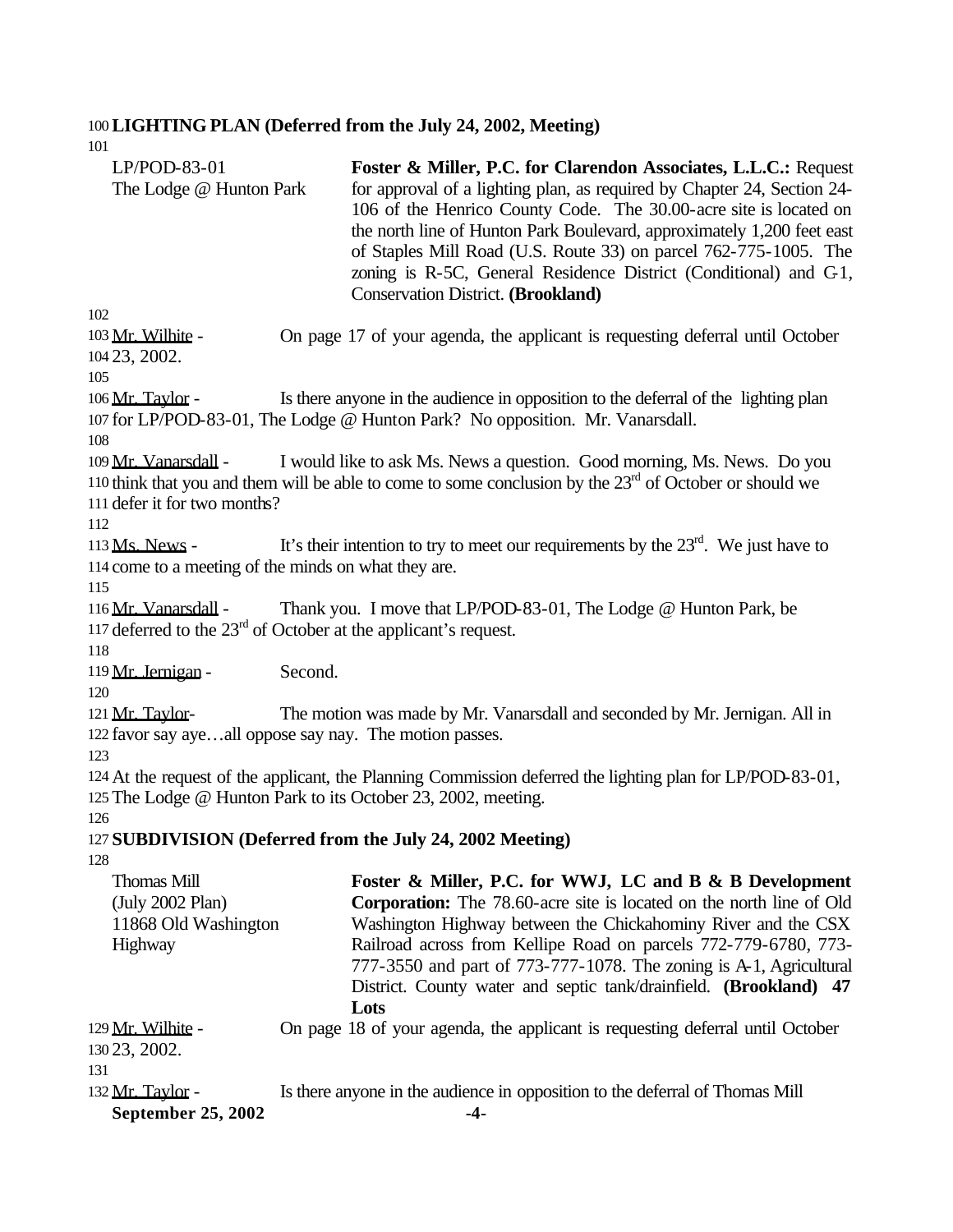133 subdivision? No opposition. Mr. Vanarsdall.

134

135 Mr. Vanarsdall - We've got a lot of work to do on this one and we have a meeting on the  $2<sup>nd</sup>$ . I 136 move that Thomas Mill be deferred at the applicant's request to October 23.

137

138 Mr. Taylor - Second.

139

140 Mr. Taylor- The motion was made by Mr. Vanarsdall and seconded by Mr. Taylor. All in 141 favor say aye…all oppose say nay. The motion passes.

142

143 At the request of the applicant, the Planning Commission deferred subdivision Thomas Mill (July 2002 144 Plan) 11868 Old Washington Highway to its October 23, 2002, meeting.

145

## 146 **SUBDIVISION**

| 141                                                                                                                                 |                                                                                                                                                                                                                                                                                                                                                                                                  |
|-------------------------------------------------------------------------------------------------------------------------------------|--------------------------------------------------------------------------------------------------------------------------------------------------------------------------------------------------------------------------------------------------------------------------------------------------------------------------------------------------------------------------------------------------|
| Newstead Landing<br>(A Resubdivision of Newstead<br>Landing, Section A and a Portion of<br>Newstead Farms)<br>(September 2002 Plan) | <b>Engineering Design Associates for Newstead Landing L.C.:</b><br>The 52.7-acre site is located on the south line of Kingsland Road<br>140 feet east of Osborne Landing (private road) on parcels 808-<br>670-1962, 3363, 4865, 6169, 1028; 808-668-9806 and 809-668-<br>6715. The zoning is A-1, Agricultural District. Private central water<br>and central sewer system. (Varina)<br>30 Lots |
| 148                                                                                                                                 |                                                                                                                                                                                                                                                                                                                                                                                                  |
| 149 Mr. Wilhite -<br>150 23, 2002.                                                                                                  | On page 24 of your agenda, the applicant is requesting deferral until October                                                                                                                                                                                                                                                                                                                    |
| 151                                                                                                                                 |                                                                                                                                                                                                                                                                                                                                                                                                  |
| 152 Mr. Taylor -                                                                                                                    | Is there anyone in the audience in opposition to the deferral of subdivision                                                                                                                                                                                                                                                                                                                     |
| 153 Newstead Landing? No opposition. Mr. Jernigan.                                                                                  |                                                                                                                                                                                                                                                                                                                                                                                                  |
| 154                                                                                                                                 |                                                                                                                                                                                                                                                                                                                                                                                                  |
| 155 Mr. Jernigan -<br>156 2002, by request of the applicant.                                                                        | Mr. Chairman, I make a motion to defer Newstead Landing to October 23,                                                                                                                                                                                                                                                                                                                           |
| 157                                                                                                                                 |                                                                                                                                                                                                                                                                                                                                                                                                  |
| 158 Mr. Vanarsdall -                                                                                                                | Second.                                                                                                                                                                                                                                                                                                                                                                                          |
| 159                                                                                                                                 |                                                                                                                                                                                                                                                                                                                                                                                                  |
| 160 Mr. Taylor-                                                                                                                     | The motion was made by Mr. Jernigan and seconded by Mr. Vanarsdall All in<br>161 favor say ayeall oppose say nay. The motion passes.                                                                                                                                                                                                                                                             |
| 162                                                                                                                                 |                                                                                                                                                                                                                                                                                                                                                                                                  |
| 165 Plan) to its October 23, 2002, meeting.<br>166                                                                                  | 163 At the request of the applicant, the Planning Commission deferred subdivision Newstead Landing (A<br>164 Resubdivision of Newstead Landing, Section A and a Portion of Newstead Farms) (September 2002                                                                                                                                                                                       |
| 167 Mr. Wilhite -                                                                                                                   | The last request for deferrals appears on page 37.                                                                                                                                                                                                                                                                                                                                               |
| 168                                                                                                                                 |                                                                                                                                                                                                                                                                                                                                                                                                  |
| <b>169 PLAN OF DEVELOPMENT</b>                                                                                                      |                                                                                                                                                                                                                                                                                                                                                                                                  |
| 170                                                                                                                                 |                                                                                                                                                                                                                                                                                                                                                                                                  |
| POD-68-02                                                                                                                           | Balzer & Associates, Inc. for Richfield Associates, LLC:                                                                                                                                                                                                                                                                                                                                         |
| <b>Blackwood Retail</b>                                                                                                             | Request for approval of a plan of development, as required by                                                                                                                                                                                                                                                                                                                                    |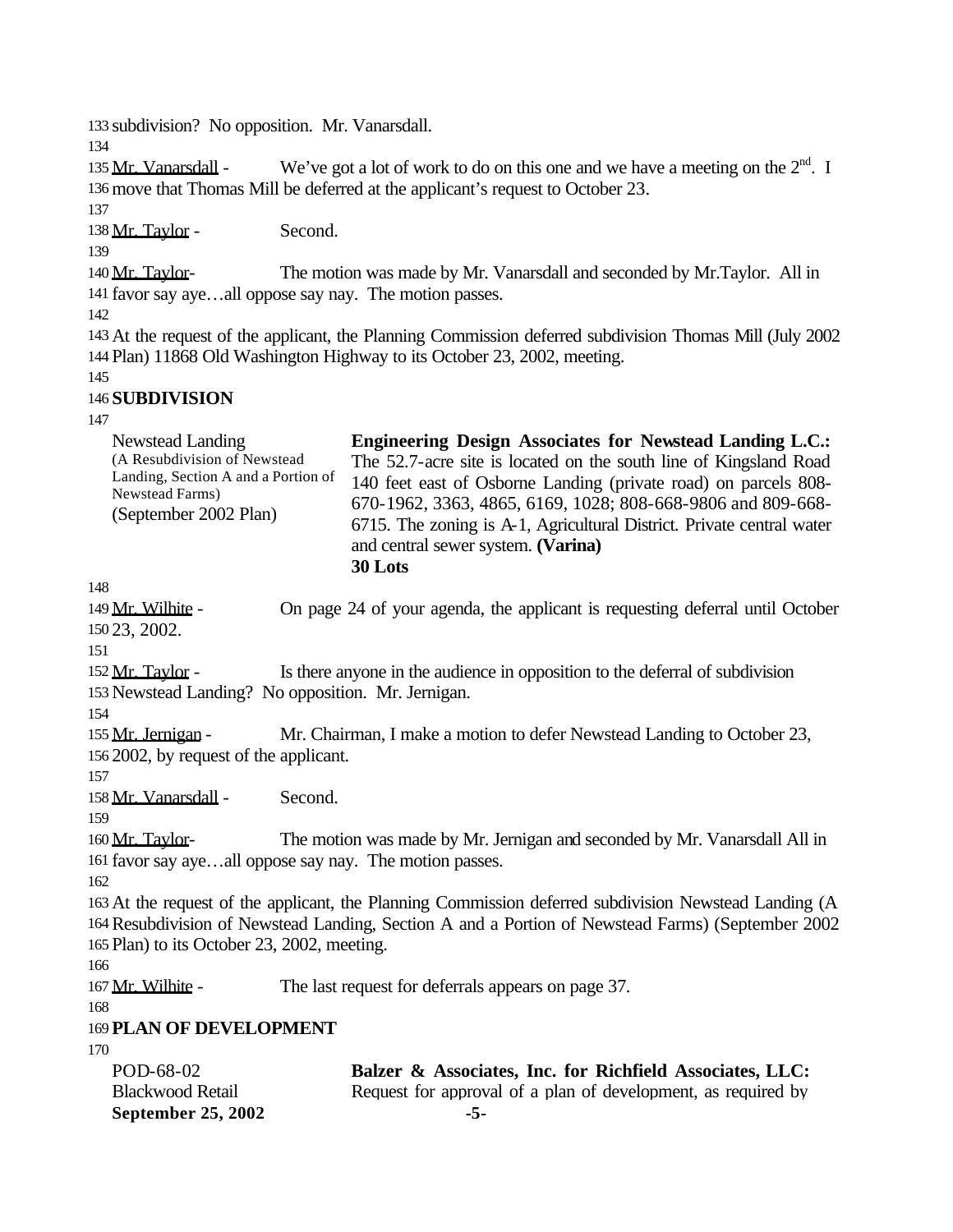| <b>Glen Eagles Shopping Center</b> | Chapter 24, Section 24-106 of the Henrico County Code to<br>construct a $6,600$ square foot building. The 0.90-acre site is |
|------------------------------------|-----------------------------------------------------------------------------------------------------------------------------|
|                                    | located on the northwest corner of Ridgefield Parkway and                                                                   |
|                                    | Eagles View Drive in the Glen Eagles Shopping Center on part of                                                             |
|                                    | parcel 740-750-0178. The zoning is B-2C, Business District                                                                  |
|                                    | (Conditional). County water and sewer. (Tuckahoe)                                                                           |
| 171                                |                                                                                                                             |

172 Mr. Wilhite - The applicant is requesting deferral until November 20, 2002. 173

174 Mr. Taylor - Is there anyone in the audience in opposition to POD-68-02, Blackwood Retail 175 Glen Eagles Shopping Center? No opposition. Mrs. Ware.

176

177 Mrs. Ware - Mr. Chairman, I move that POD-68-02, Blackwood Retail at Glen Eagles 178 Shopping Center, be deferred to the November 20 meeting, at the applicant's request.

179

180 Mr. Archer - Second.

181

182 Mr. Taylor- The motion was made by Mrs. Ware and seconded by Mr. Archer. All in 183 favor say aye…all oppose say nay. The motion passes.

184

185 At the request of the applicant, the Planning Commission deferred POD-68-02, Blackwood Retail @ 186 Glen Eagles Shopping Center to its November 20, 2002, meeting.

187

188 Mr. Wilhite - Mr. Chairman, we have two more cases with request for deferral made this 189 morning. The first one is on page four.

190

# 191**TRANSFER OF APPROVAL (Deferred from the July 24, 2002, Plan)**

192

| Anthony P. Renaldi, Vice President and Chief Financial Officer       |
|----------------------------------------------------------------------|
| for Prospect Homes of Richmond, Inc.: Request for approval of a      |
| transfer of approval, as required by Chapter 24, Section 24-106 of   |
| the Henrico County Code from C. Richard Dobson Builders, Inc. to     |
| Prospect Homes of Richmond, Inc. The 4.9 acre site is located on the |
| west line of Wyndham Park Drive at its intersection with Dominion    |
| Club Drive on parcel 740-776-1890. The zoning is RTHC,               |
| Residential Townhouse District (Conditional). (Three Chopt)          |
|                                                                      |

193

194 Mr. Wilhite - The applicant is requesting deferral until October 23, 2002.

195

196 Mr. Taylor - Is there anyone in the audience in opposition to the transfer of approval request 197 for POD-117-98, Courtland @ Wyndham (POD-116-96 Revised)? There being no opposition I'll 198 move deferral of POD-117-98 be deferred to October 23, at the applicant's request.

199

200 Mr. Vanarsdall - Second.

201

202 Mr. Taylor- The motion was made by Mr. Taylor and seconded by Mr. Vanarsdall. All in 203 favor say aye…all oppose say nay. The motion passes.

**September 25, 2002 -6-**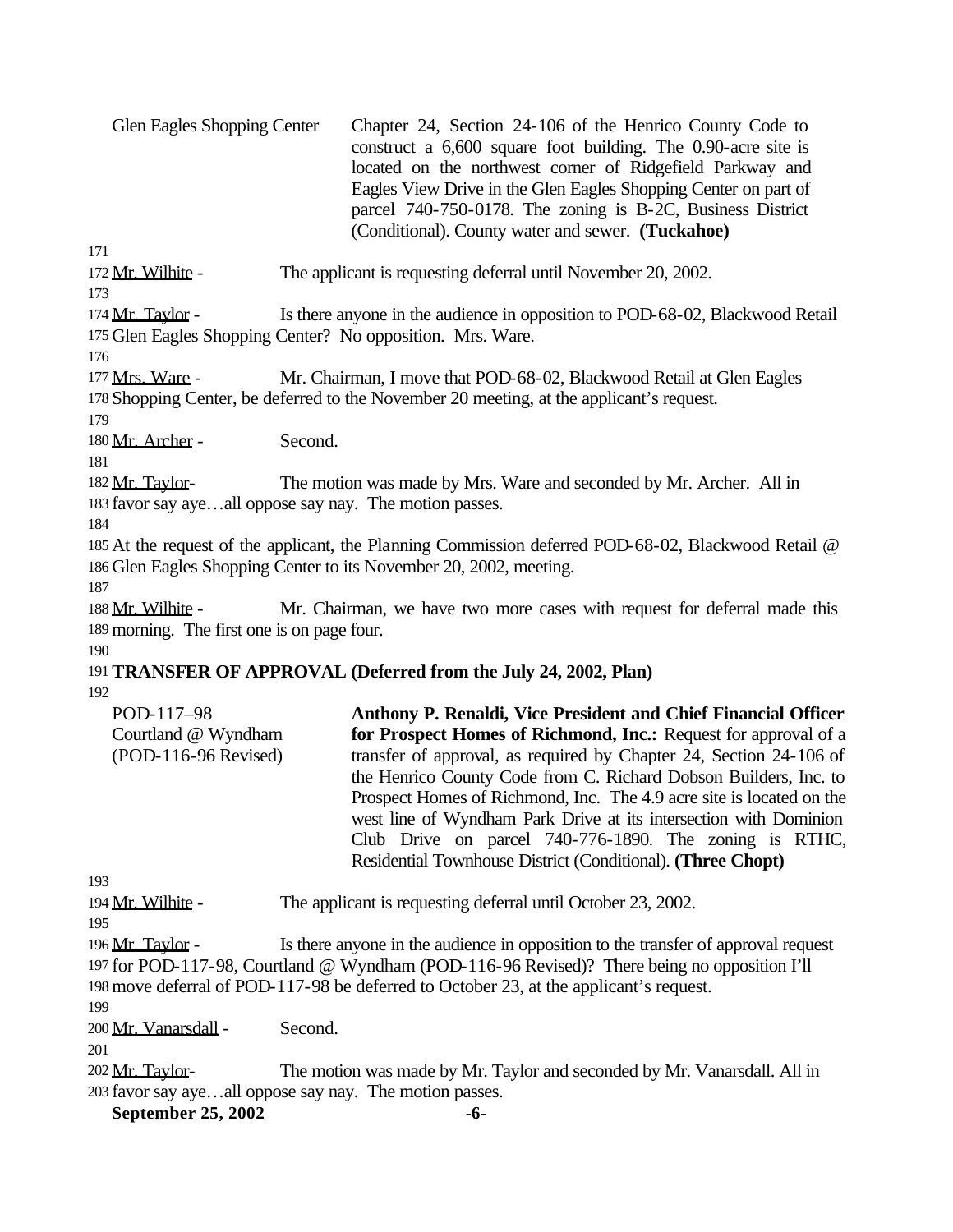204

205 At the request of the applicant, the Planning Commission deferred the transfer of approval request for 206 POD-117-98, Courtland @ Wyndham (POD-116-96 Revised) to its October 23, 2002, meeting. 207

208 Mr. Wilhite - The last request that we are aware of at this time is on page 46.

209

# 210 **PLAN OF DEVELOPMENT**

211

| POD-62-02                   | Delta Engineers for Regency Hair Design: Request for             |
|-----------------------------|------------------------------------------------------------------|
| Renaissance Hair & Spa -    | approval of a plan of development, as required by Chapter 24,    |
| $3217 - 3227$ Skipwith Road | Section 24-106 of the Henrico County Code to construct a one-    |
|                             | story, 4,996 square foot beauty facility. The 1.235-acre site is |
|                             | located at 3217-3227 Skipwith Road, approximately 250 feet       |
|                             | south of Broad Street (U. S. Route 250) on parcels 761-754-      |
|                             | 0791, 1383 and 1572. The zoning is B-1C, Business District       |
|                             | (Conditional). County water and sewer. (Three Chopt)             |

212

213 Mr. Wilhite - The staff is requesting deferral until October 23, 2002.

214

215 Mr. Taylor - Is there anyone in the audience in opposition to the deferral of POD-62-02, 216Renaissance Hair & Spa? No opposition. Therefore, I will move to defer POD-62-02, Renaissance 217 Hair & Spa, to October 23, at the applicant's request.

218

219 Mr. Vanarsdall - Second.

220

221 Mr. Taylor- The motion was made by Mr. Taylor and seconded by Mr. Vanarsdall. All in 222 favor say aye…all oppose say nay. The motion passes.

223

224 The Planning Commission deferred POD-62-02, Renaissance Hair & Spa, 3217 – 3227 Skipwith 225Road, to its October 23, 2002, meeting.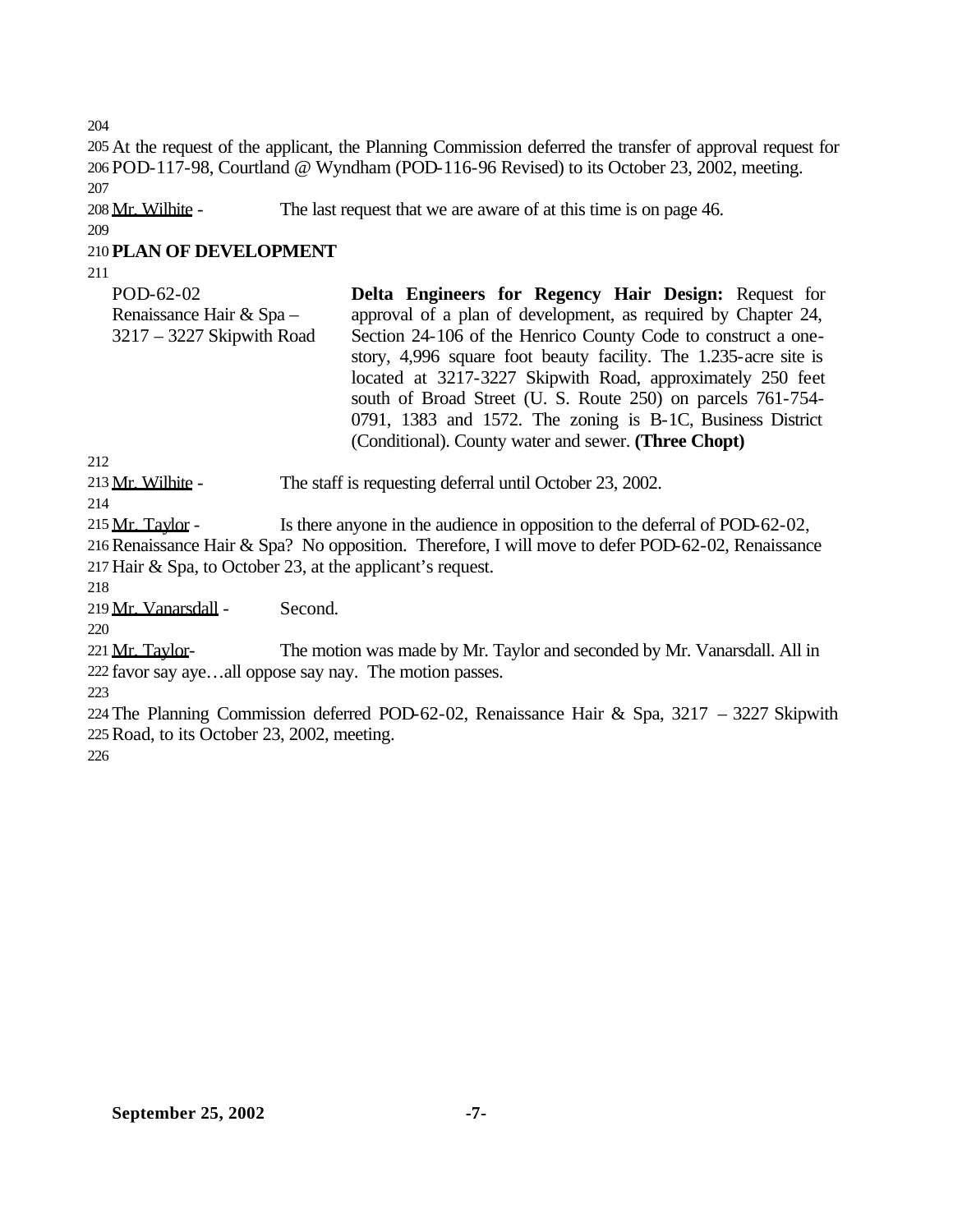226 Mr. Taylor - Mr. Wilhite, does that complete the requests for deferrals and withdrawals?

228 Mr. Wilhite - Yes, sir.

# 229

227

230 Mr. Marlles - Mr. Chairman, the next item on the agenda is the Expedited Agenda. For the 231 benefit of the audience, the items on the Expedited Agenda are items for which staff is recommending 232 approval. The Planning Commission member for the district has no issues, and there is no known citizen 233 opposition. If there is citizen opposition, these items can be taken off of the Expedited Agenda. Mr. 234Wilhite.

235

236 Mr. Wilhite - The staff is aware of 20 items on the Expedited Agenda this morning. The first 237 one appears on page two of your agenda.

238

## 239**TRANSFER OF APPROVAL**

240

POD-95-82 The Piano Gallery (Formerly Deep Run Veterinary) **Jesse Parker:** Request for approval of a transfer of approval, as required by Chapter 24, Section 24-106 of the Henrico County Code from Eilene P. Steinberg to Jesse R. and Peggy S. Parker. The .671-acre site is located on the south side of W. Broad Street (State Route 250) in the Deep Run Business Center on parcel 751-759- 8451. The zoning is M-1C, Light Industrial District (Conditional). **(Three Chopt)**

241

242 Mr. Taylor - Is there anyone in the audience in opposition to POD-95-82, The Piano Gallery 243 on the Expedited Agenda. No opposition. Therefore, I will move approval of POD-95-82, The Piano 244 Gallery on the Expedited Agenda.

245

246 Mr. Jernigan - Second.

247

248 Mr. Taylor- The motion was made by Mr. Taylor and seconded by Mr. Jernigan. All in 249 favor say aye…all oppose say nay. The motion passes.

250

251 The Planning Commission approved the transfer of approval request for POD-95-82, The Piano 252 Gallery (Formerly Deep Run Veterinary) subject to the standard conditions previously approved and 253 the following additional condition.

- 255 1. The owner shall correct all deficiencies identified in the inspection report dated **August 19,**  256 **2002**, prior to the issuance of a new certificate of occupancy.
- 257
- 258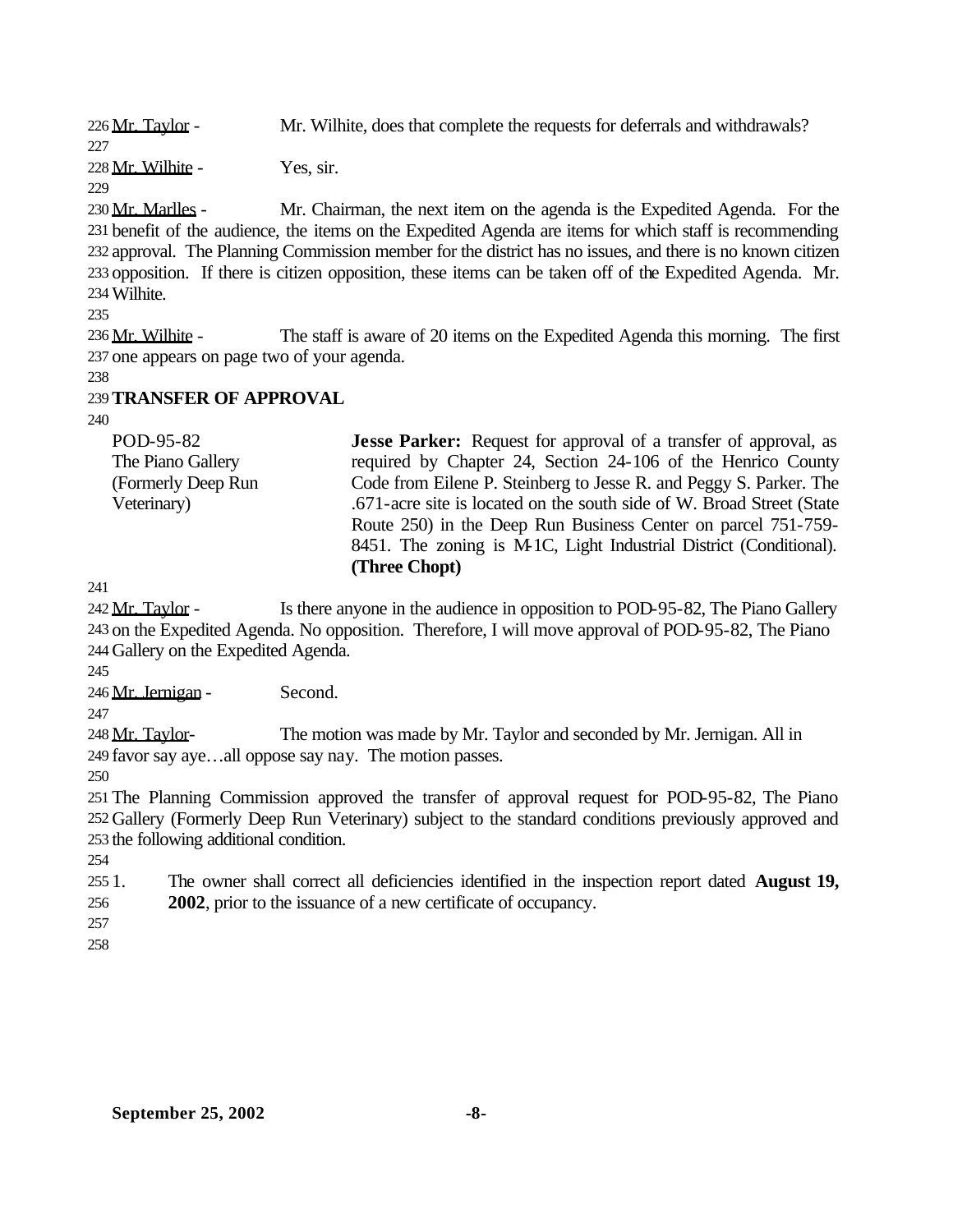#### **SUBDIVISION (Deferred from the August 15, 2002 Meeting)**

| The Park at Twin Hickory | Youngblood, Tyler & Associates, P.C. for HHHunt                       |
|--------------------------|-----------------------------------------------------------------------|
| Collector Roads - Old    | <b>Corporation:</b> The 8.44 acre site is located on the west side of |
| Nuckols Road             | Nuckols Road across from the intersection of Nuckols Road and         |
| (July 2002 Plan)         | Opaca Lane on part of parcels 745-768-7374, 745-769-6845,             |
|                          | 5071, 6789, 746-770-0619, 1492, 4038, 745-770-0962, 747-              |
|                          | 771-2430 and 3965. The zoning is A-1, Agricultural District,          |
|                          | RTHC, Residential Townhouse District (Conditional), O-3C, Office      |
|                          | District (Conditional), R-5AC, General Residence District             |
|                          | (Conditional) and R-6C, General Residence District (Conditional).     |
|                          | County water and sewer. (Three Chopt) 0 Lots                          |
|                          |                                                                       |

261 Mr. Wilhite - The next item is on page 5 of your agenda.

263 Mr. Taylor - Is there anyone in the audience in opposition subdivision The Park at Twin Hickory Collector Roads on the Expedited Agenda? No opposition. Therefore I will move the approval of The Park at Twin Hickory (July 2002 Plan).

Mr. Jernigan - Second.

 Mr. Taylor- The motion was made by Mr. Taylor and seconded by Mr. Jernigan. All in favor say aye…all oppose say nay. The motion passes.

 The Planning Commission granted conditional approval to The Park at Twin Hickory Collector Roads – Old Nuckols Road (July 2002 Plan), subject to the standard conditions attached to these minutes for subdivisions served by public utilities, the annotations on the plan and the following additional conditions: 

 12. The detailed plant list and specifications for the landscaping to be provided within the 25-foot-wide planting strip easement along both sides of Hickory Bend Drive shall be submitted to the

Planning Office for review and approval prior to recordation of the plat.

 13. The detailed plant list and specifications for the landscaping to be provided within the 25-foot-wide planting strip easement along both sides of Hickory Park Drive shall be submitted to the

Planning Office for review and approval prior to recordation of the plat.

 14. A County standard sidewalk shall be constructed along the west side of Hickory Bend Drive at such time as it is constructed.

- 15. A County standard sidewalk shall be constructed along the north side of Hickory Park Drive at such time as it is constructed.
- 16. Any necessary offsite drainage easements must be obtained prior to approval of the construction plan by the Department of Public Works.
-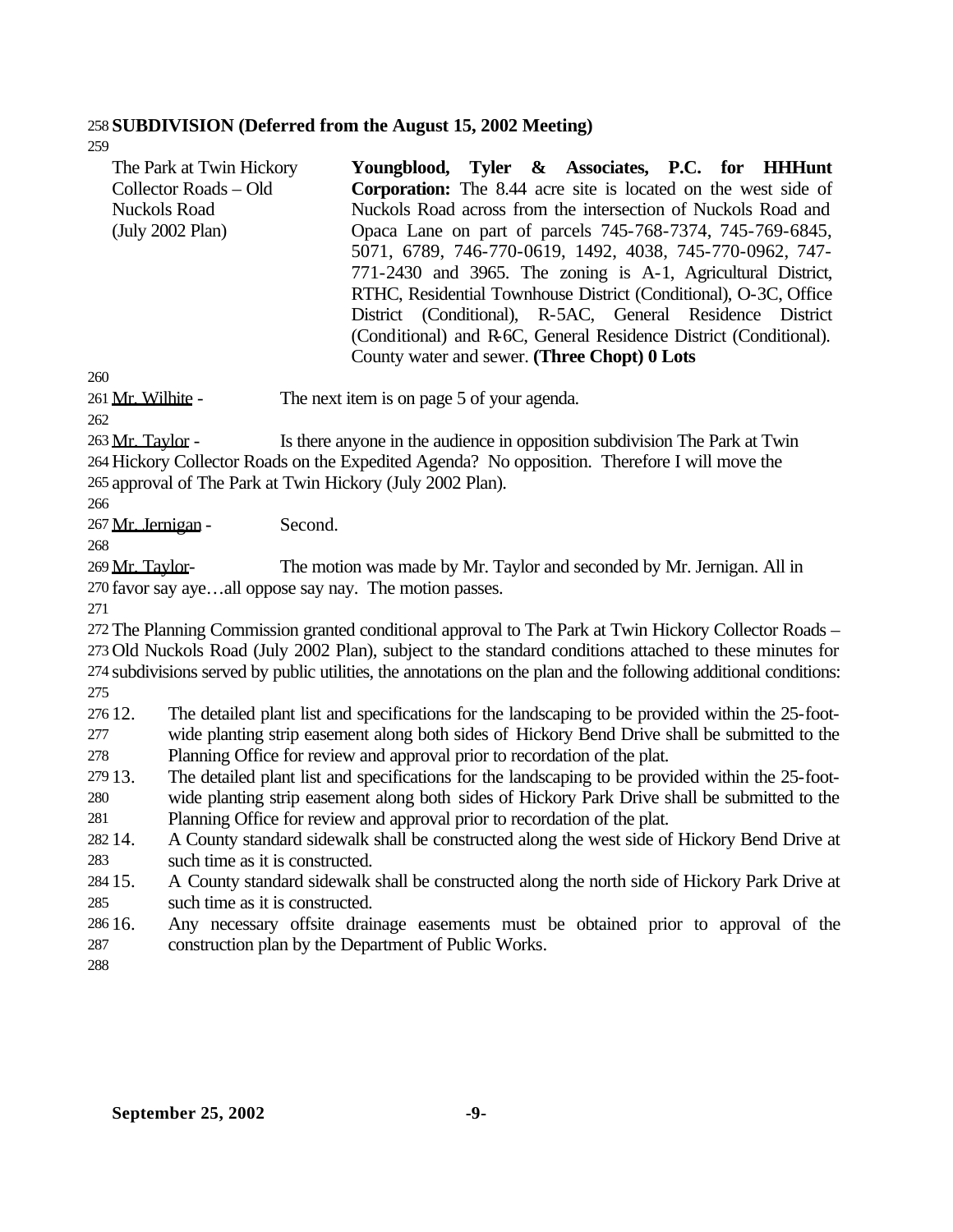17. The proffers approved as part of zoning case C-13C-02 shall be incorporated in this approval.

- 18. Prior to requesting the final approval, a draft of the covenants and deed restrictions for the maintenance of the common areas by a property owners association shall be submitted to the Planning Office for review. Such covenants and restrictions shall be in form and substance satisfactory to the County Attorney and shall be recorded prior to recordation of the subdivision plat.
- 19. Traffic controls included signalization shall be provided in accordance with the requirements of the County Traffic Engineer.
- 20. Turning lane improvements shall be provided in accordance with the requirements of the County Traffic Engineer.

## **TRANSFER OF APPROVAL**

| POD-16-85                | <b>Hirschler Fleischer for Staples Mill, L.C.: Request for approval</b>  |
|--------------------------|--------------------------------------------------------------------------|
| <b>Allstate Building</b> | of a transfer of approval, as required by Chapter 24, Section 24-106     |
| 4191 Innslake Drive      | of the Henrico County Code from Computer Management Sciences             |
|                          | to Staples Mill, P.C. The 3.89-acre site is located along the north line |
|                          | of Insslake Drive, approximately 500 feet east of Cox Road on            |
|                          | parcel 749-761-5569. The zoning is O-3C, Office District                 |
|                          | (Conditional). County water and sewer. (Three Chopt)                     |

 Mr. Wilhite - The next item is on page seven of your agenda. There is a revised recommendation on the addendum.

 Mr. Taylor - Is there anyone in the audience in opposition to the transfer of approval for POD-16-85, Allstate Building, on the Expedited Agenda? No opposition. Therefore, I will move approval of the transfer of approval request for POD-16-85, The Allstate Building and the addendum item regarding site deficiencies.

Mr. Vanarsdall - Second.

312 Mr. Taylor- The motion was made by Mr. Taylor and seconded by Mr. Vanarsdall. All in favor say aye…all oppose say nay. The motion passes.

 The Planning Commission approved the transfer of approval request for POD-16-85, Allstate Building – 4191 Innslake Drive, subject to the standard conditions previously approved and the following additional condition:

 1. The site deficiencies, as identified in the inspection report dated September 23, 2002, shall be corrected or bonded by December 1, 2002.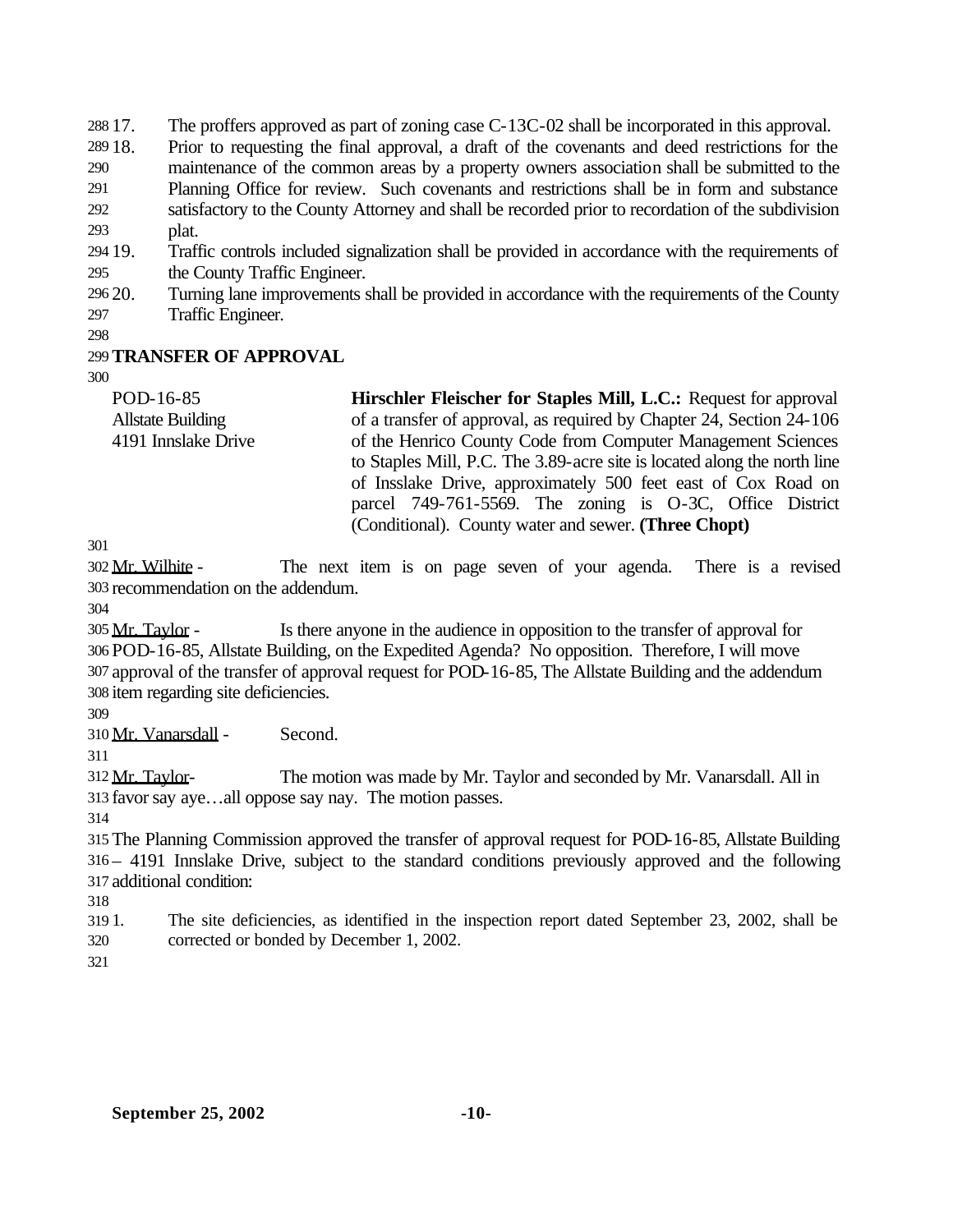#### 321**LANDSCAPE & LIGHTING PLAN**

322

LP/POD-20-02 CVS-Town Center @ Twin Hickory

**Purvis & Associates for The Rebkee Corporation and Retlaw 100, L.L.C.:** Request for approval of a landscape and lighting plan, as required by Chapter 24, Sections 24-106 and 24-106.2 of the Henrico County Code. The 1.64-acre site is located at the northwest corner of Nuckols Road and Twin Hickory Road in an existing shopping center on part of parcel 746-773-1046. The zoning is B-2C, Business District (Conditional) **(Three Chopt)**

323

324 Mr. Wilhite - The next item is on page 12 of your agenda. There is a revised 325 recommendation on your addendum.

326

327 Mr. Taylor - Is there anyone in the audience in opposition to the landscape and lighting plan 328 for LP/POD-20-02, CVS-Town Center @ Twin Hickory, on the Expedited Agenda? No opposition. 329 Therefore, I move approval of LP/POD-20-02, CVS-Town Center @ Twin Hickory.

330

331 Mr. Jernigan - Second.

332

333 Mr. Taylor- The motion was made by Mr. Taylor and seconded by Mr. Jernigan. All in 334 favor say aye…all oppose say nay. The motion passes.

335

336 The Planning Commission approved the landscape and lighting plan for LP/POD-20-02, CVS-Town 337Center @ Twin Hickory, subject to the standard conditions attached to these minutes for landscape and 338 lighting plans, the annotations on the plan and the following additional condition:

339

340 6. Lighting shall be reduced to no more than a security level following the close of business 341 operations.

342

## 343**LANDSCAPE & LIGHTING PLAN**

344

LP/POD-41-00 Hue Quang Buddhist Temple Hungary Road **Tim Hahn for Richmond Buddhist Association:** Request for approval of a landscape and lighting plan, as required by Chapter 24, Sections 24-106 and 24-106.2 of the Henrico County Code. The 3.1 acre site is located at 8535 Hungary Road on the south line of Hungary Road, approximately 430 feet east of Everville Drive on parcel 763-

760-6072. The zoning is A-1, Agricultural District. **(Brookland)**

345

346 Mr. Wilhite - The next item is on page 16 of your agenda.

347

348 Mr. Taylor - Is there anyone in the audience in opposition to LP/POD-41-00, Hue Quang 349Buddhist Temple, on the Expedited Agenda? No opposition. Mr. Vanarsdall

350 Mr. Vanarsdall - I move LP/POD-41-00, Hue Quang Buddhist Temple on Hungary Road be 351 approved on the Expedited Agenda with the added condition No. 6.

352

353 Mr. Taylor - Second.

354

**September 25, 2002 -11-**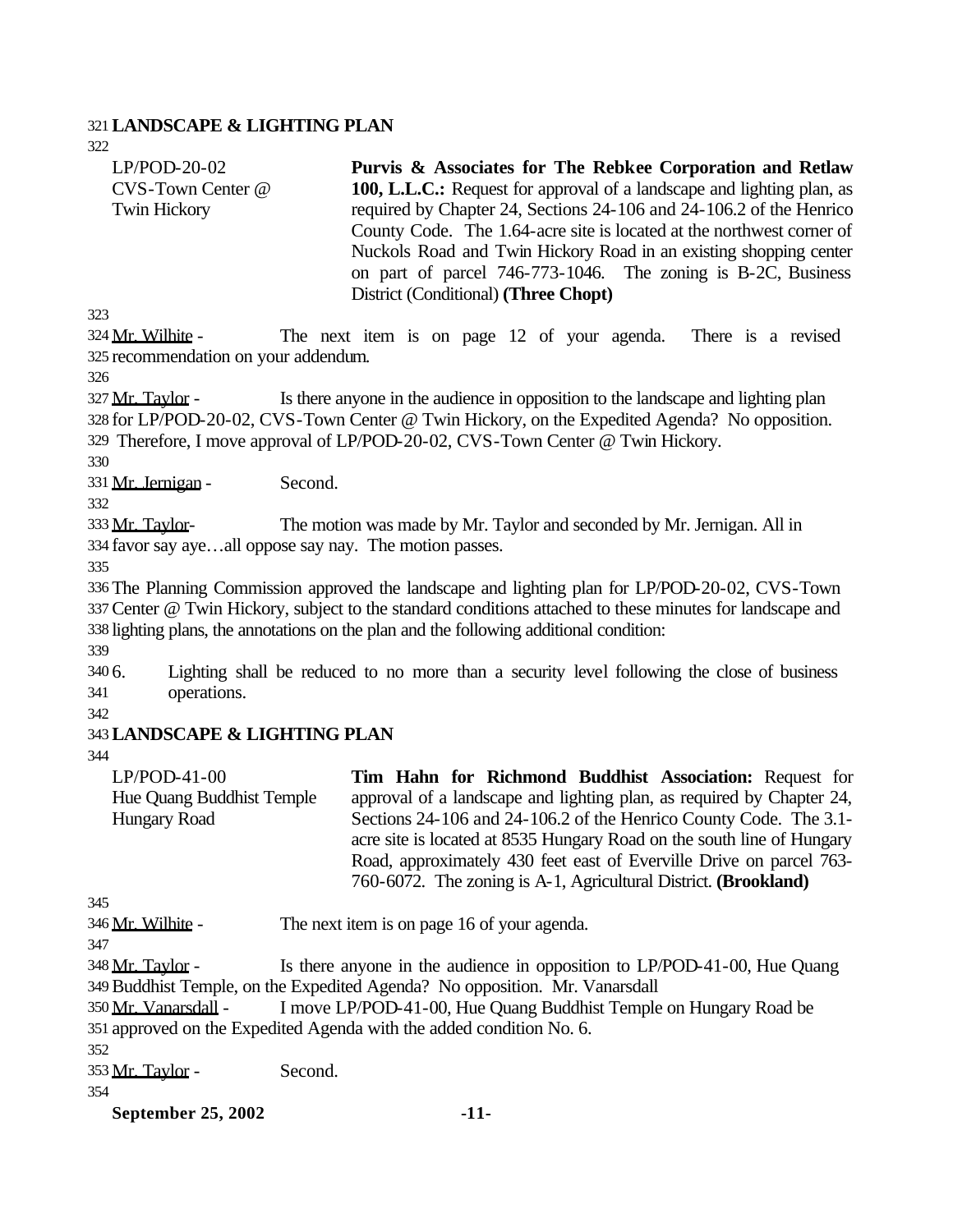355 Mr. Taylor- The motion was made by Mr. Vanarsdall and seconded by Mr. Taylor. All in favor say aye…all oppose say nay. The motion passes.

 The Planning Commission approved the landscape and lighting plan for LP/POD-41-00, Hue Quang Buddhist Temple on Hungary Road, subject to the standard conditions attached to these minutes for landscape and lighting plans, the annotations on the plan and the following additional condition:

 6. Lighting shall be reduced to the minimum level required for security after the hours of operation. 

## **LANDSCAPE & LIGHTING PLAN**

| Koontz-Bryant, P.C. for West End Assembly of God: Request             |
|-----------------------------------------------------------------------|
| for approval of a landscape and lighting plan, as required by Chapter |
| 24, Sections 24-106 and 24-106.2 of the Henrico County Code.          |
| The 19.62-acre site is located along the east line of Parham Road at  |
| the intersection of September Drive on parcels 753-736-065 and        |
| 753-737-3528 and 5629. The zoning is R-1, One-Family                  |
| Residence District and R-3, One-Family Residence District (Three      |
| Chopt) (Tuckahoe)                                                     |
|                                                                       |

Mr. Wilhite - The next item is on page 23 of your agenda.

369 Mr. Taylor - Is there anyone in the audience in opposition to the landscape and lighting plan for LP/POD-11-98, West End Assembly of God, on the Expedited Agenda? No opposition. Mrs. Ware.

Mrs. Ware - I move that LP/POD-11-98, West End Assembly of God, be approved.

Mr. Vanarsdall - Second.

377 Mr. Taylor- The motion was made by Mrs. Ware and seconded by Mr. Vanarsdall. All in favor say aye…all oppose say nay. The motion passes.

 The Planning Commission approved the landscape and lighting plan for LP/POD-11-98, West End Assembly of God, subject to the standard conditions attached to these minutes for landscape and lighting plans and the annotations on the plan.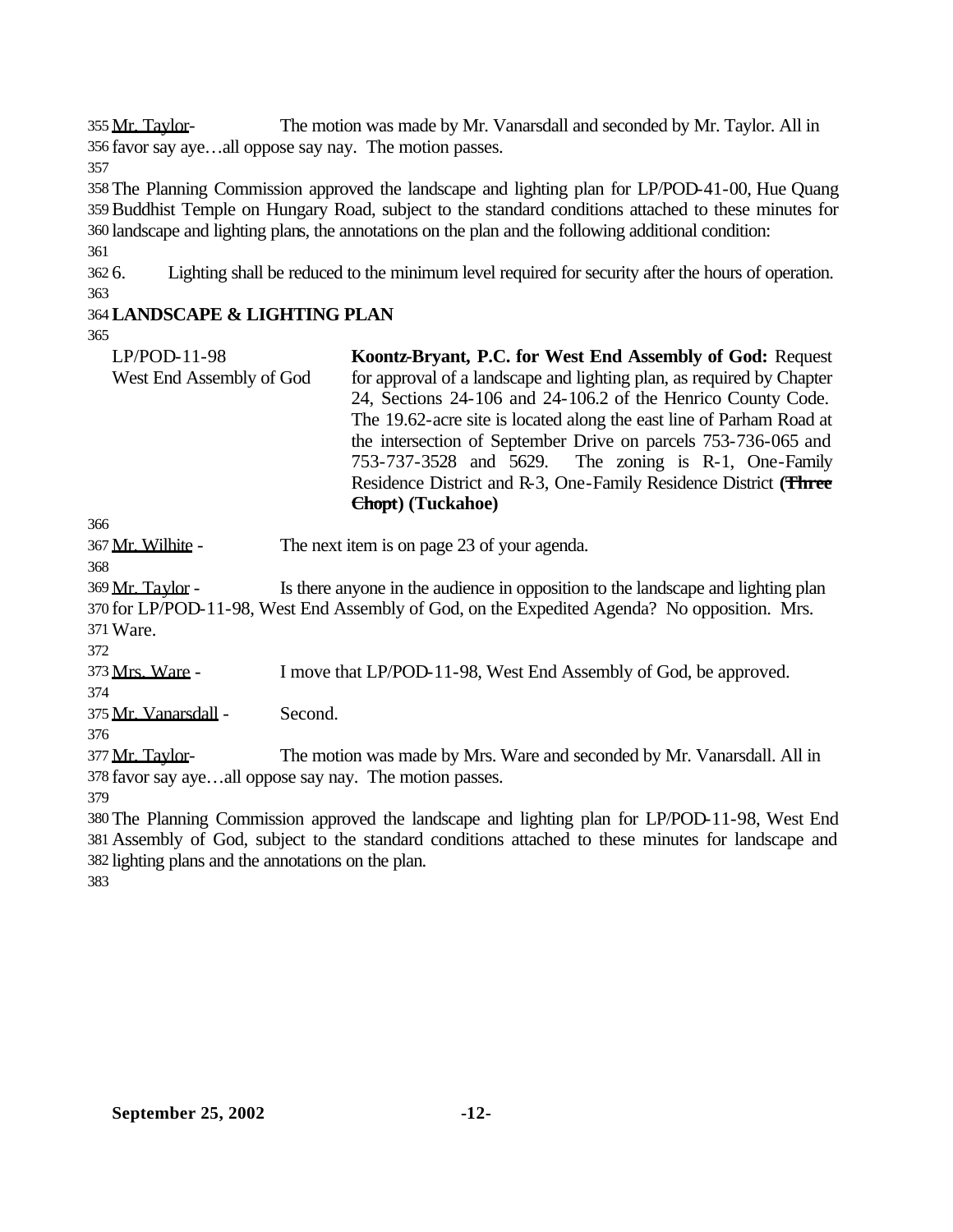Pine Creek South (September 2002 Plan) **Engineering Design Associates for Southside Community Development & Housing Corporation and Pinecreek, LLC:**  The 55.76-acre site is located on the north line of Old Williamsburg Road, 200 feet west of Whiteside Court on parcels 831-715-9157, 832-717-6312, 833-715-0432, 932-717-6312 and 832-715- 6872. The zoning is R-3C, One-Family Residence District (Conditional), R-4C, One-Family District (Conditional) and ASO (Airport Safety Overlay) District. County water and sewer. **(Varina) 50 Lots**

 Mr. Wilhite - The next item is on page 25 of your agenda. On page three of your agenda there is a revised condition No. 12 and an added condition No. 20. The revised plans have already been handed out.

 Mr. Taylor - Is there anyone in the audience in opposition to subdivision Pine Creek South (September 2002 Plan) on the Expedited Agenda? No opposition. Mr. Jernigan.

 Mr. Jernigan - Mr. Chairman, I make a motion to approve subdivision Pine Creek South (September 2002 Plan).

Mr. Vanarsdall - Second.

 Mr. Taylor- The motion was made by Mr. Jernigan and seconded by Mr. Vanarsdall. All in favor say aye…all oppose say nay. The motion passes.

 The Planning Commission granted conditional approval to Pine Creek South (September 2002 Plan) subject to the standard conditions attached to these minutes for subdivisions served by public utilities and the following additional conditions:

 12. Each lot zoned R-4 shall contain at least 8,000 square feet, exclusive of the flood plain areas and each lot zoned R-3 shall contain at least 11,000 square feet exclusive of the flood plan areas.

 13. The limits and elevation of the 100-year frequency flood shall be conspicuously noted on the plat and construction plans and labeled "Limits of 100 year floodplain." Dedicate floodplain as a "Variable Width Drainage & Utilities Easement."

- 14. The plan must be redesigned to provide at least the 80-foot minimum lot width for Lots 19, 20 and 21, Block A, required and as regulated by Chapter 24, of the Henrico County Code.
- 15. The proffers approved as part of zoning cases C-39C-02 and C-9C-97 shall be incorporated in this approval.

 16. Prior to requesting final approval, the engineer shall furnish the Planning Staff a plan showing a dwelling situated on Lot 48, Block A to determine if the lot design is adequate to meet the requirements of Chapter 24, of the Henrico County Code.

 17. Prior to requesting the final approval, a draft of the covenants and deed restrictions for the maintenance of the common area by a homeowners association shall be submitted to the

**September 25, 2002 -13-** Planning Office for review. Such covenants and restrictions shall be in form and substance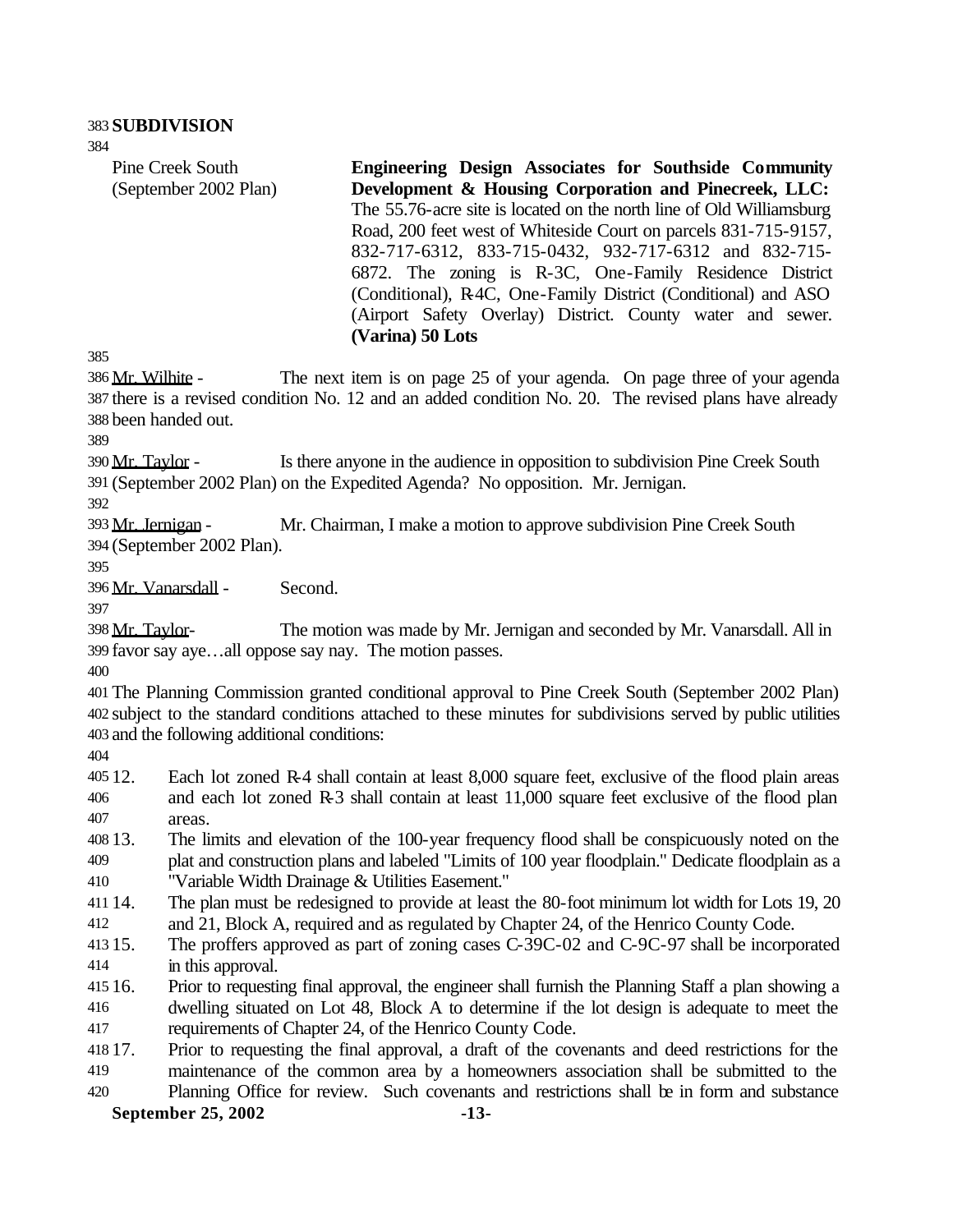satisfactory to the County Attorney and shall be recorded prior to recordation of the subdivision plat.

 18. Any necessary offsite drainage easements must be obtained prior to approval of the construction plan by the Department of Public Works.

 19. The detailed plant list and specifications for the landscaping to be provided within the 25-foot- wide planting strip easement along I-64 shall be submitted to the Planning Office for review and approval prior to recordation of the plat.

 20. The detailed plant list and specifications for the landscaping to be provided within the 20-foot radius landscape island located at the northern terminus of Road "A" shall be submitted to the

Planning Office for review and approval prior to recordation of the plat.

#### **SUBDIVISION**

New Market Place (September 2002 Plan) **Engineering Design Associates for Robert F. Eberly, III and Elliott Properties, II:** The 5.077-acre site is located along the east line of New Market Road (State Route 5) and the south line of Wilderness Drive on parcels 801-703-3666, 7169 and 7934. The zoning is R-3, One-Family Residence District, B-1, Business District and O-1, Office District. County water and sewer. **(Varina) 15 Lots**

435 Mr. Wilhite - The next item is on page 26 of your agenda. On page 4 of your addendum there is an added condition No. 15, and you have already received a revised plan.

438 Mr. Taylor - Is there anyone in the audience in opposition to New Market Place (September 2002 Plan) on the Expedited Agenda? No opposition. Mr. Jernigan.

441 Mr. Jernigan - Mr. Chairman, I make a motion to approve New Market Place (September 2002 Plan) subdivision.

Mr. Vanarsdall - Second.

446 Mr. Taylor- The motion was made by Mr. Jernigan and seconded by Mr. Vanarsdall. All in favor say aye…all oppose say nay. The motion passes.

 The Planning Commission granted conditional approval to New Market Place (September 2002 Plan) subject to the standard conditions attached to these minutes for subdivisions served by public utilities, the annotations on the plan and the following additional conditions:

12. Each lot shall contain at least 11,000 square feet.

 13. Any necessary offsite drainage easements must be obtained prior to approval of the construction plan by the Department of Public Works.

 14. A revised plan of development for New Market Convenience Store (parcel 701-703-3666) shall be submitted to the Planning Office for review and approval.

 15. Lots 15 and 19, and Road B, as shown on the plan dated September 25, 2002, shall not be granted final approval until parcel 802-703-7934 is rezoned for residential use.

**September 25, 2002 -14-**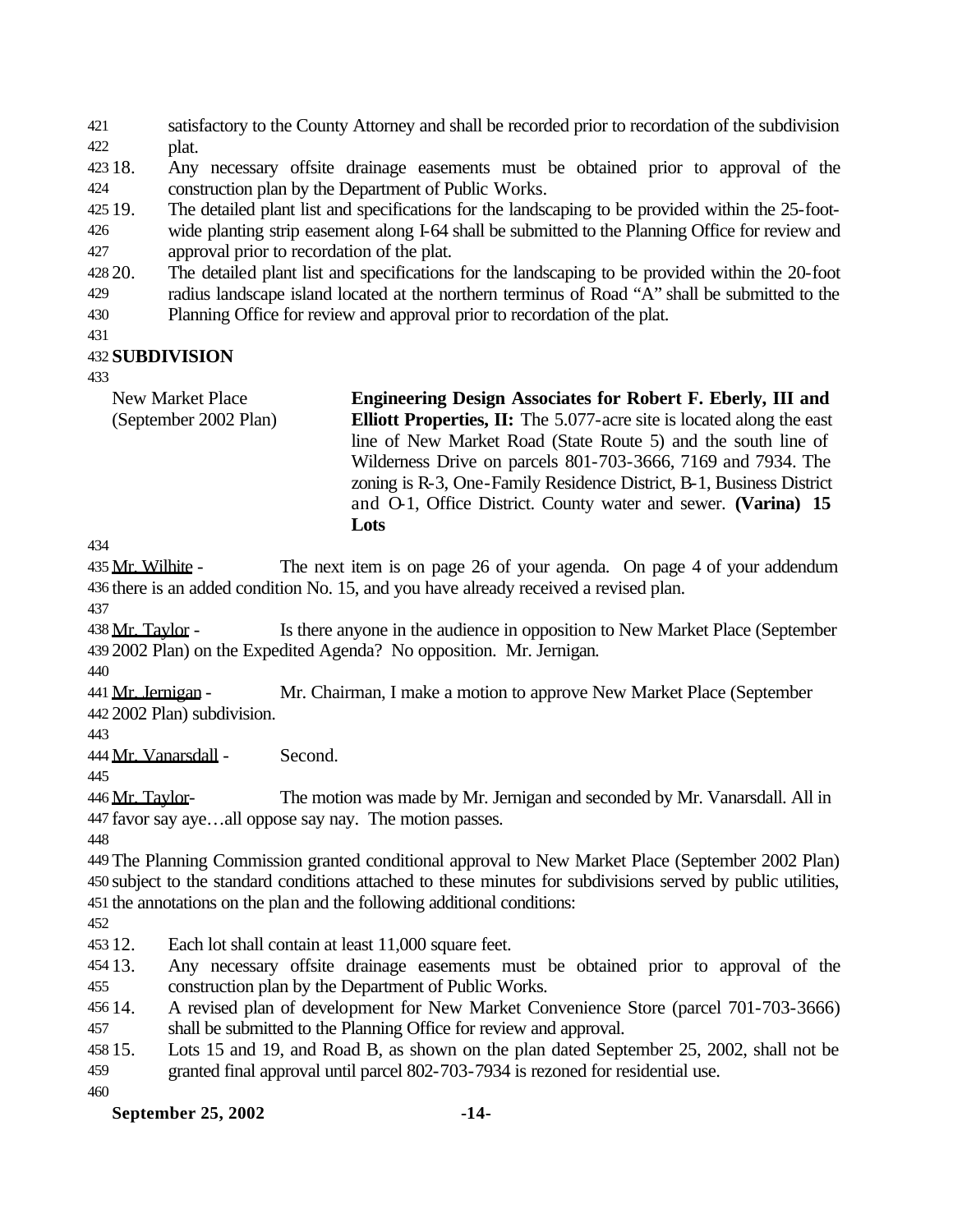Estates at Willis Church (September 2002 Plan)

**Bay Design Group, P. C. for Moby, LLC and Wilton Development Corporation:** The 107.60-acre site is located along the east line of Willis Church Road (State Route 156) approximately 400 feet south of Glendale National Cemetery on parcel 851-684- 9246. The zoning is A-1, Agricultural District. Individual Well and Septic Tank/Drainfield. **(Varina) 55 57 Lots**

464 Mr. Wilhite - The next item is on page 27 of your agenda. On page 4 of your addendum there is a revised recommendation and you also have a revised plan.

 Mr. Taylor - Is there anyone in the audience in opposition to the Estates at Willis Church (September 2002 Plan) on the Expedited Agenda? No opposition. Mr. Jernigan.

470 Mr. Jernigan - Mr. Chairman, I make a motion to approve subdivision the Estates at Willis Church.

Mr. Vanarsdall - Second.

475 Mr. Taylor- The motion was made by Mr. Jernigan and seconded by Mr. Vanarsdall. All in favor say aye…all oppose say nay. The motion passes.

 The Planning Commission granted conditional approval to the Estates at Willis Church (September 2002 Plan) subject to the standard conditions attached to these minutes for subdivision not served by public utilities, the annotations on the plan and the following additional conditions:

11. Each lot shall contain at least 43,560 square feet, exclusive of the flood plain areas.

 12. The limits and elevation of the 100 year frequency flood shall be conspicuously noted on the plat and construction plans and labeled "Limits of 100 year floodplain." Dedicate floodplain as a "Variable Width Drainage & Utilities Easement."

 13. Any necessary offsite drainage easements must be obtained prior to approval of the construction plan by the Department of Public Works.

 14. Prior to requesting the final approval, a draft of the covenants and deed restrictions for the maintenance of the common area by a homeowners association shall be submitted to the Planning Office for review. Such covenants and restrictions shall be in form and substance satisfactory to the County Attorney and shall be recorded prior to recordation of the subdivision plat.

- 15. Before the final plat is recorded, the developer shall submit to the Planning Office a detailed report prepared by a qualified engineer specifying the removal of construction debris and other on-site refuse as well as proposed identification and treatment of debris burial pits that may exist on site. This report shall be reviewed by the Design Division of Public Works, and the Building
- Official and shall be made part of the construction plans approved by the subdivision.

 16. All effort shall be made to minimize disturbance of any historic earthworks that may be discovered on site by the Department of Recreation and Parks.

**September 25, 2002 -15-**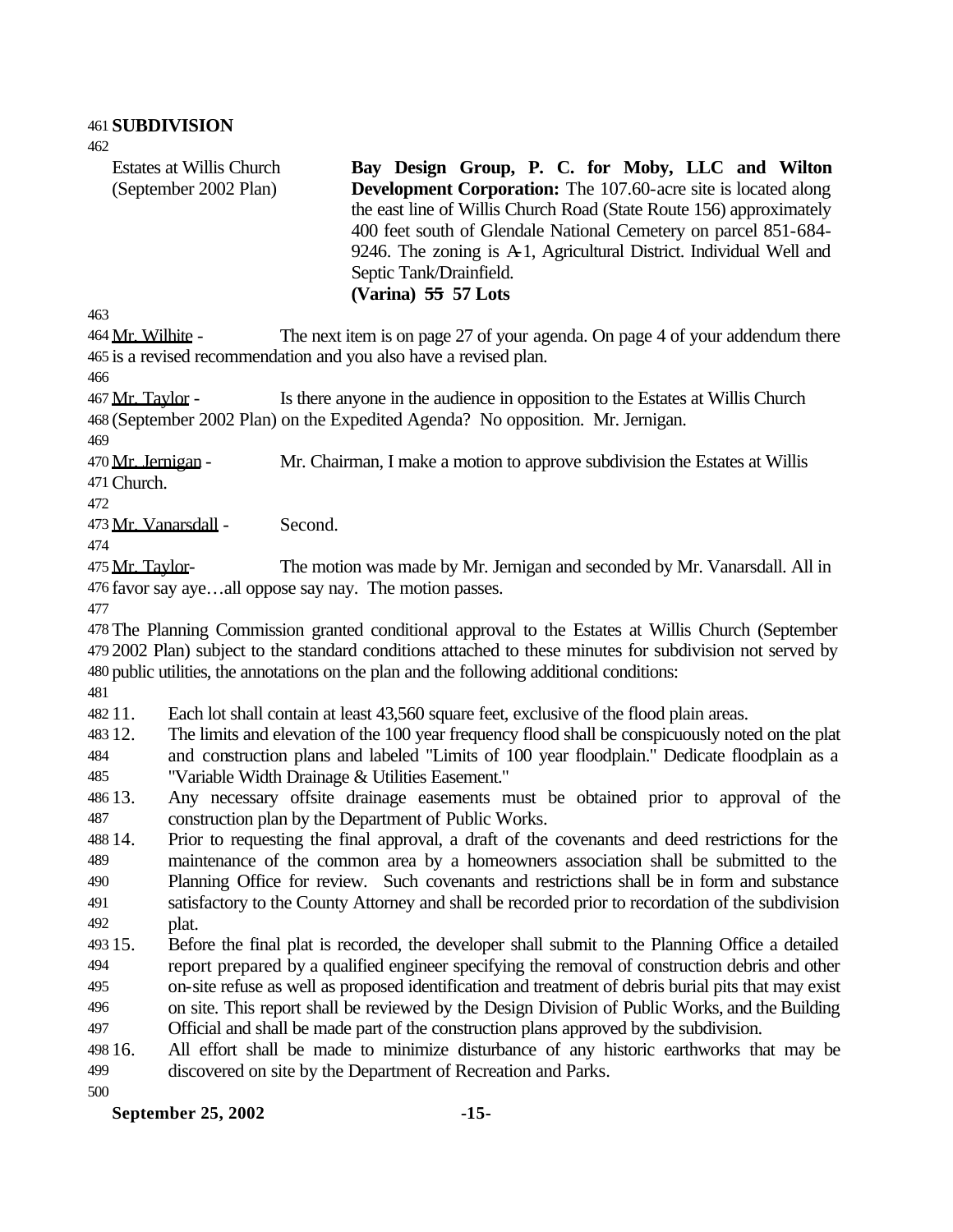#### **PLAN OF DEVELOPMENT**

**September 25, 2002 -16-** POD-67-02 Millspring Townes, Section 3 **Bay Design Group, P. C. for Wilton Development Corporation:** Request for approval of a plan of development, as required by Chapter 24, Section 24-106 of the Henrico County Code to construct 48, two-story townhouse units for sale. The 6.77-acre site is located along the west line of Hungary Spring Road, approximately 200 feet north of Olde West Drive on part of parcel 765-757-8865. The zoning is RTHC, Residential Townhouse District (Conditional) and C-1, Conservation District. County water and sewer. **(Brookland)** Mr. Wilhite - The next item is on page 28 of your agenda. Mr. Taylor - Is there anyone in the audience in opposition to POD-67-02, Millspring Townes, Section 3, on the Expedited Agenda? No opposition. Mr. Vanarsdall. Mr. Vanarsdall - Mr. Chairman, I move POD-67-02, Millspring Townes, Section 3 be approved on the Expedited Agenda. Mr. Taylor - Second. Mr. Taylor- The motion was made by Mr. Vanarsdall and seconded by Mr. Taylor. All in favor say aye…all oppose say nay. The motion passes. The Planning Commission approved POD-67-02, Millspring Townes, Section 3, subject to the standard conditions attached to these minutes for developments of this type, the annotations on the plan and the following additional conditions: 9. **AMENDED** - A detailed landscaping plan shall be submitted to the Planning Office for review and Planning Commission approval prior to the issuance of any occupancy permits. 11. **AMENDED** - Prior to the installation of the site lighting equipment, a plan including depictions of light spread and intensity diagrams, and fixture and specifications and mounting height details shall be submitted for Planning Office review and Planning Commission approval. 23. The limits and elevations of the 100-year frequency flood shall be conspicuously noted on the plan "Limits of 100 Year Floodplain." In addition, the delineated 100-year floodplain must be labeled "Variable Width Drainage and Utility Easement." The easement shall be granted to the County prior to the issuance of any occupancy permits. 24. The developer shall provide fire hydrants as required by the Department of Public Utilities and Division of Fire. 25. The proffers approved as a part of zoning case C-30C-01 shall be incorporated in this approval. 26. Any necessary off-site drainage and/or water and sewer easements must be obtained in a form acceptable to the County Attorney prior to final approval of the construction plans. 27. Deviations from County standards for pavement, curb or curb and gutter design shall be approved by the County Engineer prior to final approval of the construction plans by the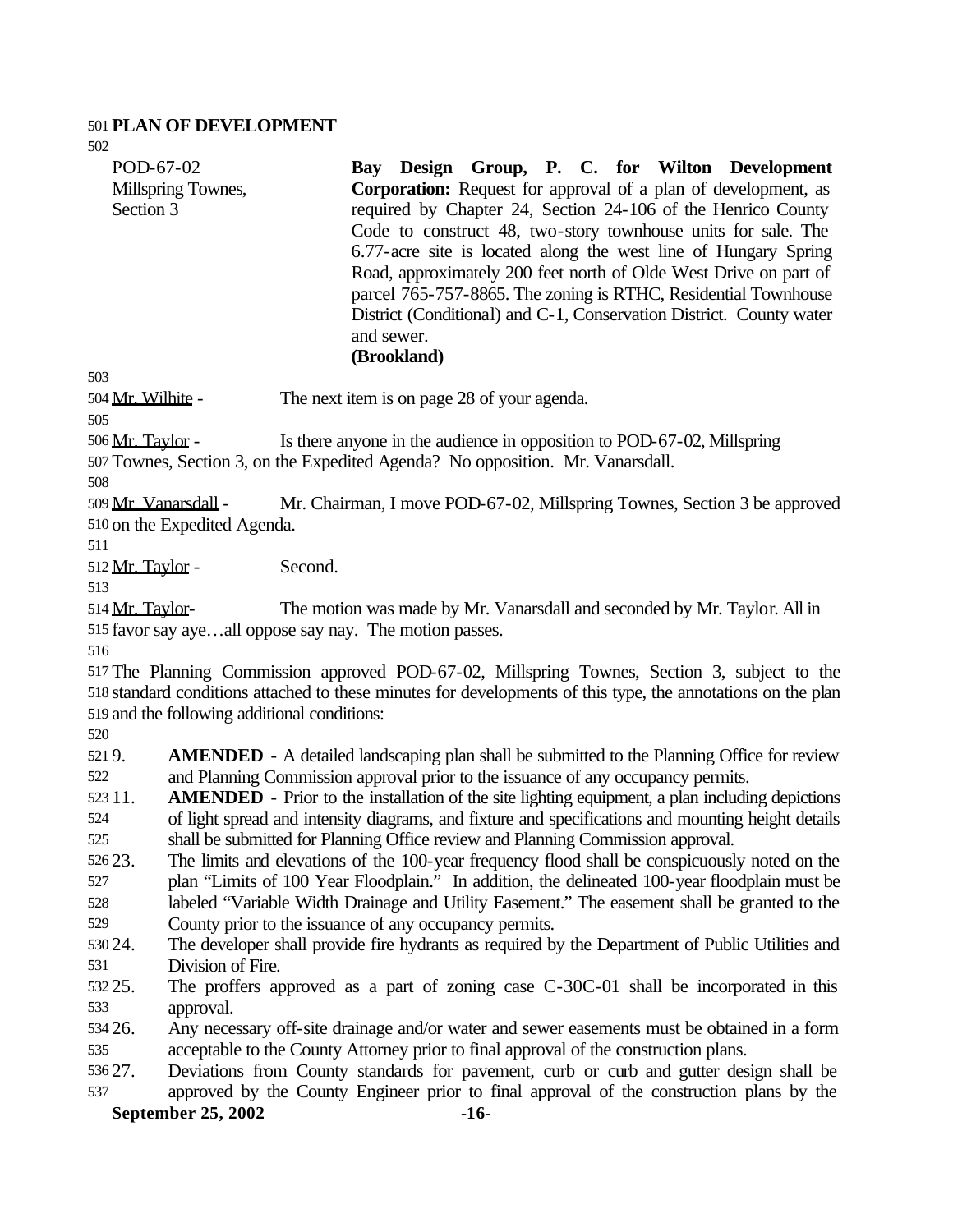Department of Public Works.

 28. The pavement shall be of an SM-2A type and shall be constructed in accordance with County standard and specifications. The developer shall post a defect bond for all pavement with the Planning Office - the exact type, amount and implementation shall be determined by the Director of Planning, to protect the interest of the members of the Homeowners Association. The bond shall become effective as of the date that the Homeowners Association assumes responsibility for the common areas.

 29. Insurance Services Office (ISO) calculations must be included with the plans and contracts and must be approved by the Department of Public Utilities prior to the issuance of a building permit.

30. The unit house numbers shall be visible from the parking areas and drives.

 31. The names of streets, drives, courts and parking areas shall be approved by the Richmond Regional Planning District Commission and such names shall be included on the construction

 plans prior to their approval. The standard street name signs shall be ordered from the County and installed prior to any occupancy permit approval.

# **PLAN OF DEVELOPMENT**

POD-65-02 Fairfield Inn & Suites 9927 Mayland Drive **Balzer & Associates, Inc. for Circuit City Stores, Inc. and Innkeeper Properties, Inc.:** Request for approval of a plan of development, as required by Chapter 24, Section 24-106 of the Henrico County Code to construct a three-story, 43,300 square foot, 83-room hotel. The 1.99-acre site is located at 9927 Mayland Drive on part of parcel 751-758-4109. The zoning is M-1C, Light Industrial District (Conditional). County water and sewer. **(Three Chopt)**

557 Mr. Wilhite - The next item is on page 35 of your agenda.

559 Mr. Taylor - Is there anyone in the audience in opposition to POD-65-02, Fairfield Inn  $\&$  Suites on the Expedited Agenda? No opposition. Therefore, I move approval of POD-65-02, Fairfield Inn & Suites.

Mr. Vanarsdall - Second.

565 Mr. Taylor- The motion was made by Mr. Taylor and seconded by Mr. Vanarsdall. All in favor say aye…all oppose say nay. The motion passes.

 The Planning Commission approved POD-65-02, Fairfield Inn & Suites – 9927 Mayland Drive, subject to the standard conditions attached to these minutes for developments of this type, the annotations on the plan and the following additional conditions:

 9. **AMENDED** - A detailed landscaping plan shall be submitted to the Planning Office for review and Planning Commission approval prior to the issuance of any occupancy permits.

23. The easements for drainage and utilities as shown on approved plans shall be granted to the

 County in a form acceptable to the County Attorney prior to any occupancy permits being issued. The easement plats and any other required information shall be submitted to the County

#### **September 25, 2002 -17-**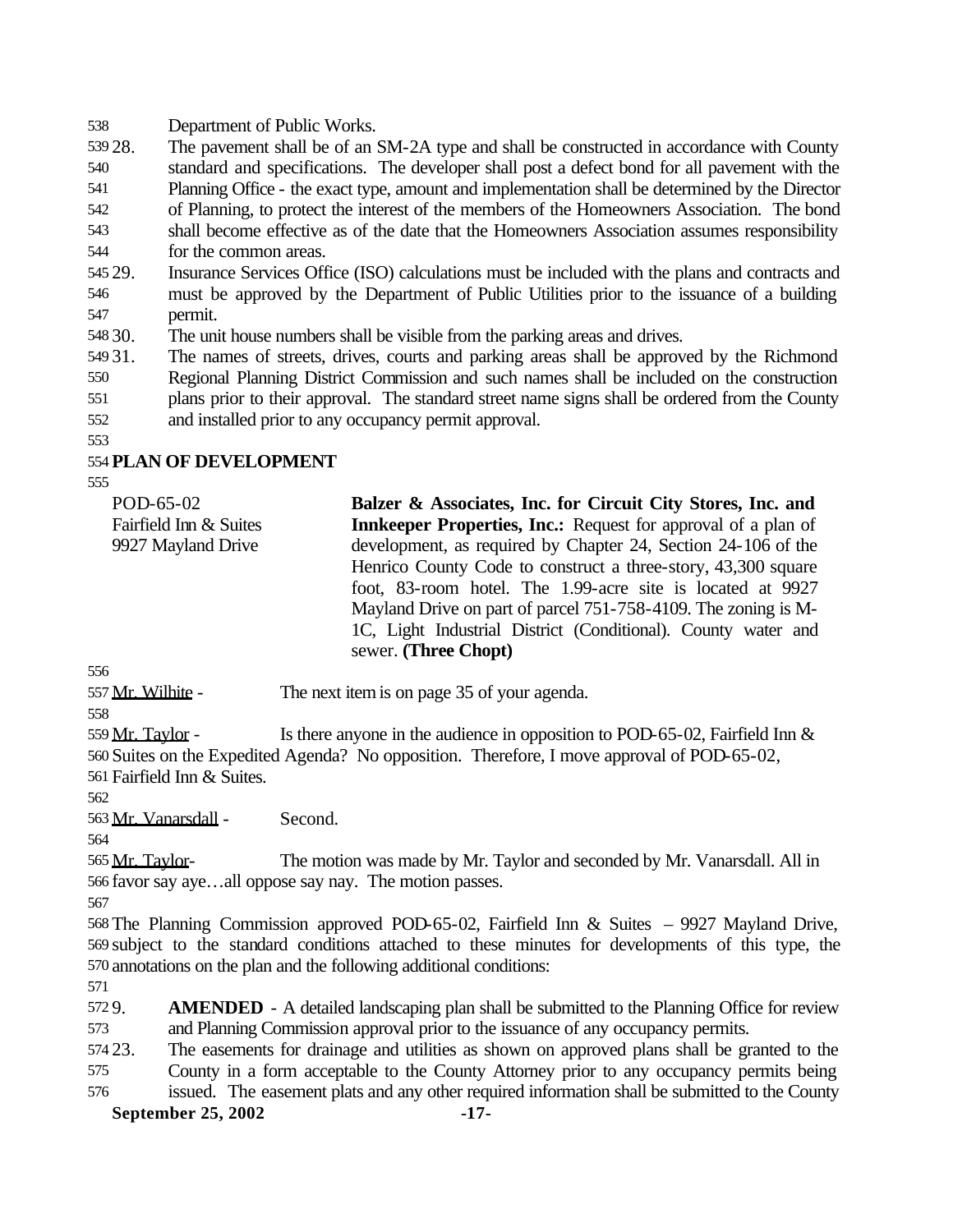- Real Property Agent at least sixty (60) days prior to requesting occupancy permits.
- 24. The developer shall provide fire hydrants as required by the Department of Public Utilities and Division of Fire.
- 25. All repair work shall be conducted entirely within the enclosed building.
- 26. Outside storage shall not be permitted.
- 27. The proffers approved as a part of zoning case C-7C-81 shall be incorporated in this approval.
- 28. The developer shall install an adequate restaurant ventilating and exhaust system to minimize smoke, odors, and grease vapors. The plans and specifications shall be included with the building permit application for review and approval. If, in the opinion of the County, the type system provided is not effective, the Commission retains the rights to review and direct the type of system to be used.
- 29. The certification of building permits, occupancy permits and change of occupancy permits for individual units shall be based on the number of parking spaces required for the proposed uses and the amount of parking available according to approved plans.
- 30. Any necessary off-site drainage and/or water and sewer easements must be obtained in a form acceptable to the County Attorney prior to final approval of the construction plans.
- 31. Deviations from County standards for pavement, curb or curb and gutter design shall be approved by the County Engineer prior to final approval of the construction plans by the Department of Public Works.
- 32. The loading areas shall be subject to the requirements of Chapter 24, Section 24-97(b) of the Henrico County Code.
- 33. Insurance Services Office (ISO) calculations must be included with the plans and contracts and must be approved by the Department of Public Utilities prior to the issuance of a building permit.
- 34. Approval of the construction plans by the Department of Public Works does not establish the curb and gutter elevations along the Henrico County maintained right-of-way. The elevations will be set by Henrico County.
- 35. The location of all existing and proposed utility and mechanical equipment (including HVAC units, electric meters, junction and accessory boxes, transformers, and generators) shall be identified on the landscape plans. All equipment shall be screened by such measures as determined appropriate by the Director of Planning or the Planning Commission at the time of plan approval**.**
- 36. Evidence of a joint ingress/egress, parking and maintenance agreement must be submitted to the Planning Office and approved prior to issuance of a certificate of occupancy for this development.
- 

## **LANDSCAPE & LIGHTING PLAN**

LP/POD-84-01 Walgreen's – Nuckols Road and Twin Hickory Road **Balzer & Associates, Inc. for G.H.K. Development Inc.:** Request for approval of a landscape and lighting plan, as required by Chapter 24, Sections 24-106 and 24-106.2 of the Henrico County Code. The 1.9-acre site is located on the northeast corner of Nuckols Road and Twin Hickory Road on an outparcel for a future shopping center on part of parcel 746-773-8345. The zoning is B-2C, Business District (Conditional) **(Three Chopt)**

**September 25, 2002 -18-** Mr. Wilhite - The next item is on page 39 of your agenda. On page 4 of your addendum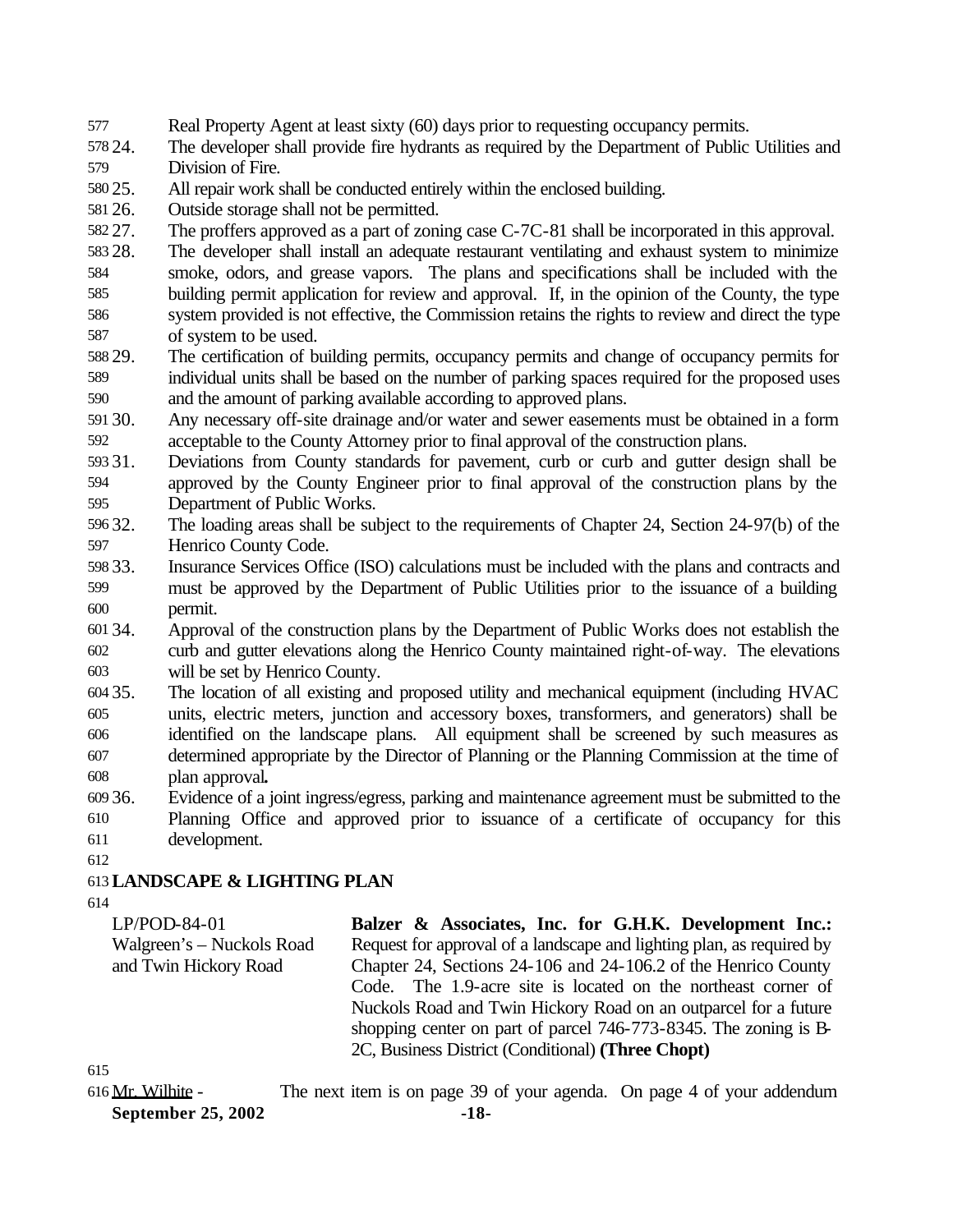there is a revised recommendation and revised plans also attached.

 Mr. Taylor - Is there anyone in the audience in opposition to the landscape and lighting plan for LP/POD-84-01, Walgreen's on Nuckols Road and Twin Hickory Road on the Expedited Agenda? No opposition. Therefore, I will move approval of LP/POD-84-01, Walgreen's at Nuckols Road and Twin Hickory Road.

Mr. Jernigan - Second.

 Mr. Taylor- The motion was made by Mr. Taylor and seconded by Mr. Jernigan. All in favor say aye…all oppose say nay. The motion passes.

 The Planning Commission approved the landscape and lighting plan subject to the standard conditions attached to these minutes for landscape and lighting plans, the annotations on the plan and the following additional condition:

 6. Lighting shall be reduced to no more than a security level following the close of business operations.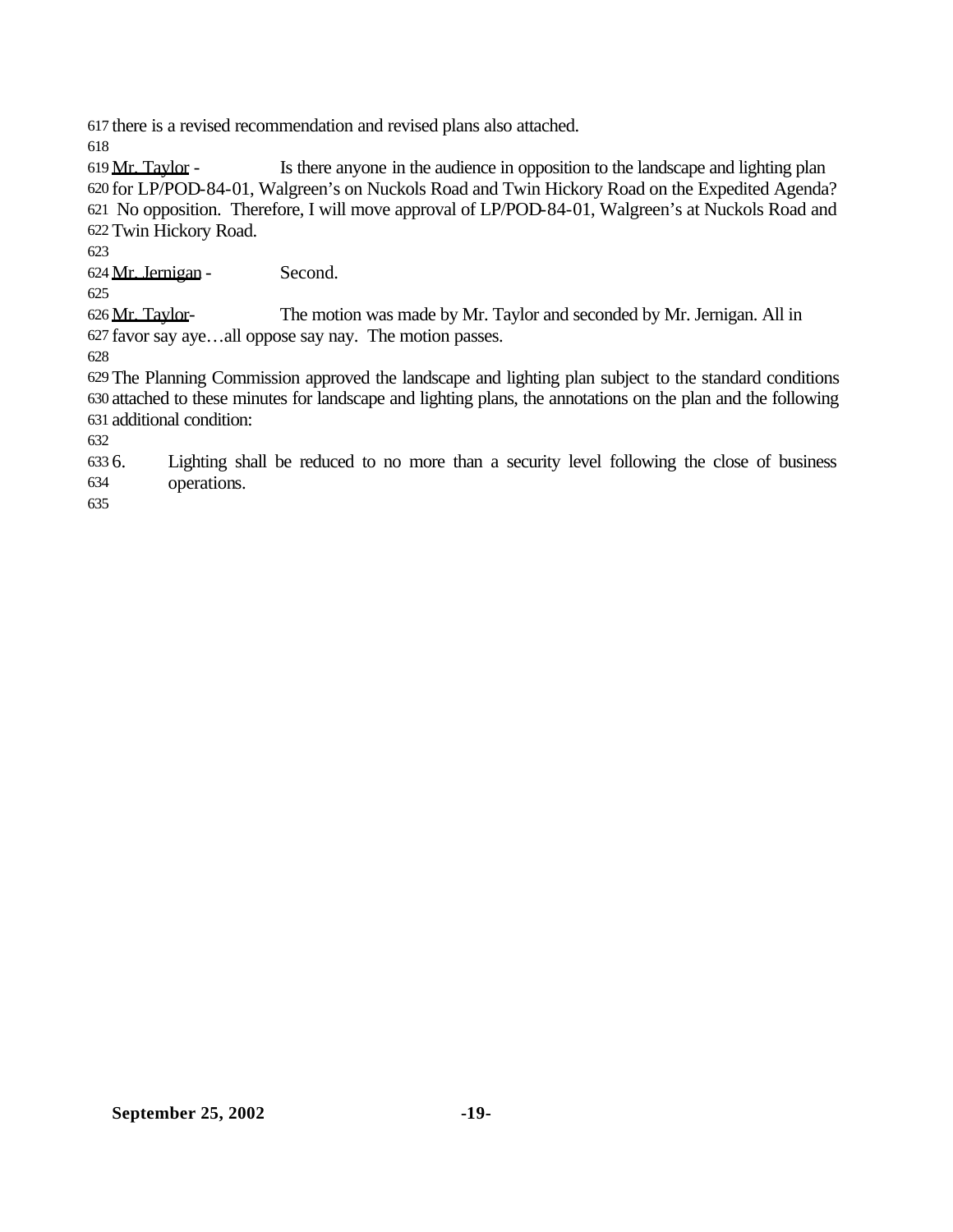## **PLAN OF DEVELOPMENT**

| 636                            |                                                                                                                                                                                     |         |                                                                                                                                                                                                                                                                                                                                                                                                                                                                                                                |                              |  |  |                                                                                                                                                                                                              |
|--------------------------------|-------------------------------------------------------------------------------------------------------------------------------------------------------------------------------------|---------|----------------------------------------------------------------------------------------------------------------------------------------------------------------------------------------------------------------------------------------------------------------------------------------------------------------------------------------------------------------------------------------------------------------------------------------------------------------------------------------------------------------|------------------------------|--|--|--------------------------------------------------------------------------------------------------------------------------------------------------------------------------------------------------------------|
| POD-66-02                      | Homeview Parking Lot<br>Homeview Drive                                                                                                                                              |         | <b>Balzer</b><br>$\alpha$<br><b>Corporation:</b> Request for approval of a plan of development, as<br>required by Chapter 24, Section 24-106 of the Henrico County<br>Code to construct a new parking lot for the West Tower Movie<br>Theater across Homeview Drive. The 1.988-acre site is located<br>on the eastern line of Homeview Drive, approximately 720 feet<br>north of Broad Street (U.S. Route 250) on parcel 759-756-<br>9275. The zoning is B-3C, Business District (Conditional).<br>(Brookland) | Associates, Inc. for Coastal |  |  | American                                                                                                                                                                                                     |
| 637                            |                                                                                                                                                                                     |         |                                                                                                                                                                                                                                                                                                                                                                                                                                                                                                                |                              |  |  |                                                                                                                                                                                                              |
| 638 Mr. Wilhite -              |                                                                                                                                                                                     |         | The next item is on page 40 of your agenda.                                                                                                                                                                                                                                                                                                                                                                                                                                                                    |                              |  |  |                                                                                                                                                                                                              |
| 639<br>640 Mr. Taylor -<br>642 |                                                                                                                                                                                     |         | Is there anyone in the audience in opposition to POD-66-02, Homeview<br>641 Parking Lot on Homeview Drive on the Expedited Agenda? No opposition. Mr. Vanarsdall.                                                                                                                                                                                                                                                                                                                                              |                              |  |  |                                                                                                                                                                                                              |
| 643 Mr. Vanarsdall -           |                                                                                                                                                                                     |         | I move approval of POD-66-02, Homeview Parking Lot.                                                                                                                                                                                                                                                                                                                                                                                                                                                            |                              |  |  |                                                                                                                                                                                                              |
| 644                            |                                                                                                                                                                                     |         |                                                                                                                                                                                                                                                                                                                                                                                                                                                                                                                |                              |  |  |                                                                                                                                                                                                              |
| 645 Mr. Archer -               |                                                                                                                                                                                     | Second. |                                                                                                                                                                                                                                                                                                                                                                                                                                                                                                                |                              |  |  |                                                                                                                                                                                                              |
| 646                            |                                                                                                                                                                                     |         |                                                                                                                                                                                                                                                                                                                                                                                                                                                                                                                |                              |  |  |                                                                                                                                                                                                              |
| 649                            | 647 Mr. Taylor-<br>The motion was made by Mr. Vanarsdall and seconded by Mr. Archer. All in<br>648 favor say ayeall oppose say nay. The motion passes.                              |         |                                                                                                                                                                                                                                                                                                                                                                                                                                                                                                                |                              |  |  |                                                                                                                                                                                                              |
| 653                            | 652 the plan and the following additional conditions:                                                                                                                               |         |                                                                                                                                                                                                                                                                                                                                                                                                                                                                                                                |                              |  |  | 650 The Planning Commission approved POD-66-02, Homeview Parking Lot - Homeview Drive, subject<br>651 to the standard conditions attached to these minutes for developments of this type, the annotations on |
| 654 23.<br>655 24.<br>656      | approval.                                                                                                                                                                           |         | A standard concrete sidewalk shall be provided along the northern side of the entrance.                                                                                                                                                                                                                                                                                                                                                                                                                        |                              |  |  | The proffers approved as a part of zoning case C-11C-88 shall be incorporated in this                                                                                                                        |
| 657 25.                        | Storm water retention, based on the 50-10 concept, shall be incorporated into the drainage                                                                                          |         |                                                                                                                                                                                                                                                                                                                                                                                                                                                                                                                |                              |  |  |                                                                                                                                                                                                              |
| 658                            | plans.                                                                                                                                                                              |         |                                                                                                                                                                                                                                                                                                                                                                                                                                                                                                                |                              |  |  |                                                                                                                                                                                                              |
| 659 26.                        |                                                                                                                                                                                     |         |                                                                                                                                                                                                                                                                                                                                                                                                                                                                                                                |                              |  |  |                                                                                                                                                                                                              |
| 660                            | Any necessary off-site drainage and/or water and sewer easements must be obtained in a form<br>acceptable to the County Attorney prior to final approval of the construction plans. |         |                                                                                                                                                                                                                                                                                                                                                                                                                                                                                                                |                              |  |  |                                                                                                                                                                                                              |
| 661 27.                        | Deviations from County standards for pavement, curb or curb and gutter design shall be                                                                                              |         |                                                                                                                                                                                                                                                                                                                                                                                                                                                                                                                |                              |  |  |                                                                                                                                                                                                              |
| 662                            | approved by the County Engineer prior to final approval of the construction plans by the                                                                                            |         |                                                                                                                                                                                                                                                                                                                                                                                                                                                                                                                |                              |  |  |                                                                                                                                                                                                              |
| 663                            | Department of Public Works.                                                                                                                                                         |         |                                                                                                                                                                                                                                                                                                                                                                                                                                                                                                                |                              |  |  |                                                                                                                                                                                                              |
| 664 28.                        |                                                                                                                                                                                     |         |                                                                                                                                                                                                                                                                                                                                                                                                                                                                                                                |                              |  |  | Approval of the construction plans by the Department of Public Works does not establish the                                                                                                                  |
| 665                            |                                                                                                                                                                                     |         |                                                                                                                                                                                                                                                                                                                                                                                                                                                                                                                |                              |  |  | curb and gutter elevations along the Henrico County maintained right-of-way. The elevations                                                                                                                  |
| 666                            | will be set by Henrico County.                                                                                                                                                      |         |                                                                                                                                                                                                                                                                                                                                                                                                                                                                                                                |                              |  |  |                                                                                                                                                                                                              |
| 667                            |                                                                                                                                                                                     |         |                                                                                                                                                                                                                                                                                                                                                                                                                                                                                                                |                              |  |  |                                                                                                                                                                                                              |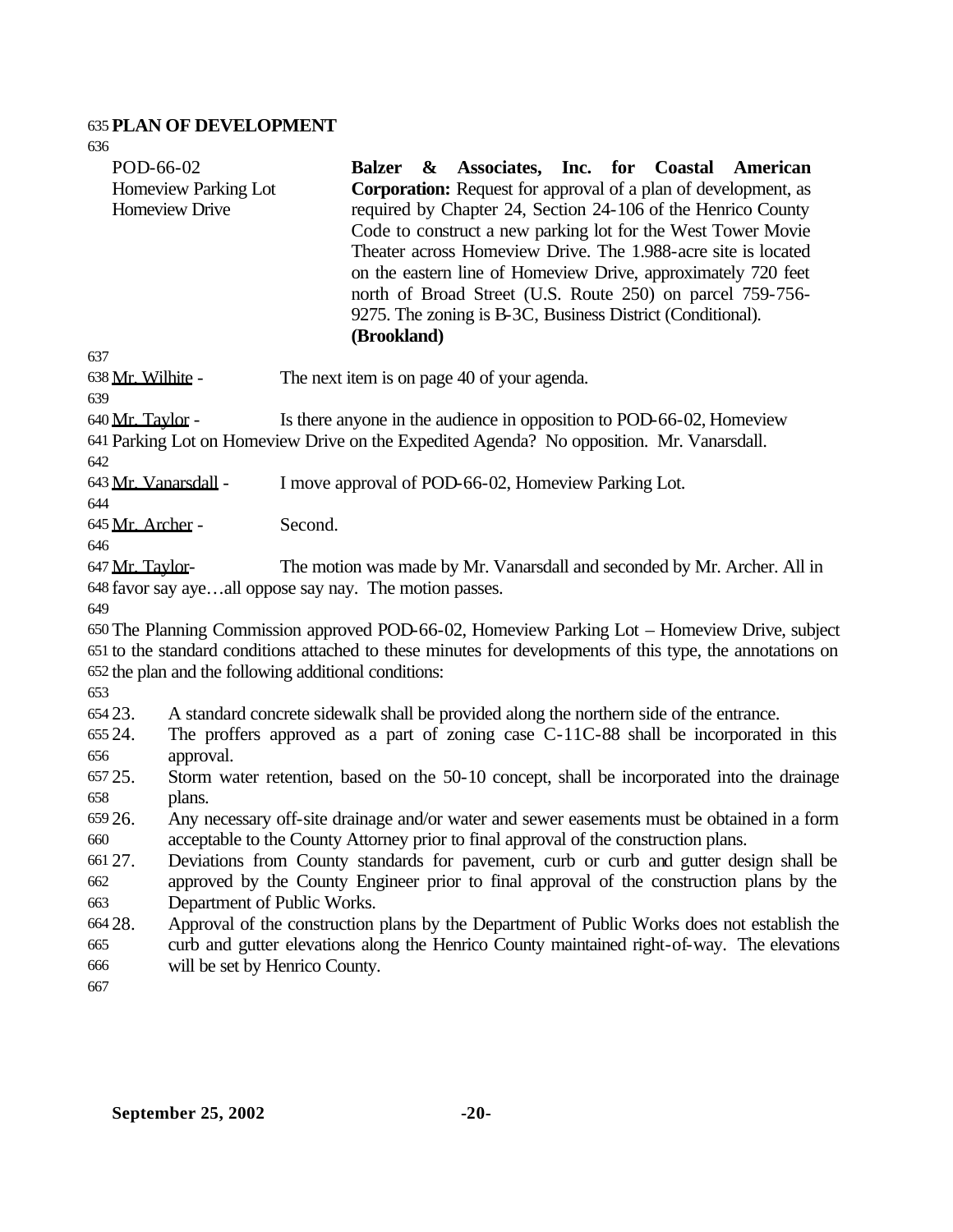#### **PLAN OF DEVELOPMENT**

POD-72-99 Westerre IV – Westerre Parkway **Balzer & Associates, P.C. for Westerre Land Office Development, L.L.C. and Trammell Crow Company:** Request for approval of a plan of development, as required by Chapter 24, Section 24-106 of the Henrico County Code to construct a fourstory, 95,976 square foot office building. The 4.82-acre site is located along the south line of Westerre Parkway, approximately 1,100 south of W. Broad Street (U.S. Route 250) on part of parcel 749-759-7710. The zoning is O-3C, Office District (Conditional). County water and sewer. **(Three Chopt)**

Mr. Wilhite - The next item is on page 41 of your agenda.

 Mr. Taylor - Is there anyone in the audience in opposition to POD-72-99, Westerre IV on the Expedited Agenda? No opposition. Therefore, I move approval of POD-72-99, Westerre IV on Westerre Parkway on the Expedited Agenda.

Mr. Vanarsdall - Second.

678 Mr. Taylor- The motion was made by Mr. Taylor and seconded by Mr. Vanarsdall. All in favor say aye…all oppose say nay. The motion passes.

 The Planning Commission approved POD-72-99, Westerre IV – Westerre Parkway subject to the standard conditions attached to these minutes for developments of this type, the annotations on the plan and the following additional conditions:

 23. The easements for drainage and utilities as shown on approved plans shall be granted to the County in a form acceptable to the County Attorney prior to any occupancy permits being issued. The easement plats and any other required information shall be submitted to the County

Real Property Agent at least sixty (60) days prior to requesting occupancy permits.

 24. The developer shall provide fire hydrants as required by the Department of Public Utilities and Division of Fire.

25. Outside storage shall not be permitted.

26. The proffers approved as a part of zoning case C-8C-87 shall be incorporated in this approval.

- 27. The certification of building permits, occupancy permits and change of occupancy permits for individual units shall be based on the number of parking spaces required for the proposed uses and the amount of parking available according to approved plans.
- 28. Any necessary off-site drainage and/or water and sewer easements must be obtained in a form acceptable to the County Attorney prior to final approval of the construction plans.
- 29. Deviations from County standards for pavement, curb or curb and gutter design shall be approved by the County Engineer prior to final approval of the construction plans by the Department of Public Works.
- 30. Insurance Services Office (ISO) calculations must be included with the plans and contracts and must be approved by the Department of Public Utilities prior to the issuance of a building permit.
- **September 25, 2002** -21-31. The location of all existing and proposed utility and mechanical equipment (including HVAC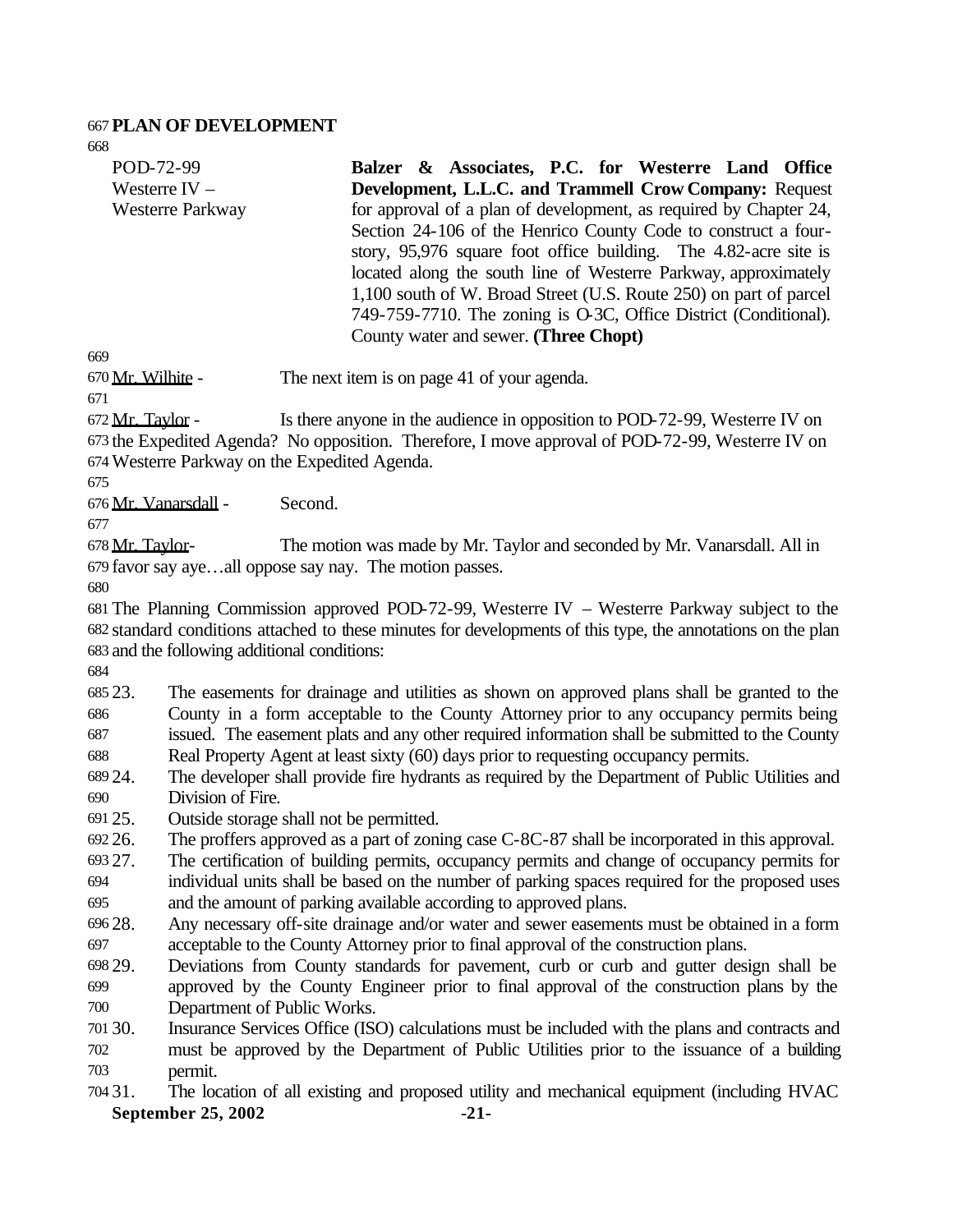units, electric meters, junction and accessory boxes, transformers, and generators) shall be identified on the landscape plans. All equipment shall be screened by such measures as determined appropriate by the Director of Planning or the Planning Commission at the time of plan approval**.**

- 32. The portion of Westerre Parkway along the frontage of the site shall be constructed prior to the issuance of any certificates of occupancy for this project.
- 

#### **SUBDIVISION**

| <b>Hill Trace</b>     | Goodfellow, Jalbert, Beard & Associates for Ella N. Greve          |
|-----------------------|--------------------------------------------------------------------|
| (September 2002 Plan) | and DEE Associates, L.L.C.: The 6.85-acre site is located on the   |
|                       | north line of Hungary Road approximately 400 feet west of Wilshire |
|                       | Drive on parcel $764-761-3240$ . The zoning is R2, One-Family      |
|                       | Residence District. County water and sewer. (Brookland) 11 Lots    |

715 Mr. Wilhite - The next item is on page 43 of your agenda.

 Mr. Taylor - Is there anyone in the audience in opposition to Hill Trace (September 2002 Plan) on the Expedited Agenda? No opposition. Mr. Vanarsdall.

Mr. Vanarsdall - I move Hill Trace subdivision be approved on the Expedited Agenda.

722 Mr. Taylor - Second.

724 Mr. Taylor- The motion was made by Mr. Vanarsdall and seconded by Mr. Taylor. All in favor say aye…all oppose say nay. The motion passes.

 The Planning Commission granted conditional approval to Hill Trace (September 2002 Plan) subject to the standard conditions attached to these minutes for subdivisions served by public utilities, the annotations on the plan and the following additional conditions:

12. Each lot shall contain at least 18,000 square feet, exclusive of the flood plain areas.

13. The limits and elevation of the 100 year frequency flood shall be conspicuously noted on the plat

 and construction plans and labeled "Limits of 100 year floodplain." Dedicate floodplain as a "Variable Width Drainage & Utilities Easement."

 14. The detailed plant list and specifications for the landscaping to be provided within the 25-foot-wide planting strip easement along Hungry Road shall be submitted to the Planning Office for

review and approval prior to recordation of the plat.

15. A County standard sidewalk shall be constructed along the north side of Hungry Road.

 16. Any necessary offsite drainage easements must be obtained prior to approval of the construction plan by the Department of Public Works.

## **LIGHTING PLAN**

LP/POD-35-01 Gayton Baptist Church **Folkes Electrical Construction Company, Inc. for Gayton Baptist Church:** Request for approval of a lighting plan, as required by Chapter 24, Section 24-106 of the Henrico County

**September 25, 2002** -22-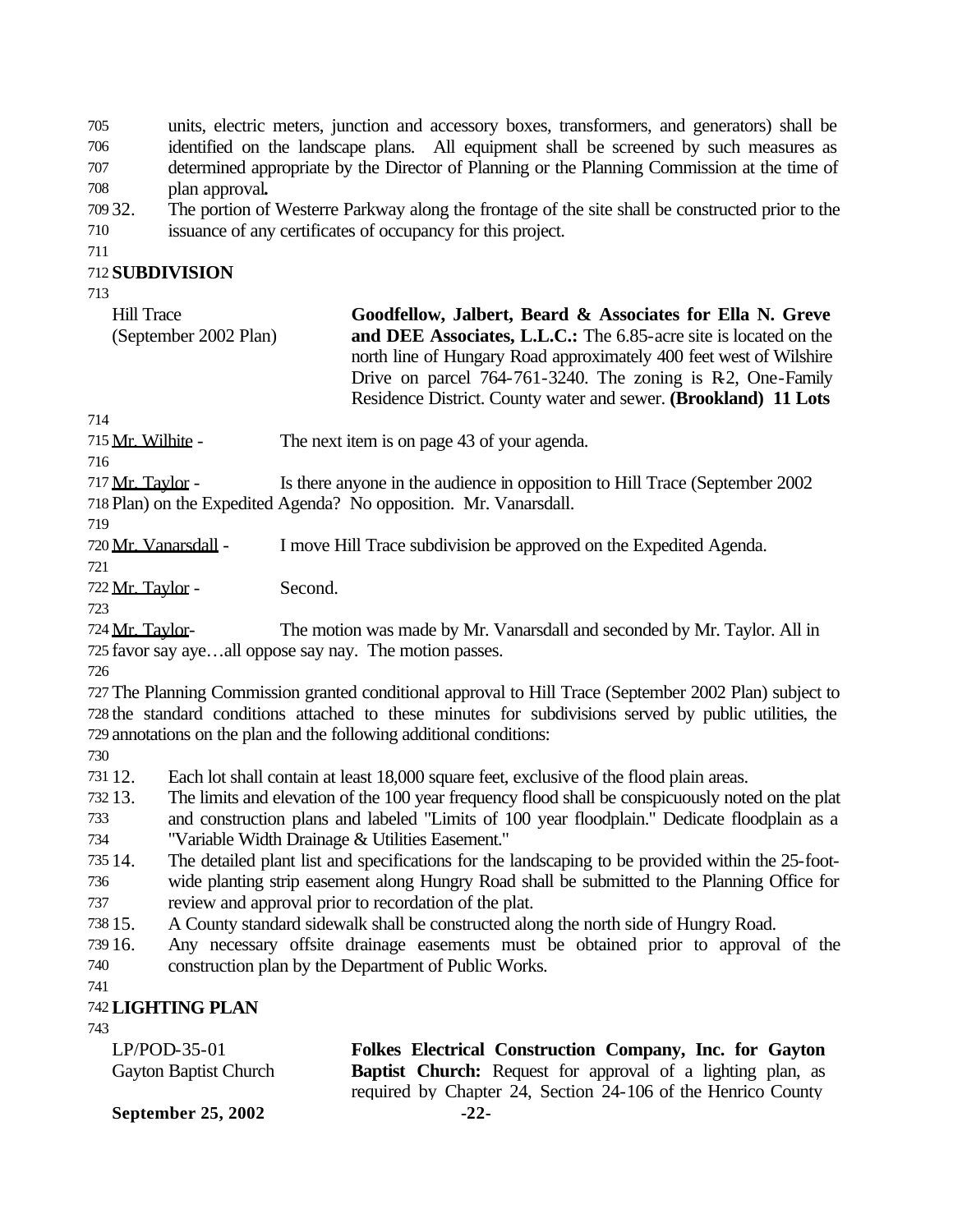Code. The 11.75acre site is located along the east line of Gayton Road, approximately 1,200 feet south of W. Broad Street (U.S. Route 250) on parcel 732-761-7760. The zoning is A-1, Agricultural District **(Three Chopt)**

745 Mr. Wilhite - The next item is on page 48 of your agenda.

 Mr. Taylor - Is there anyone in the audience in opposition to the lighting plan for LP/POD-35-01, Gayton Baptist Church on the Expedited Agenda? We do have opposition so lets….

 Ms. Davis - We don't have opposition because I talked with the gentleman who is in charge of the lighting plan. I understand it's a standard lighting plan, but I just wanted to….

 Mr. Taylor - Excuse ma'am. But would you please come down so that we can get your comments for the record, and please identify yourself.

 Ms. Davis - My name is Eileen Davis and I live 3717 Bluelake Drive. My property backs up to Gayton Baptist Church. I spoke with the gentleman who is putting the lighting plan together and it looks like a pretty standard, has to be, lighting plan. I'm the only one here because everybody else couldn't be here at 9:00 o'clock in the morning, but we are all in agreement and we understand that the lighting plan is what it is. We just want to make sure that when the landscaping is reviewed, we are looking to have a maximum barrier because we are concerned about the glare in the lighting because of the topography of the land. The parking lot is kind of like a tree level to us. And we understand that the lights spill down and they are supposed to stop that spillage but other than a physical barrier with evergreens and berms and things like that, the lights, with the topography of the land, are not going to do that by themselves. That's all we want to say because when we come back for the landscaping piece… We do not want to stop it today because they have got a construction deadline and we don't want to cost the church money. Let them go ahead with the lighting, and we understand that is what it is. But, when we come back for the landscaping, we want to make sure that… The landscaping we think is going to solve the light problem more than the lighting itself. Okay. Thank you. 

771 Mr. Taylor - Let me just say this about that issue. We worked very carefully with the church, we've worked somewhat with our landscape people and my understanding is that the church is very willing to do that. And when we work over the landscape plan, I think the first thing the staff will do is pay significant attention to that detail, and when that comes before us again at the landscaping plan phase, that will be another opportunity to review it and another opportunity for community involvement and community comments. So, what I would ask you to do…. I understand the sentiments and expectations of the church are to do all of that. I've talked to the architect, Mr. Duncan, several times, and I've talked to the Rectors of the church and they assure me that they will do everything they possibly can to landscape that so that the church is well screened and we will just have to assure that if you will take that as my assurance that that will receive a very good look and it gets to that stage. 

782 Ms. Davis - Thank you.

784 Mr. Taylor - Are there any other objections to hearing LP/POD-35-01, Gayton Baptist Church on the Expedited Agenda? No other comments, therefore I move approval of LP/POD-35-01, Gayton Baptist Church on the Expedited Agenda.

**September 25, 2002** -23-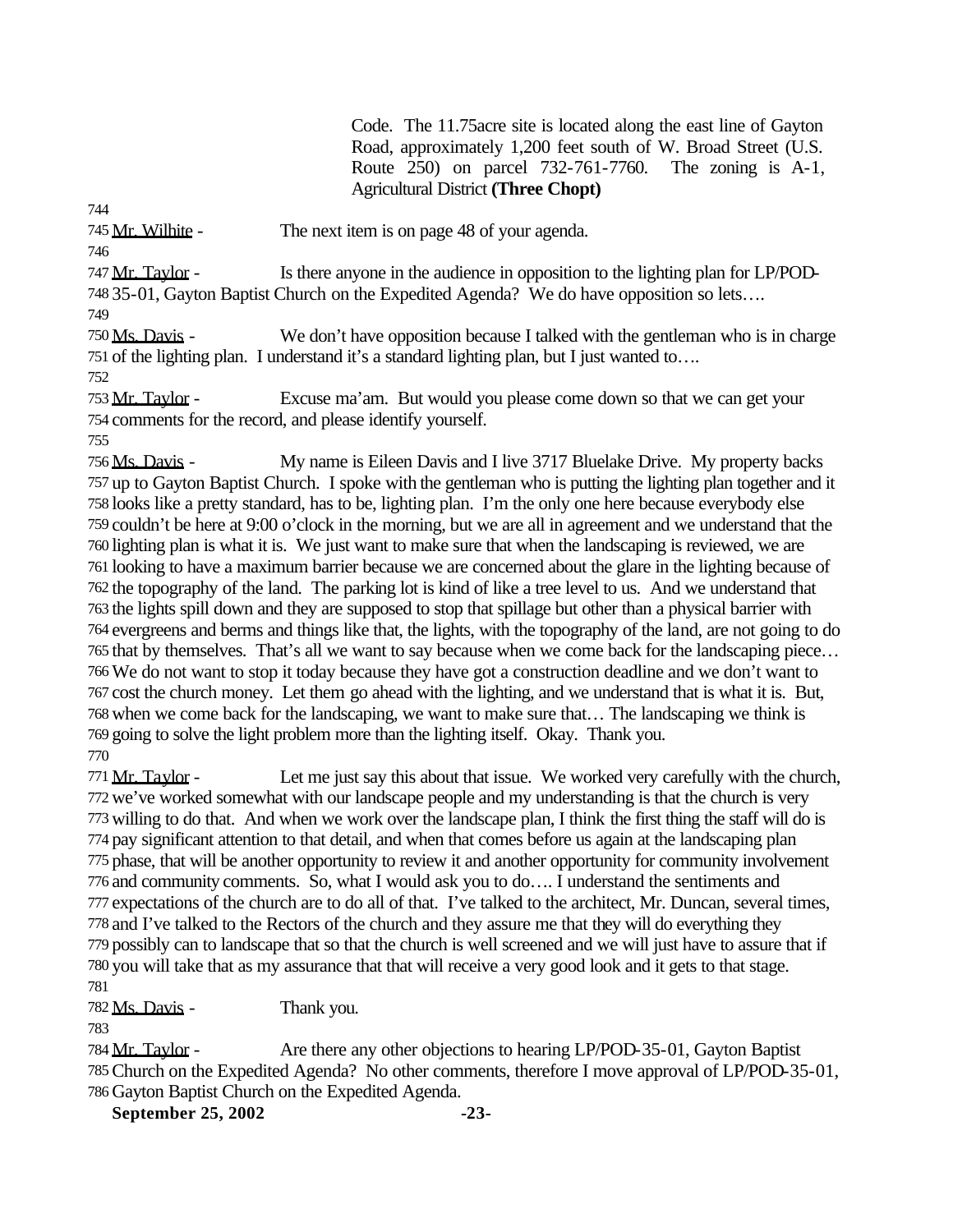Mr. Jernigan - Second.

 Mr. Taylor- The motion was made by Mr. Taylor and seconded by Mr. Jernigan. All in favor say aye…all oppose say nay. The motion passes.

 The Planning Commission approved the lighting plan for LP/POD-32-01, Gayton Baptist Church, subject to the standard conditions attached to these minutes for lighting plans and the annotations on the plan.

# **LANDSCAPE PLAN**

| $LP/POD-31-01$            | Commonwealth Architects for Trigon Blue Cross, Blue                     |
|---------------------------|-------------------------------------------------------------------------|
| Trigon Phase 2 and 1B and | <b>Shield:</b> Request for approval of a landscape plan for Phase 2 and |
| Revised Phase 1A          | 1B and revised Phase 1A, as required by Chapter 24, Sections 24-        |
|                           | 106 and 24-106.2 of the Henrico County Code. The 27.18-acre             |
|                           | site is located at 2015 Staples Mill Road (U.S. Route 33) on            |
|                           | parcels 775-737-4781, 2819 and 775-736-0484. The zoning is              |

B-3, Business District and B-3C, Business District (Conditional).

Mr. Wilhite - The next item is on page 49 of your agenda.

**(Brookland)**

 Mr. Taylor - Is there anyone in the audience in opposition to the landscape plan for LP/POD-31-01, Trigon Phase 2 and 1B and Revised Phase 1A, on the Expedited Agenda? No

opposition. Mr. Vanarsdall.

 Mr. Vanarsdall - This project is going very nicely, thanks to Jim Strauss. I move that LP/POD- 31-01, Trigon Phase 2 and 1B and Revised Phase 1A, be approved. I do have one question. What date do I use for these new prints, today's date?

Mr. Kennedy - Yes.

811 Mr. Vanarsdall - And we are going by the prints dated today. That's it.

813 Mr. Jernigan - Second.

 Mr. Taylor- The motion was made by Mr. Vanarsdall and seconded by Mr. Jernigan. All in favor say aye…all oppose say nay. The motion carries.

 The Planning Commission approved the landscape plan for LP/POD-31-01, Trigon Phase 2 and 1B and Revised Phase 1A, subject to the standard conditions attached to these minutes for landscape plans and the annotations on the plan.

**SUBDIVISION**

| The Cottages @ Crossridge, | <b>Wingate &amp; Kestner for Courtney Development, Inc.:</b> The                                  |
|----------------------------|---------------------------------------------------------------------------------------------------|
|                            | Section 2 Revised and Section 15.9-acre site is located approximately 2000 feet from Staples Mill |
| September 25, 2002         | $-24-$                                                                                            |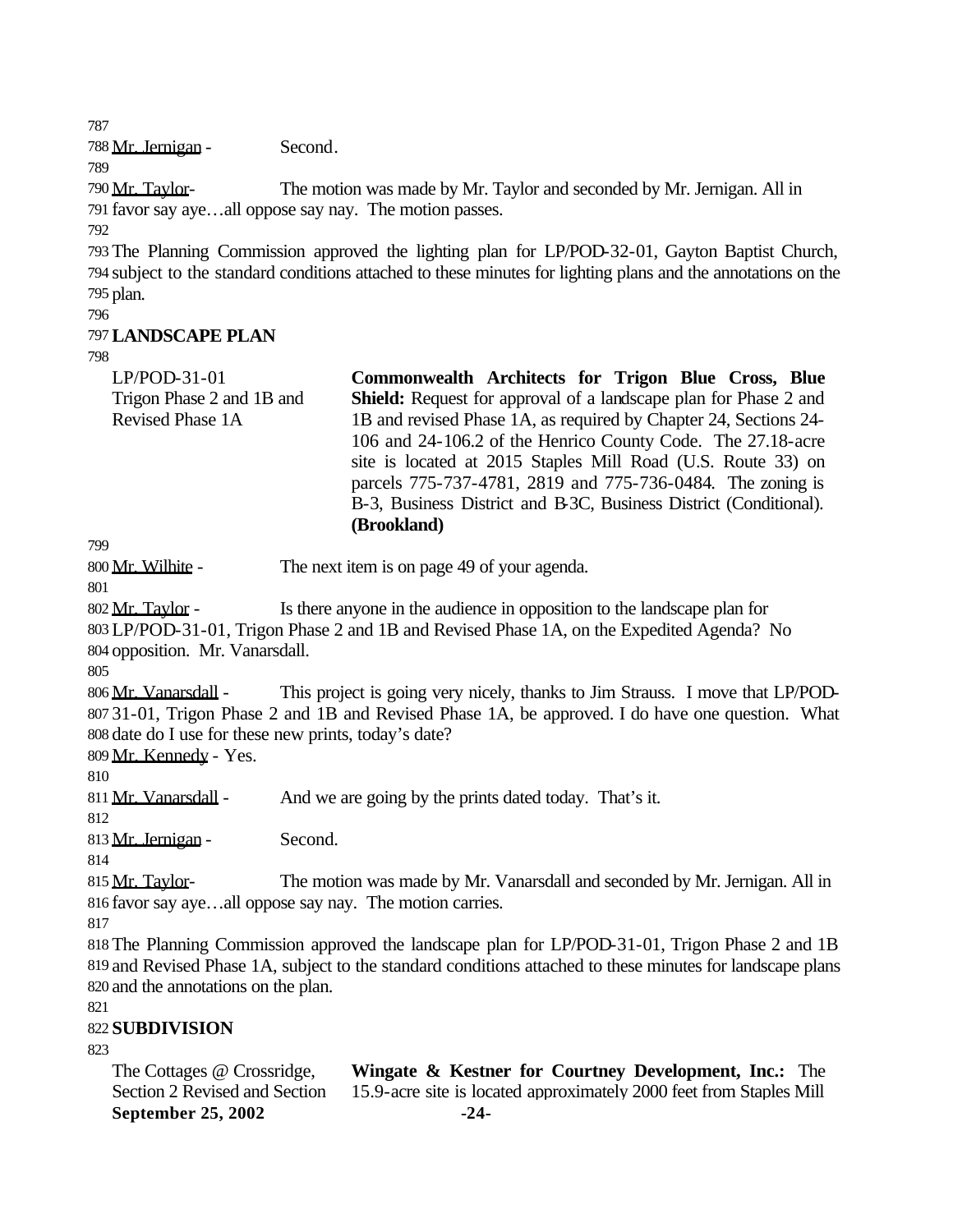| (September 2002 Plan) |  |
|-----------------------|--|
|                       |  |

#### Road (U.S. Route 33) and Hungary Road on part of parcel 768- 764-1042. The zoning is R-5AC, General Residence District (Conditional). County water and sewer. **92 Lots (Brookland)**

825 Mr. Wilhite - The next item is on page 51 of your agenda. On page 5 of your addendum there is a revised plan attached to this.

828 Mr. Taylor - Is there anyone in the audience in opposition to the subdivision The Cottages @ CrossRidge, Section 2 Revised and Section 3, on the Expedited Agenda? No opposition. Mr. Vanarsdall.

832 Mr. Vanarsdall - I move that The Cottages at CrossRidge, Section 2 Revised and Section 3 (September 2002 Plan) be approved.

835 Mr. Jernigan - Second.

837 Mr. Taylor- The motion was made by Mr. Vanarsdall and seconded by Mr. Jernigan. All in favor say aye…all oppose say nay. The motion passes.

 The Planning Commission granted conditional approval to subdivision The Cottages at CrossRidge, Section 2 Revised and Section 3 (September 2002 Plan) subject to the standard conditions attached to these minutes for subdivisions served by public utilities, the annotations on the plan and the following additional conditions:

 12. Prior to requesting recordation, the developer shall furnish a letter from Dominion Virginia Power stating that this proposed development does not conflict with its facilities.

 13. Any necessary offsite drainage easements must be obtained prior to approval of the construction plan by the Department of Public Works.

849 14. The proffers approved as part of zoning cases C-17C-00 and C-10C-02 shall be incorporated in this approval.

 15. Prior to requesting the final approval, a draft of the covenants and deed restrictions for the maintenance of the common area by a homeowners association shall be submitted to the Planning Office for review. Such covenants and restrictions shall be in form and substance satisfactory to the County Attorney and shall be recorded prior to recordation of the subdivision

plat.

# **SUBDIVISION**

The Cottages @ Crossridge, Section 4 (September 2002 Plan) **Wingate & Kestner for Courtney Development, Inc.:** The 36.0-acre site is located approximately 2000 feet from Staples Mill Road (U.S. Route 33) and Hungary Road on part of parcel 768- 764-1042. The zoning is R-5AC, General Residence District (Conditional). County water and sewer. 126 Lots **(Brookland)**

860 Mr. Wilhite - The next item is on page 52 of your agenda.

**September 25, 2002** -25-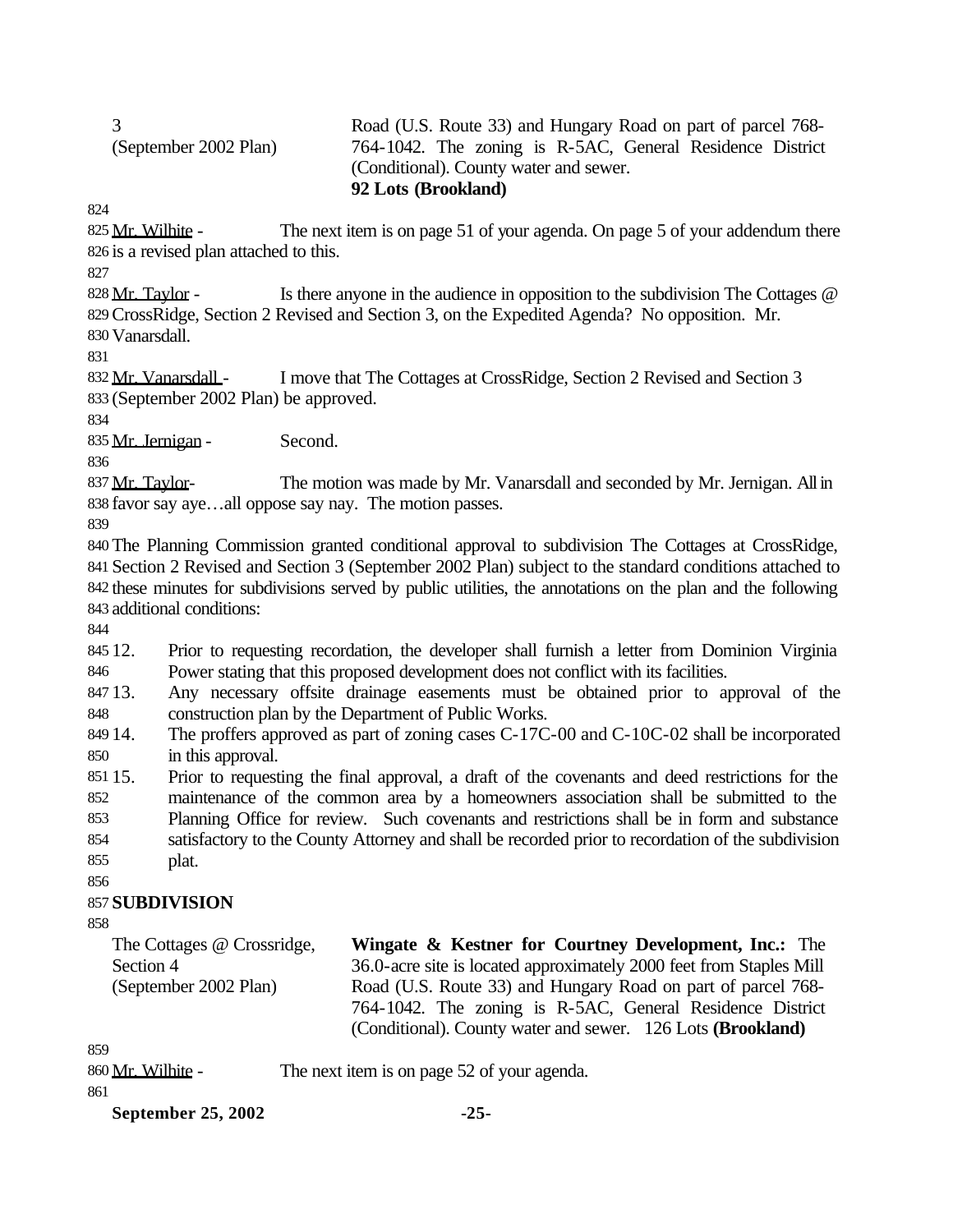862 Mr. Taylor - Is there anyone in the audience in opposition to The Cottages @ CrossRidge, Section 4 on the Expedited Agenda? No opposition. Mr. Vanarsdall.

 Mr. Vanarsdall- I move The Cottages at CrossRidge, Section 4 (September 2002 Plan) be approved.

Mr. Jernigan - Second.

870 Mr. Taylor- The motion was made by Mr. Vanarsdall and seconded by Mr. Jernigan. All in favor say aye…all oppose say nay. The motion passes.

 The Planning Commission granted conditional approval to The Cottages at CrossRidge, Section 4 (September 2002 Plan) subject to the standard conditions attached to these minutes for subdivisions served by public utilities, the annotations on the plan and the following additional conditions:

 12. Prior to requesting recordation, the developer shall furnish a letter from Dominion Virginia Power stating that this proposed development does not conflict with its facilities.

 13. Any necessary offsite drainage easements must be obtained prior to approval of the construction plan by the Department of Public Works.

 14. The proffers approved as part of zoning cases C-17C-00 and C-10C-02 shall be incorporated in this approval.

 15. Prior to requesting the final approval, a draft of the covenants and deed restrictions for the maintenance of the common area by a homeowners association shall be submitted to the Planning Office for review. Such covenants and restrictions shall be in form and substance satisfactory to the County Attorney and shall be recorded prior to recordation of the subdivision plat.

889 Mr. Wilhite - Our final case on the Expedited Agenda is on page 14. On page 2 of your addendum there is a revised caption and a revised plan.

# **PLAN OF DEVELOPMENT & MASTER PLAN**

POD-72-02 The Cottages @ Crossridge, Section 3 and 4 **Wingate & Kestner for Courtney Development, Inc.:** Request for approval of a plan of development and master plan, as required by Chapter 24, Section 24-106 of the Henrico County Code to construct 49 43, single-family detached dwellings with zero lot lines on a 15.9 acre site and to permit the future construction of an additional  $120\frac{126}{126}$ single-family detached dwellings with zero lot lines on an adjoining 36 acre parcel. The site is located approximately 2000 feet from Staples Mill Road (U.S. Route 33) and Hungary Road on part of parcel 768- 764-1042. The zoning is R-5AC, General Residence District (Conditional). County water and sewer. **(Brookland)**

 Mr. Taylor - Is there anyone in the audience in opposition to POD-72-02, The Cottages @ CrossRidge, Sections 3 and 4, on the Expedited Agenda? No opposition. Mr. Vanarsdall.

**September 25, 2002** -26-898 Mr. Vanarsdall - I move approval of POD-72-02, The Cottages at CrossRidge, Sections 3 and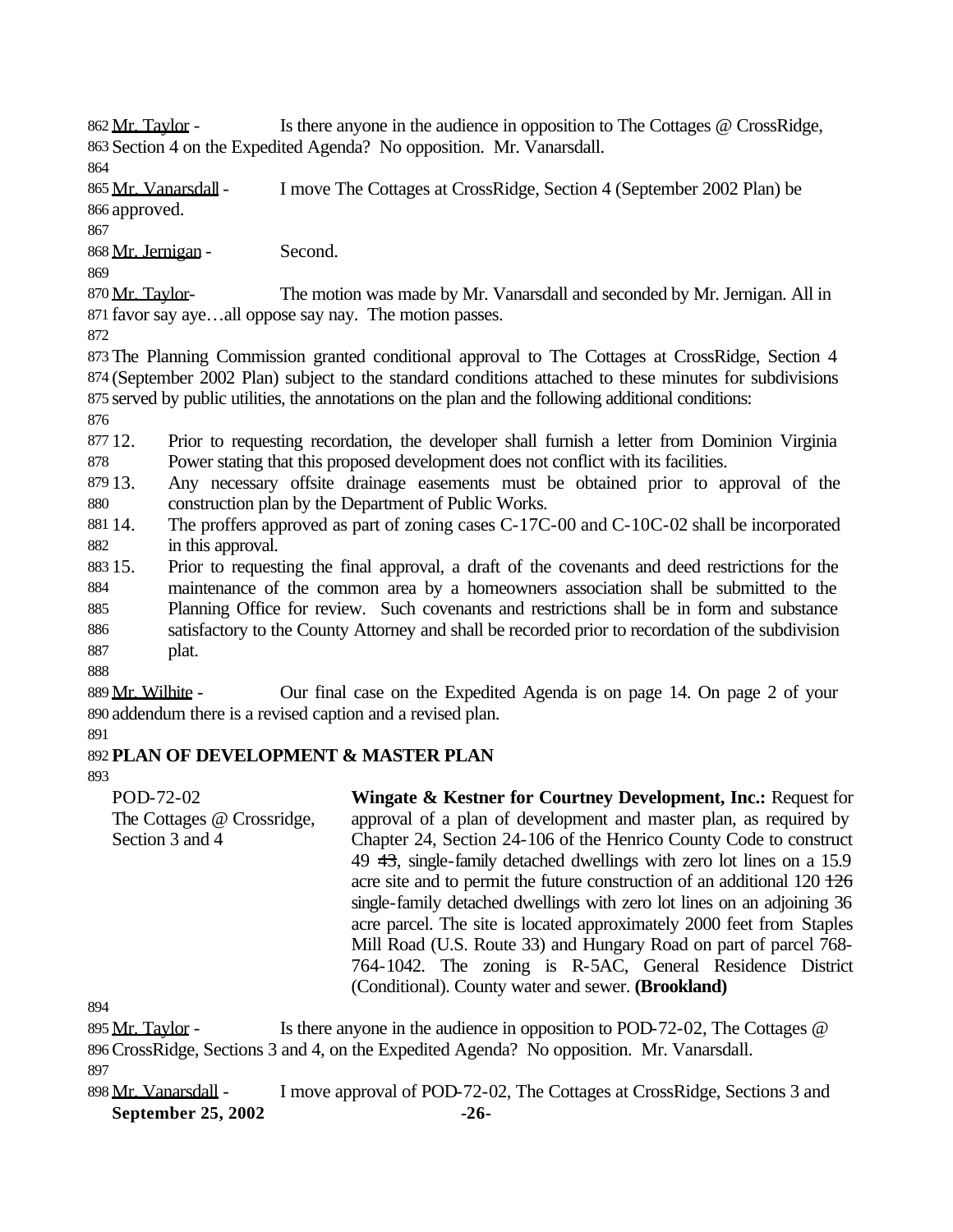4 be approved on the Expedited Agenda.

Mr. Archer - Second.

903 Mr. Taylor- The motion was made by Mr. Vanarsdall and seconded by Mr. Archer. All in favor say aye…all oppose say nay. The motion passes.

 The Planning Commission approved POD-72-02, The Cottages @ CrossRidge, Sections 3 and 4, subject to the standard conditions attached to these minutes for developments of this type, the annotations on the plan and the following additional conditions:

 9. **AMENDED** - A detailed landscaping plan shall be submitted to the Planning Office for review and Planning Commission approval prior to the issuance of any occupancy permits.

- 23. The subdivision plat for The Cottages @ CrossRidge shall be recorded before any building permits are issued.
- 24. The developer shall provide fire hydrants as required by the Department of Public Utilities and Division of Fire.
- 25. A standard concrete sidewalk shall be provided along the north side of Hungary Road.
- 26. A standard concrete sidewalk shall be provided along the west side of Staples Mill Road.
- 27. The proffers approved as a part of zoning cases C-17C-00 and C-10C-02 shall be incorporated in this approval.
- 28. Prior to issuance of a building permit, the developer must furnish a letter from **Dominion Virginia Power** stating that this proposed development does not conflict with their facilities.

 29. Any necessary off-site drainage and/or water and sewer easements must be obtained in a form acceptable to the County Attorney prior to final approval of the construction plans.

 30. Deviations from County standards for pavement, curb or curb and gutter design shall be approved by the County Engineer prior to final approval of the construction plans by the Department of Public Works.

 31. The pavement shall be of an SM-2A type and shall be constructed in accordance with County standard and specifications. The developer shall post a defect bond for all pavement with the Planning Office - the exact type, amount and implementation shall be determined by the Director of Planning, to protect the interest of the members of the Homeowners Association. The bond shall become effective as of the date that the Homeowners Association assumes responsibility

for the common areas.

- 32. Insurance Services Office (ISO) calculations must be included with the plans and contracts and must be approved by the Department of Public Utilities prior to the issuance of a building permit.
- 33. Approval of the construction plans by the Department of Public Works does not establish the curb and gutter elevations along the Henrico County maintained right-of-way. The elevations will be set by Henrico County.
- 34. Approval of the construction plans by the Department of Public Works does not establish the curb and gutter elevations along the Virginia Department of Transportation maintained right-of- way. The elevations will be set by the contractor and approved by the Virginia Department of Transportation.
- 35. The conceptual master plan, as submitted with this application, is for planning and information purposes only. All subsequent detailed plans of development and construction plans needed to
- implement this conceptual plan may be administratively reviewed and approved and shall be

**September 25, 2002** -27-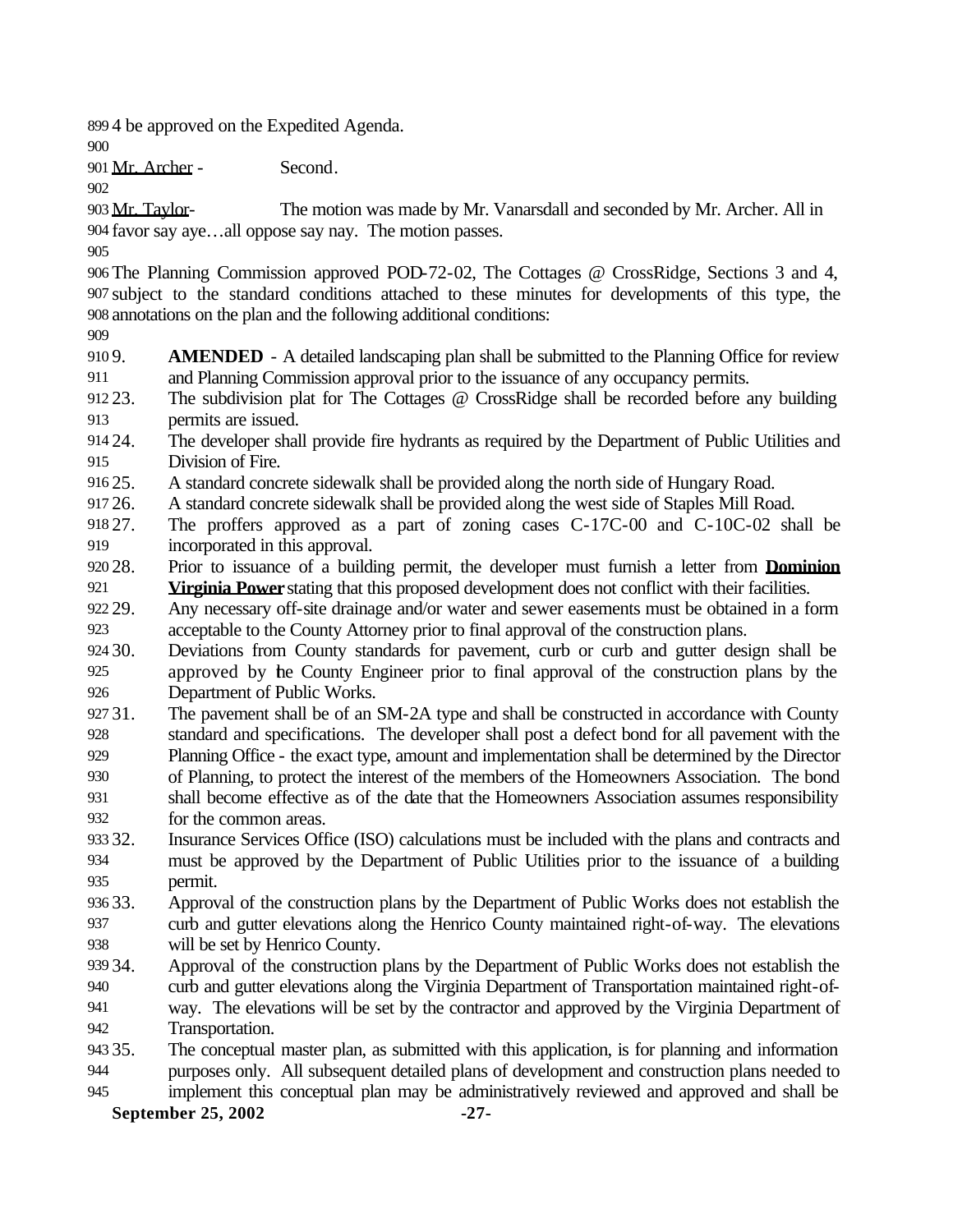946 subject to all regulations in effect at the time such subsequent plans are submitted for 947 review/approval.

 36. The location of all existing and proposed utility and mechanical equipment (including HVAC units, electric meters, junction and accessory boxes, transformers, and generators) shall be identified on the landscape plans. All equipment shall be screened by such measures as determined appropriate by the Director of Planning or the Planning Commission at the time of plan approval**.**

953

954 Mr. Marlles - Mr. Chairman, the next item on your agenda is Requests for Subdivision 955 Extensions of Conditional Approval. This information is presented to the Commission for informational 956 purposes only, and that report will also be presented by Mr. Wilhite.

957 Mr. Taylor - Mr. Wilhite.

958

959 Mr. Wilhite - There are five subdivisions being granted conditional extension by the Director 960 of Planning that appear on your agenda. If you have any questions on any of these I'll be happy to 961 answer.

962

#### 963 **(FOR INFORMATIONAL PURPOSE ONLY)**

964

| <b>Subdivision</b>                          | <b>Magisterial</b><br><b>District</b> | <b>Original No.</b><br>of Lots | <b>Remaining</b><br>Lots | <b>Previous</b><br><b>Extensions</b> | $\text{Year}(s)$<br><b>Extended</b> |
|---------------------------------------------|---------------------------------------|--------------------------------|--------------------------|--------------------------------------|-------------------------------------|
| <b>CrossRidge</b><br>(August 2000 Plan)     | <b>Brookland</b>                      | 364                            | 27                       | $\boldsymbol{0}$                     | 3 Years<br>8/24/05                  |
| <b>Osborne Acres</b><br>(August 1999 Plan)  | <b>Varina</b>                         | 17                             | 17                       | $\overline{2}$                       | 1 Year<br>8/27/03                   |
| The Village @ Olde<br><b>Colony Estates</b> | <b>Varina</b>                         | 135                            | 75                       | 1                                    | 3 Years<br>8/24/05                  |
| (August 2000 Plan)<br>The Ponds @           | <b>Three</b>                          | 44                             | 13                       | $\overline{2}$                       | 1 Year                              |
| <b>Dandridge Farm</b><br>(August 1999 Plan) | <b>Chopt</b>                          |                                |                          |                                      | 8/27/03                             |
| <b>Lowell Woods</b><br>(Sept. 2001 Plan)    | <b>Three</b><br><b>Chopt</b>          | 9                              | 9                        | $\boldsymbol{0}$                     | 1 Year<br>9/24/03                   |

965

966 Mr. Taylor - Are there any questions of Mr. Wilhite on these subdivisions of extensional approval? Thank you, Mr. Wilhite, well done. Mr. Secretary, the Commission is ready to go to our regular agenda, if there is any regular agenda left. You've done such a good job of putting everything on the Expedited Agenda.

971 Mr. Marlles - Mr. Chairman, the first case on our regular agenda that will be heard is on page 972 8 of your agenda.

<sup>970</sup>

<sup>973</sup>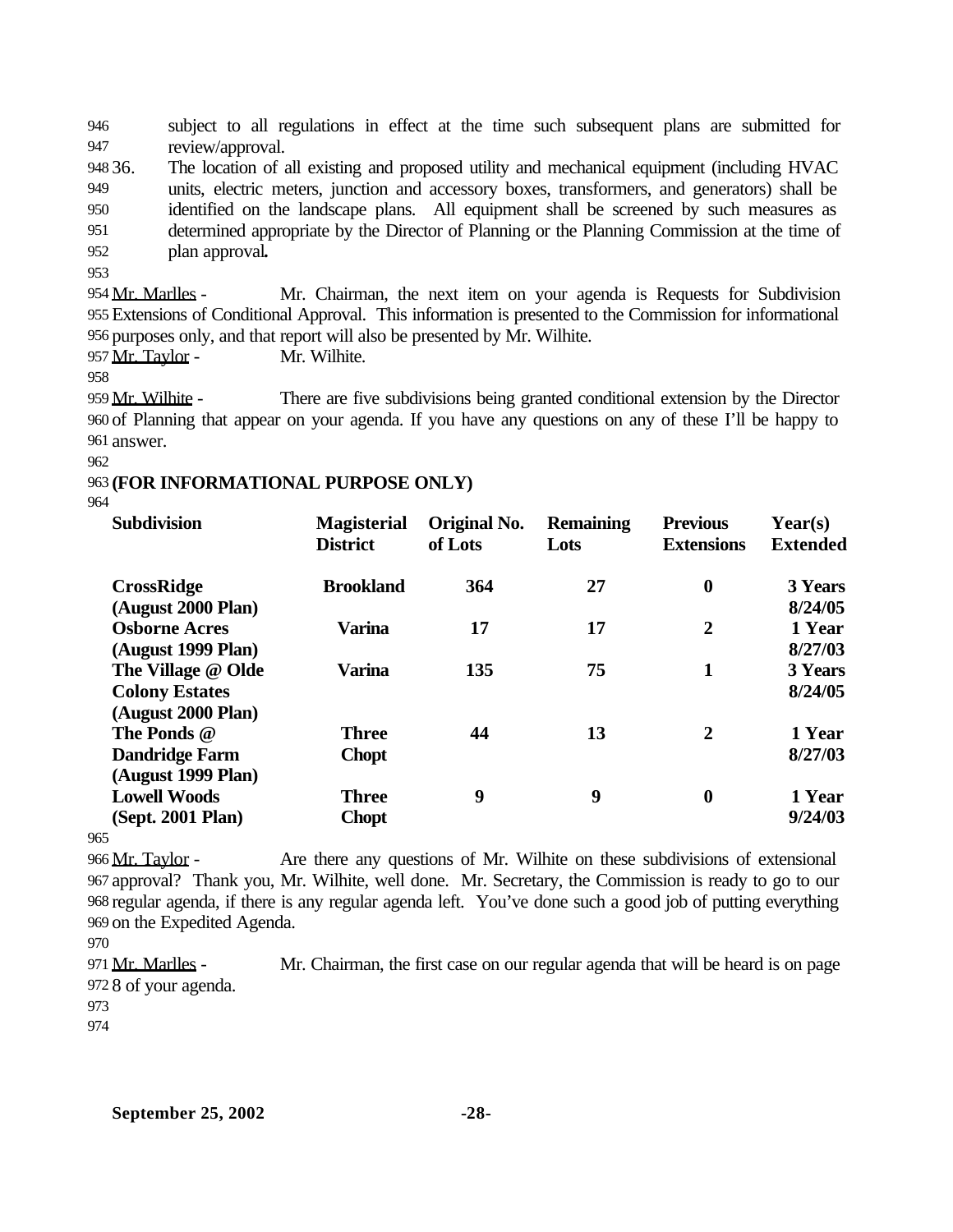#### **PLAN OF DEVELOPMENT & SPECIAL EXCEPTION (Deferred from the July 24, 2002, Meeting)**

| POD-54-02               | Horton & Dodd, P. C. for F. W. Properties, LLC and                      |
|-------------------------|-------------------------------------------------------------------------|
| Summerdale Apartments - | <b>Summerdale, L. P.:</b> Request for approval of a plan of development |
| Newbridge Road          | and a special exception for three-story buildings, as required by       |
|                         | Chapter 24, Sections 24-106 and 24-116(c) of the Henrico County         |
|                         | Code to construct 9, three-story apartment buildings (124 units total), |
|                         | 2, two-story apartment buildings, a one-story clubhouse, and a one-     |
|                         | story maintenance building. The 9.659 acre site is located at 250       |
|                         | Newbridge Road at the intersection of Newbridge Road and                |
|                         | Hawkes Lane on parcel 818-725-1306. The zoning is R-5, General          |
|                         | Residence District. County water and sewer. (Varina)                    |

 Mr. Taylor - Is there anyone in the in the audience in opposition to POD-54-02, Summerdale Apartments on Newbridge Road? No opposition.

981  $Mr. Cox - I$  would like to hear what's going on.

983 Mr. Taylor - Let us present the case. As we hear the case and after we hear the case, if you have any questions we will entertain your comments. Go ahead, Mr. Cooper.

986 Mr. Cooper - Good morning, Mr. Chairman, and members of the Commission. As you may recall, this plan was deferred at last month's, July's Planning Commission, meeting to allow the applicant more time to work with the surrounding community and address their concerns. Since the last Planning Commission meeting, a neighborhood meeting was held to discuss these outstanding issues. As of a result of this meeting, the applicant has agreed to reduce buildings four and five to two stories, which you will see in your revised plans that came out with the original packet. They have also agreed to construct a seven-foot-high privacy fence along the western property line, and they have agreed to include more tree save area along that same property line to provide a sufficient screening between the adjacent homeowners on Lowell Street and the proposed apartment complex. The applicant has also proposed a durable decorative aluminum fence similar to the appearance of a wrought-iron fence along Hawkes Lane and Newbridge Road, and at this time that satisfies the Planning staff's concern along that road. Because of the applicant's willingness to work with the community and staff on these outstanding issues, staff can recommend approval of the plan at this time. And, as a reminder, there is also a special exception request for three-story buildings.

1001 Mr. Jernigan - Do we have to vote on the special exception separately? 1003 Mr. Cooper - Yes, sir. Mr. Taylor - Thank you very much, Mike. Now before we do that, the gentleman on the left does that answer your question, sir? Mr. Cox - Yes, it does, but I would still like to address the Commission.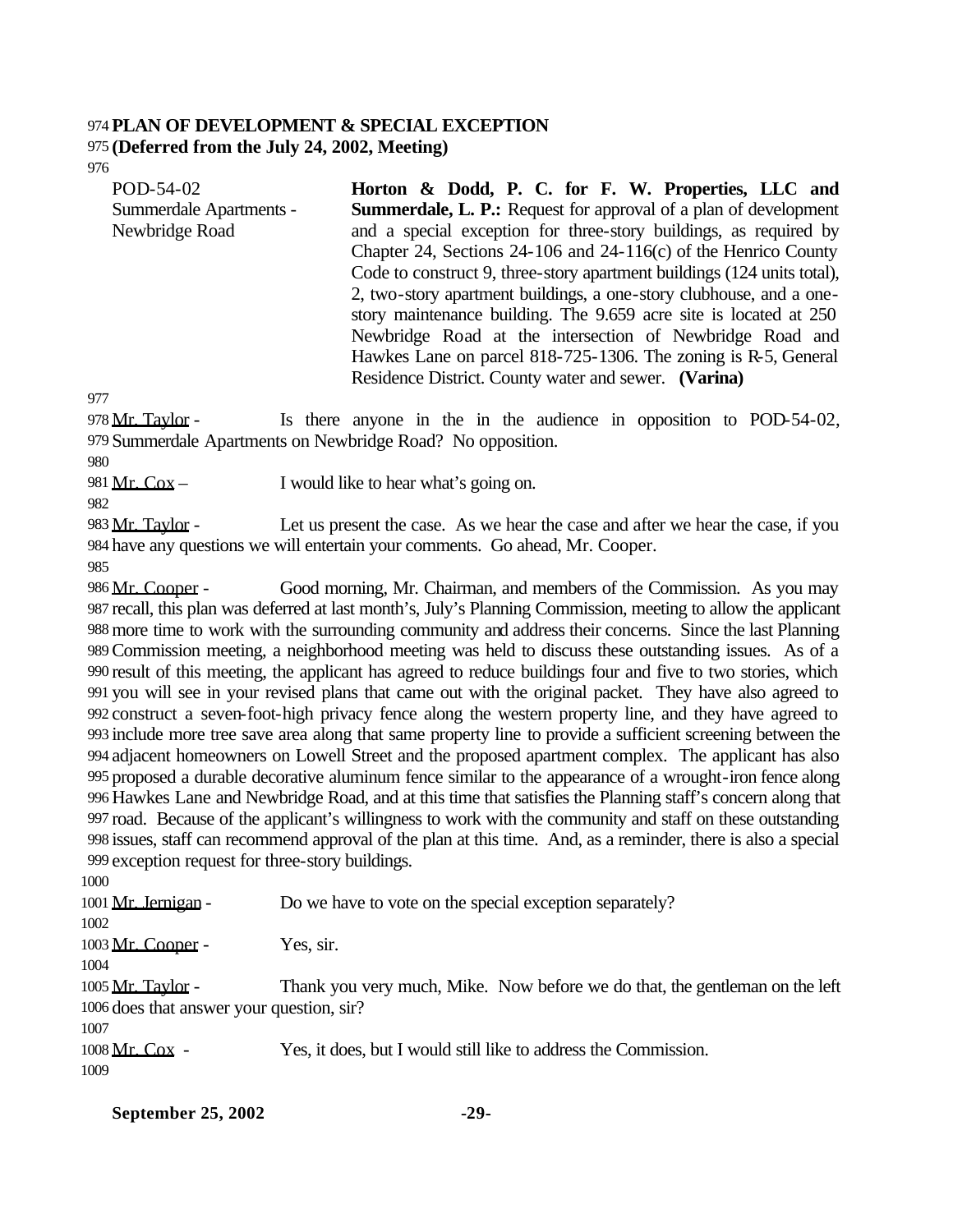1010 Mr. Taylor - Please, if you would, come up to the podium and identify yourself and we will be glad to hear your comments.

 Mr. Cox - Yes, my name is Timothy Cox. I'm at 205 Lowell Street. I am very pleased with the meeting and the results of the meeting. However, I do have, and I know this is not the place, but the entrance onto Hawkes is still a concern because of the cut-thru traffic. Lowell Street is very small and has a whole lot of traffic right now. I do not know if it is appropriate but I would like to ask the Commission to give a recommendation for me to carry over to Traffic and the Fire Department to talk to them about that.

 Mr. Marlles - Mr. Cox, we do have Todd Eure here today who is with the Public Work Traffic Engineering Division, and he may be able to answer your question.

1023 Mr. Jernigan - Let me ask you. What do you want them to do?

1025 Mr. Cox - Well, it was proposed at one time, that they stated at the meeting, to put a break-a-way gate or something up there. Our concern is the cut-thru traffic. Right now Lowell Street is under 17 feet wide, especially in front of our house. When they developed that Bethdale subdivision they opened up, it used to be a deadend, they opened up Hawkes Lane to improve it. Well, it didn't improve our situation. Everybody in the subdivision still uses Lowell Street and Hawkes Lane just provided a short cut for people cutting through to get back to the other apartments, to miss the light. Like I said, they worked real well to reduce the building size and giving more tree save, and I'm real pleased with our work there. I'm still very concerned about the traffic. We have kids and everything on the street… Excuse me, are you waving at me?

 Mr. Vanarsdall - No. Excuse me. I didn't mean to be rude I was trying to get Mr. Cooper's attention to show us on the map on the screen where you are talking about.

 1038 Mr. Cox - Okay.

1040 Mr. Vanarsdall - Show, Mr. Cooper, where you are speaking about.

1042 Mr. Cooper - I believe he is talking about here (referring to map on screen). This is Lowell Street that runs, here, it runs down and I believe, if I understand Mr. Cox correctly, the concern is the traffic coming off of Nine Mile Road as opposed to coming to the intersection at Nine Mile and Newbridge Roads, Mr. Cox is informing us that people tend to cut down Lowell Street off of Nine Mile Road and then turn onto Hawkes Lane.

1048 Mr. Cox - And with that entrance right there on Hawkes Lane, I think that just invites these people up at this end to do that. Usually it's rush-hour traffic when the stop light backs them up and Lowell Street is right there and it is an easy access. It's a very small street with kids playing on it. I would just hate to invite more traffic.

 Mr. Taylor - Mr. Cox, what is the speed limit along Lowell? Is there a speed limit posted? Mr. Cox - Yes. They came out a few years back and posted a 25 mph speed limit. 

**September 25, 2002** -30-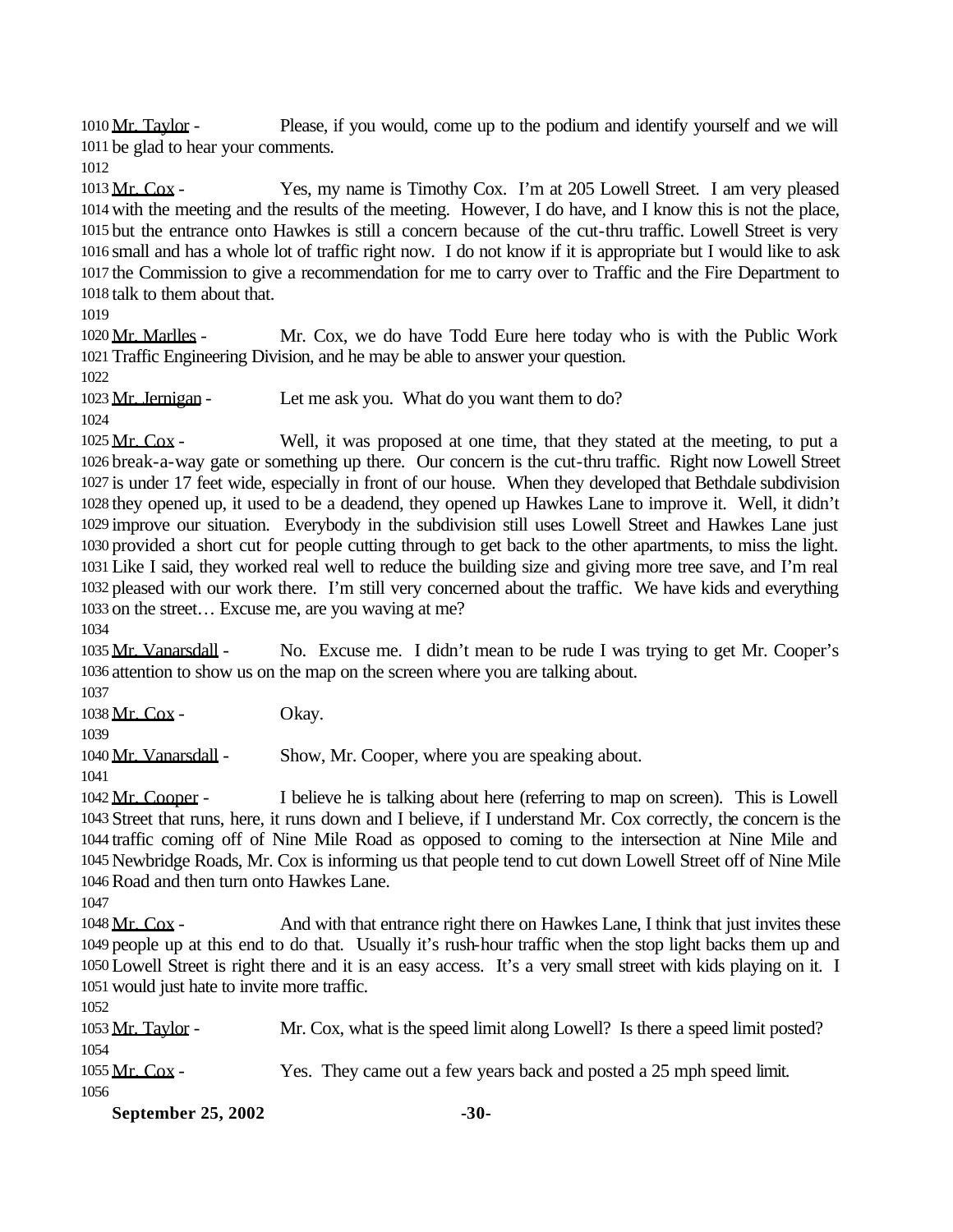1057 Mr. Vanarsdall - It wouldn't make any difference.

1059 Mr. Cox - It doesn't. And we have a pine tree that sort of slows them down but sort of speeds them up. What they do is they speed up to beat the oncoming guy, because only one car can pass at that particular point, safely. We have had people in the ditch where they didn't quite navigate that correctly or wasn't aware of it.

1064 Mr. Taylor - The pine tree I guess is on the side of the road and not in the middle of it. 

 Mr. Cox - Well, it's pretty much in the middle of the road if you look at it a certain way. We had a real serious accident there one time. The car went through a couple of front yards and then stopped at our neighbor's front porch. I know that can happen anywhere but it's just a real concern. And, while we are talking about it, and if I can have some kind of recommendation from the Commission, it might help me out with Traffic and the Fire Department. They talked about this entrance and the Summerdale people were not for putting that there. They didn't want to do that. They suggested putting a gate there, a break-a-way gate. Thank you.

1074 Mr. Taylor - Thank you, Mr. Cox. We will hear from Mr. Eure and see what our prize-winning staff can do for this one.

 Mr. Eure - Good morning, Mr. Chairman, members of the Commission. I'm Todd Eure, Henrico Traffic Engineering. I understand the concerns of Lowell Street. It is a street that really doesn't meet current standards in terms of widths and shoulders and so forth. The dilemma we have in this situation is the proposed entrances for the apartments. Our policy is if you have more than 82 units we do require a second point of access in case the one access point gets blocked for whatever reason. There is a need for a second point of access within the development. The logical place to put it within this site was on Hawkes Lane. The entrance is very close to Newbridge. We would expect most of the people coming out of the apartments would probably use the entrance on Newbridge and those that would use the entrance on Hawkes. The majority of them should go out Newbridge and come in and out that way. We are not saying that traffic will not increase on Lowell Street because of the result of the apartments. Whether the second point of access has a large bearing on that, I would hate to have to guess. There is no way we can prevent the traffic from using Lowell Street just as we can't prevent other residents in the area that do not live on Lowell Street from using it if they so choose, it's a public road.

 Public Works does not have any plans for any major improvements on Lowell Street at this point in time. I have requested the eastern road department to go through and look at the road and see if any shoulder improvements and we are going to look at the tree issue that Mr. Cox mentioned to see if that's in the right-of-way and it can be removed if that's what determined would be the safest thing to do. There are some other apartments on the other side of Newbrige Road that has access to Hawkes Lane so this is not necessarily a unique situation. So, I guess our recommendation is we do recommend that the second point of access remain. We will do what we can as far as mitigating the impact on Lowell Street. We can coordinate with VDOT and look at the intersection of Newbridge and Nine Mile Roads and see if there are any safety or operational improvements they can do there that might help reduce some of the traffic diverting to Lowell Street. Are there any questions? 

#### **September 25, 2002** -31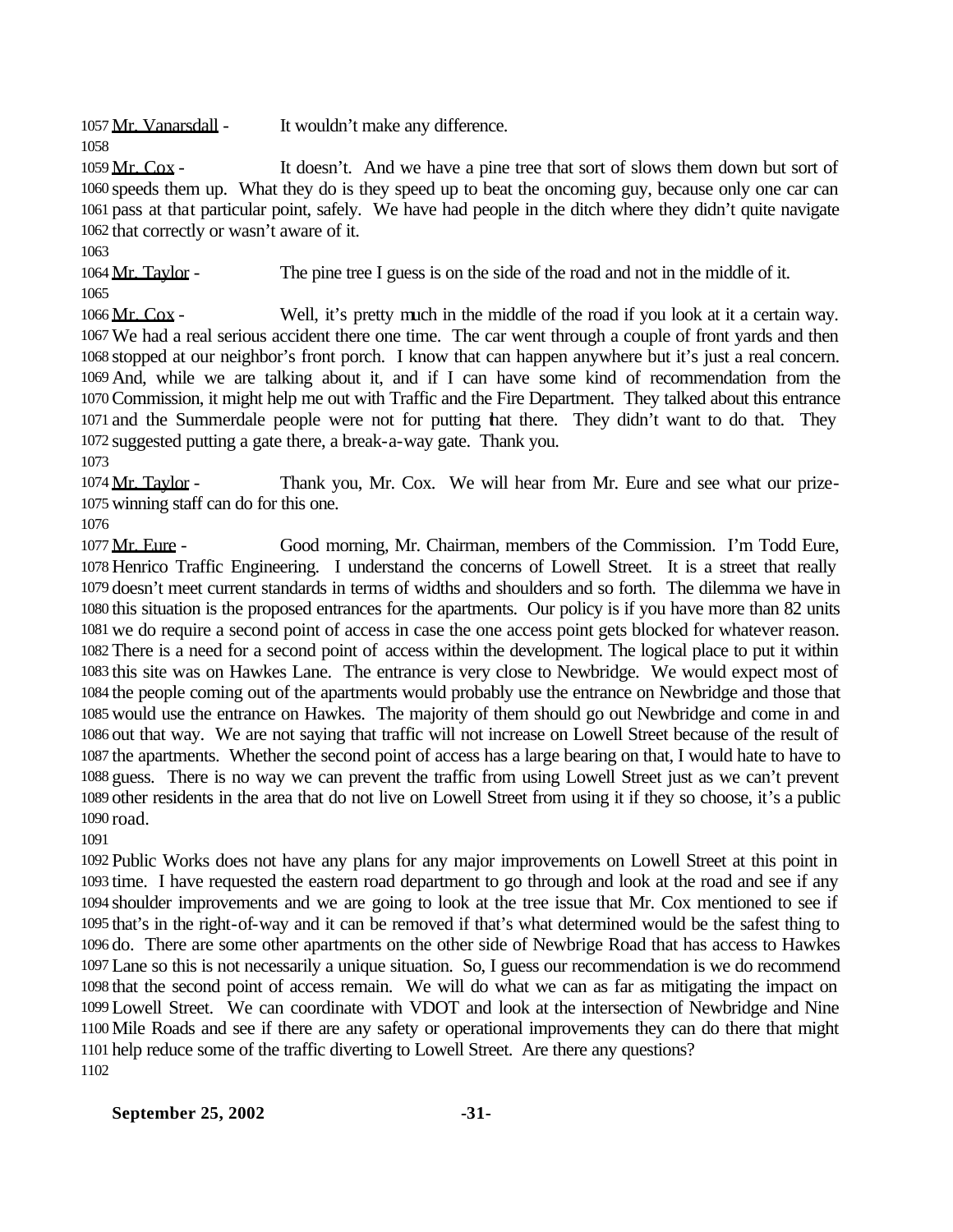1103 Mr. Jernigan - Todd, do you think there is a possibility of a turn lane being put in there on Newbridge Road. 1106 Mr. Eure - On Newbridge for... 1108 Mr. Jernigan - Have a turn in lane off of Nine Mile Road onto Newbridge Road. I think probably the reason people are cutting through now is because they don't want to wait for the stop light. So, if we had a turn lane maybe they could zip on through there. 1112 Mr. Eure - We can look at that in conjunction with VDOT. I'm not sure of how much right-of-way they have on the corner right there and if any right-of-way would be required. I know that the County does owns some property pretty close to the corner, if not up to it. 1116 Mr. Jernigan - I think the County owns that property now. 1118 Mr. Eure - If that's the case, that would certainly simplify the right-of-way issue, and then I guess the only issue would be who will pay for it, since it is not immediately adjacent to this development, it would be difficult to require the developer to provide it. That's certainly one of the suggestions we can look at in conjunction with VDOT. 1123 Mr. Jernigan - Would you look into that for me please? 1125 Mr. Eure - Yes, sir. 1127 Mr. Taylor - Todd, another possibility that may help is the way that the development is configured… You've got one entrance on Newbridge and one entrance on Hawkes. The way that this plat shows on this particular slide, it looks like both of those entrances on Newbridge and Hawkes require a hard 90 degree turn to get into the entrance. Is there a possibility that that entrance could be faired back to allow a little bit more gentle transition of traffic so that they would be perhaps more inviting to the occupants to use the Newbridge entrance or the Hawkes entrance to get in there more easily. 1135 Mr. Eure - That maybe be possible, particularly the one on Hawkes since that is, again, primarily the second point of access. Do you angle it slightly? 1138 Mr. Taylor - Yes, angle it slightly so that it is more congenial to use. 1140 Mr. Eure - Sure, that would be an option. Mr. Taylor - It might speed up traffic entering so you don't pause and everybody feels it slow so they are looking for some way to avoid the system. Mr. Eure - It's possible to put a sliding on it, but the only concern is if the angle of the intersection gets to great then you run into sight obstructions when people are pulling out. They are at a stop position and they are having to look at unusual angles which they may have a blind spot in their vehicle. That's certainly an option.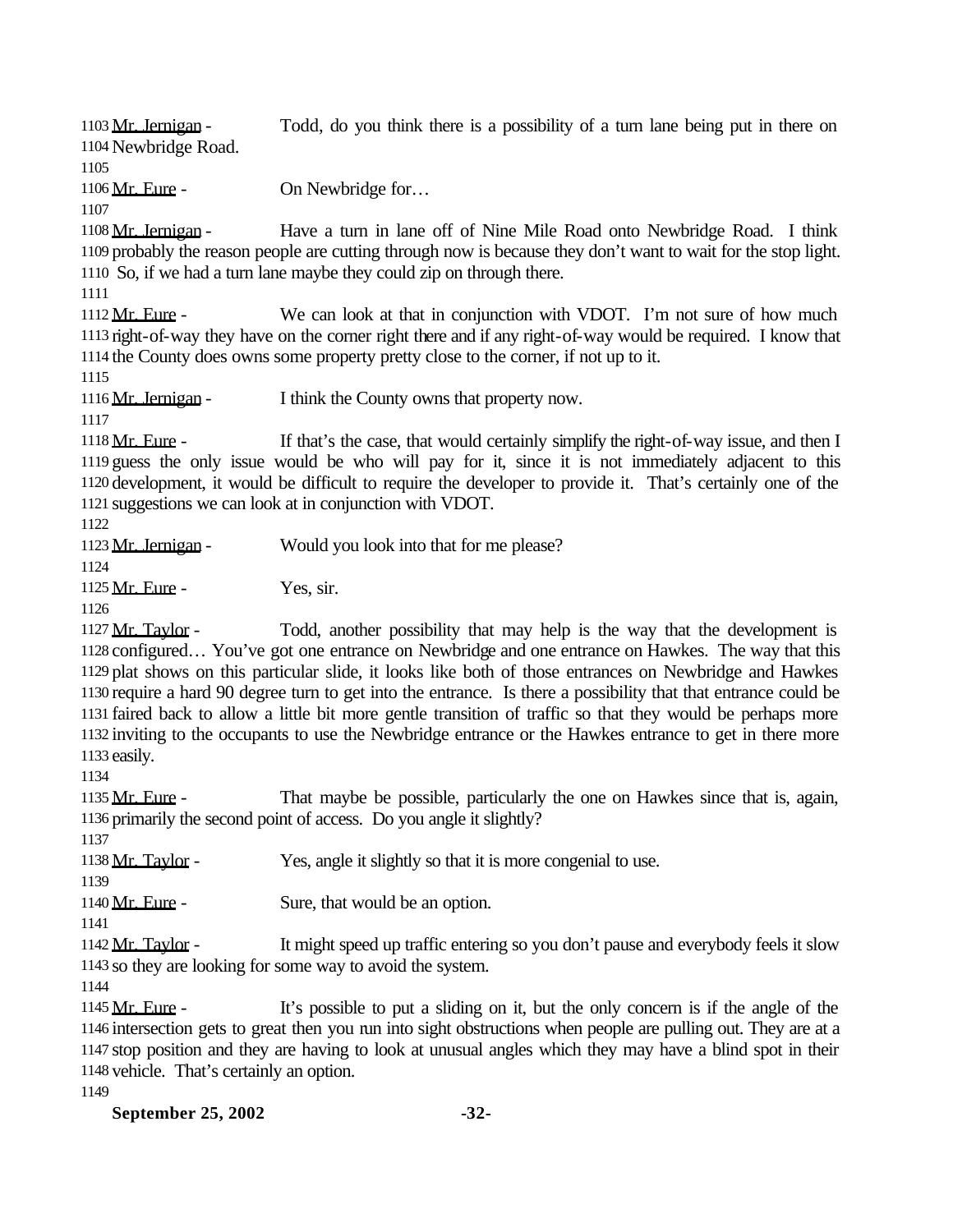1150 Mr. Taylor - Well, I think Mr. Cox would appreciate anything that we can do to ease traffic through there. 1153 Mr. Cox - If we are going to be talking to VDOT.... That Hawkes Lane turns into Yates Lane, which is a very large street. You can't see it on this map but over to Pleasants, which is a main thoroughfare, 35mph street. I think if you could open up Yates Lane to meet the other Yates Lane where a quite a bit of development has occurred. I think eventually you are going to have to put a stop light at Pleasants and Nine Mile Road because there are all kinds of accident. And, I think that would encourage people to use a wider stretch of road that's more of a design to handle the traffic. 1160 Mr. Taylor - Well, I think these are things that Traffic can look at. 1162 Mr. Cox - And I would also like to keep the tree there because it does slow the traffic down a little bit, like a speed bump. I'm not speaking against the tree. 1165 Mr. Taylor - It's really good as long as everybody complies with the speed limit. 1167 Mr. Cox - Yes. It works both ways, that's true, but most people that know about it will slow down, they will give in. It might be a bit of a chicken match for a little bit. 1170 Mr. Jernigan - That's a big tree. 1172 Mr. Taylor - Okay. Are you satisfied at this point that Traffic can look into it? 1174 Mr. Cox - Yes, sir. And I would like to have some kind follow-up on it too. 1176  $Mr. Taylor - I think the thing for you to do is make sure you provide Mr. Eure your name$  and address, and as we go forward with this we can crank you in on it. Is that fair? 1179 Mr. Cox - Yes, that's fair with me. Thank you very much. 1181 Mr. Jernigan - Thank you. 1183 Mr. Taylor - Is there anyone else that would like to speak on POD-54-02? 1185 Mr. Hembrick - I have one question. 1187 Mr. Taylor - Sir, if you would, come down to the podium and give us your name for the record. We will be happy to hear your comments. 1190 Mr. Hembrick - My name is Ralph Hembrick and I live 211 Lowell Street. Mr. Taylor - Go ahead, Mr. Hembrick. 1194 Mr. Hembrick - The street, not only is it narrow right there where the tree is but, at Nine Mile Road and Lowell there is a lawnmower show plus a house that is very narrow right there as you come

into the street, which is fine with me too. I don't have anything against that specifically, it can stay like it

September 25, 2002 -33-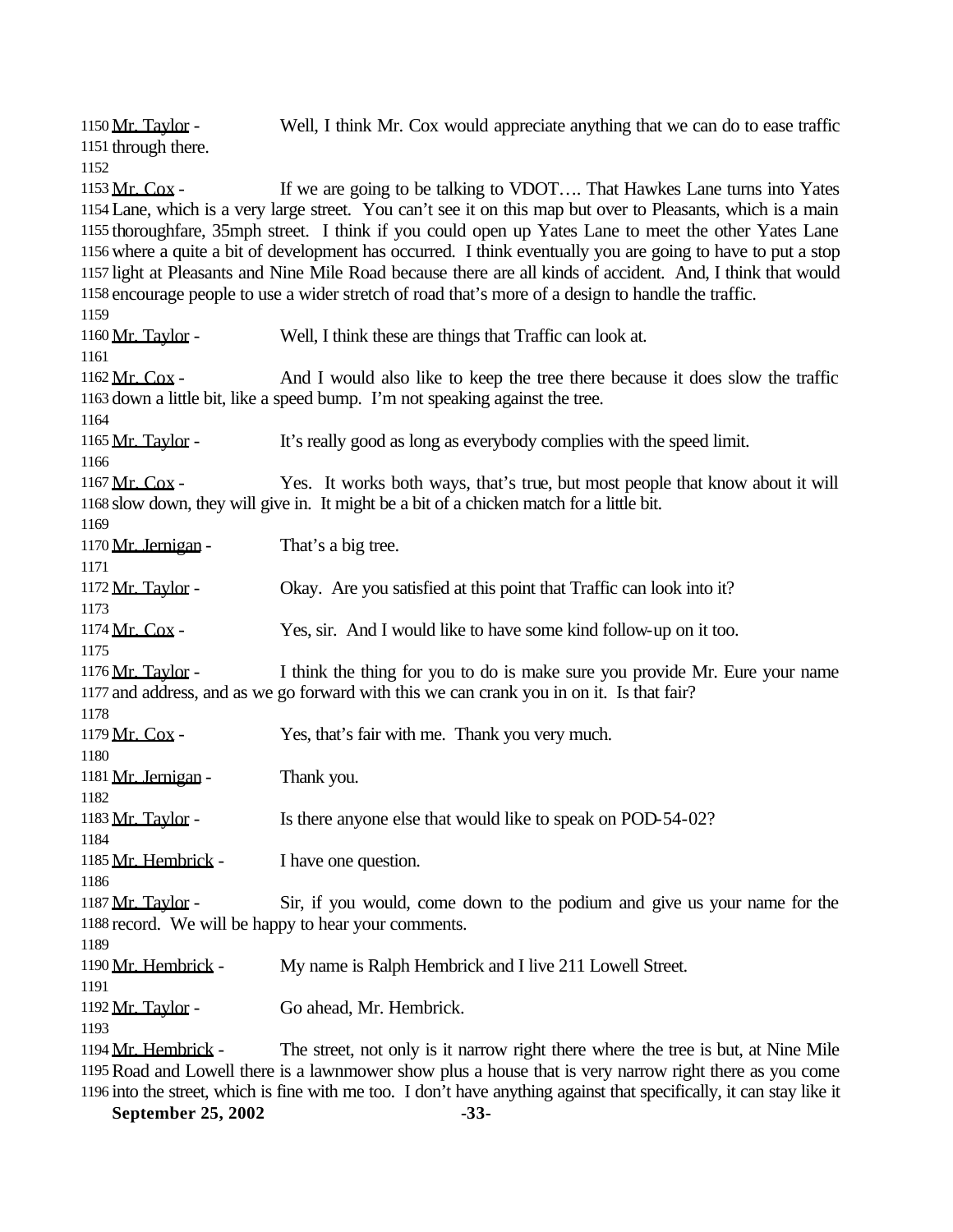is. There are streets that can be open up for that, and the children, I try to get them into my yard and play. I'm wondering if that property behind me, they didn't want and they are saying that I can have. Is that what you said? What she said is that there are streets…. You see that street coming in behind? 

| 1201 Mr. Taylor -                                                                    | Could you point that out on the map and show us where that is.                                                                                                                                                                                                                                                                                                                                                          |
|--------------------------------------------------------------------------------------|-------------------------------------------------------------------------------------------------------------------------------------------------------------------------------------------------------------------------------------------------------------------------------------------------------------------------------------------------------------------------------------------------------------------------|
| 1202<br>1203 Mr. Hembrick -                                                          | What do I use to do that? Oh, this.                                                                                                                                                                                                                                                                                                                                                                                     |
| 1204                                                                                 |                                                                                                                                                                                                                                                                                                                                                                                                                         |
| 1205 Mr. Jernigan -<br>1206                                                          | Are you talking about Sullivan Avenue?                                                                                                                                                                                                                                                                                                                                                                                  |
| 1207 Mr. Hembrick -<br>1208                                                          | Yes, right here (referring to map on the screen).                                                                                                                                                                                                                                                                                                                                                                       |
| 1209 Mr. Taylor -<br>1210                                                            | And that's a fairly narrow road, Sullivan Avenue?                                                                                                                                                                                                                                                                                                                                                                       |
| 1211 Mr. Jernigan -<br>1212                                                          | It's not there, it's a paper road.                                                                                                                                                                                                                                                                                                                                                                                      |
| 1213 Mr. Hembrick -<br>1217                                                          | My property adjoins that. Since they said I could have this, isn't that what I<br>1214 heard at the last meeting? Okay, now I will try to keep the kids off the street where I live. I've got<br>1215 grandkids and they all play in my yard right now, with some of the neighbor's kids so that will give me a<br>1216 larger area for them to ride their go-carts and mini bikes. Do you understand what I am saying? |
| 1218 Mr. Taylor -<br>1219 Mr. Hembrick -<br>1220 land they said I could have<br>1221 | Not, exactly.<br>What I said is they are going to put a privacy fence up well this extra piece of                                                                                                                                                                                                                                                                                                                       |
| 1222 Mr. Jernigan -<br>1225 your property line. Am I correct?<br>1226                | It's a paper road. Ms. Joyner, please. I'm trying to remember that meeting<br>1223 and I believe that is a paper road, correct me if I'm wrong, and we were going to close the road and<br>1224 each of you would get half but you were going to give him your half and run the seven-foot fence along                                                                                                                  |
| 1227 Ms. Joyner -<br>1228                                                            | You are correct.                                                                                                                                                                                                                                                                                                                                                                                                        |
| 1229 Mr. Taylor -<br>1230 can pick it up when we do the minutes?                     | Ma'am, if you would for the record, would you provide your name so that we                                                                                                                                                                                                                                                                                                                                              |
| 1231<br>1232 Ms. Joyner -<br>1233 developer, Summerdale L.P.<br>1234                 | Yes. I'm Lou Joyner with the Ripley Heatwole Company representing the                                                                                                                                                                                                                                                                                                                                                   |
| 1235 Mr. Taylor -<br>1236                                                            | Thank you very much for your comment.                                                                                                                                                                                                                                                                                                                                                                                   |
| 1237 Mr. Hembrick -<br>1238                                                          | Thank you.                                                                                                                                                                                                                                                                                                                                                                                                              |
| 1239 Mr. Taylor -<br>1241                                                            | Are there any other comments relative to POD-54-02, Summerdale<br>1240 Apartments? No further comments. Mr. Jernigan.                                                                                                                                                                                                                                                                                                   |
| 1242 Mr. Vanarsdall -                                                                | I would just like to make one comment. When I'm looking at the zoning, I<br>1243 don't think it will change now, this is R-5 zoning, right?                                                                                                                                                                                                                                                                             |

Coon Utility it will change now, this is **K-5** zoning, right.<br>**September 25, 2002** -34-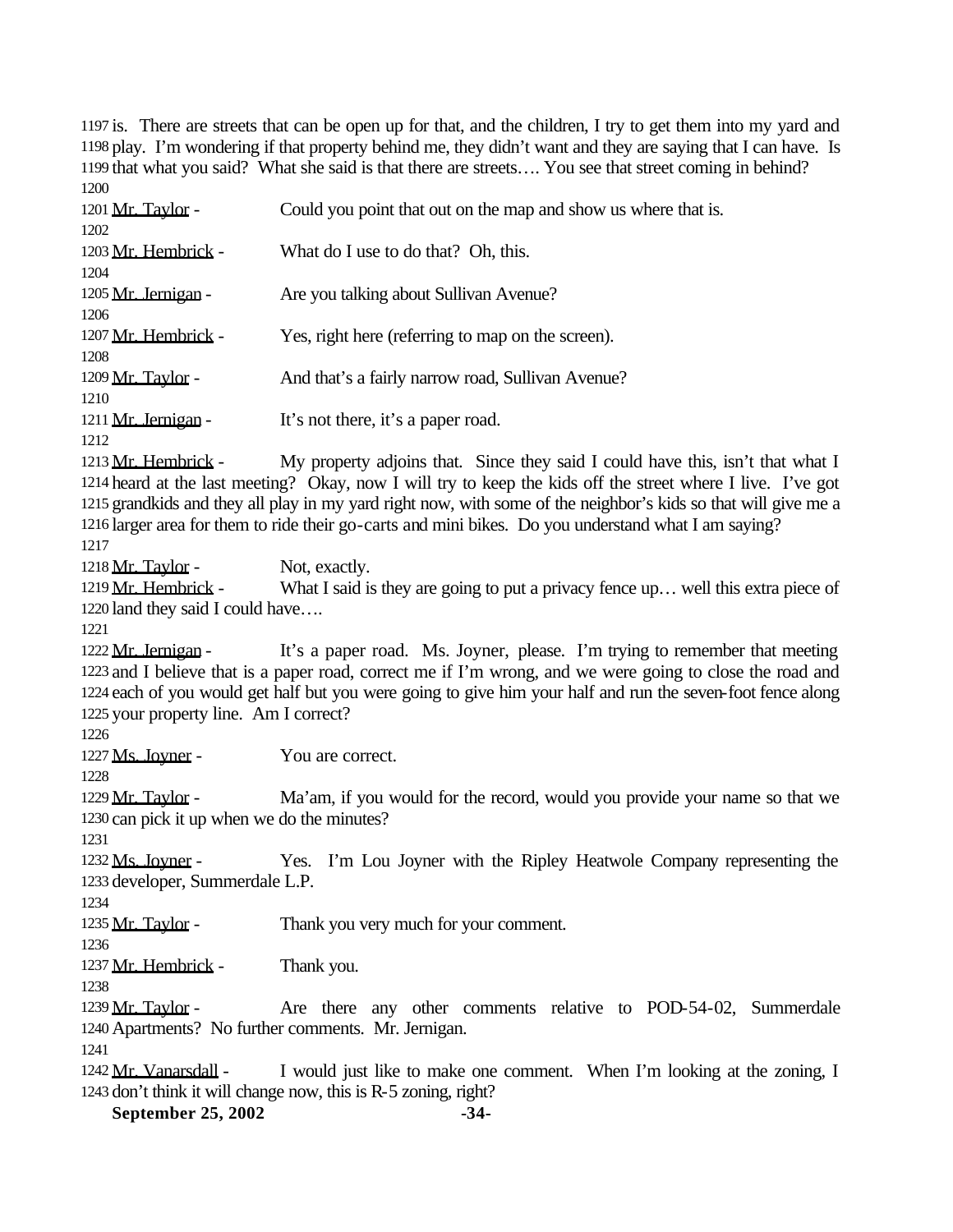Mr. Jernigan - Yes, sir. 1247 Mr. Vanarsdall - And no proffers or nothing. This is one of the old ones way back in the 60's. 1249 Mr. Jernigan - Yes, 1966. 

1251 Mr. Vanarsdall - Well, we can't do anything about this one but I'll just say this for the public's benefit. The time to catch these types of things is at the rezoning time. And also when we have a Land Use Plan. We have a meeting in every district, throughout the County, several meetings and the public is invited and you look on a Land Use Map and you find out what is proposed for that. I know this won't help this morning but I just thought I'd throw that out. Just remember in the future the time to address these issues is at rezoning. Thank you.

1258 Mr. Jernigan - Thank you, Mr. Vanarsdall.

1260 Mr. Taylor - Thank you Commissioner Vanarsdall. Are you ready for a motion Commissioner Jernigan?

1262 Mr. Jernigan - I don't have to hear from Ms. Joyner today because I believe everybody is pretty much up to speed on what went on here. We had a neighborhood meeting and I think it ended up, it got a little lengthy, but everybody was happy when we walked out and I think the developer gave up a little bit and the neighborhood gave up a little bit and when we walked out of there everybody was all right. I do want to let people know, as Mr. Vanarsdall said, this is R-5 unconditional zoning and we could have had a complex in there that met Code. But, Ms. Joyner's people were willing to work and put up a quality development and that's what we are looking for. I think they bent over backwards. They are putting up a vinyl fence along that property line, which we had originally talked about two fences but cut it to one. So, I think this would be good for the County. I know we have some problems back in that area and maybe with some lighting back there we can help address that situation too.

 Also, I want to add on the condition on Lowell Street, talking to Mr. Branch at the meeting, Mr. Donati did instruct Public Works to do a study on your flooding problem down there in the ditches and they are going to work on that now. It's going to take a couple of months it's not something that happens over night but they are going to work on it and see if they can get that ditch situation straight back there. 

 So, Mr. Chairman, with that I'll make a motion. I guess we will have to make it on the Special Exception first. So, I make a motion we allow Summerdale special exception for three stories.

Mr. Vanarsdall - Second.

1284 Mr. Taylor - The motion was made by Mr. Jernigan and seconded by Mr. Vanarsdall. All in favor say aye…all opposed say nay. The motion for the special exception for the three stories is approved.

1288 Mr. Jernigan - And, Mr. Chairman, I would like to make a motion to approve POD-54-02, Summerdale Apartments at Newbridge Road, subject to the standard conditions for developments of this type and the following additional conditions Nos. 23 through 35.

September 25, 2002 -35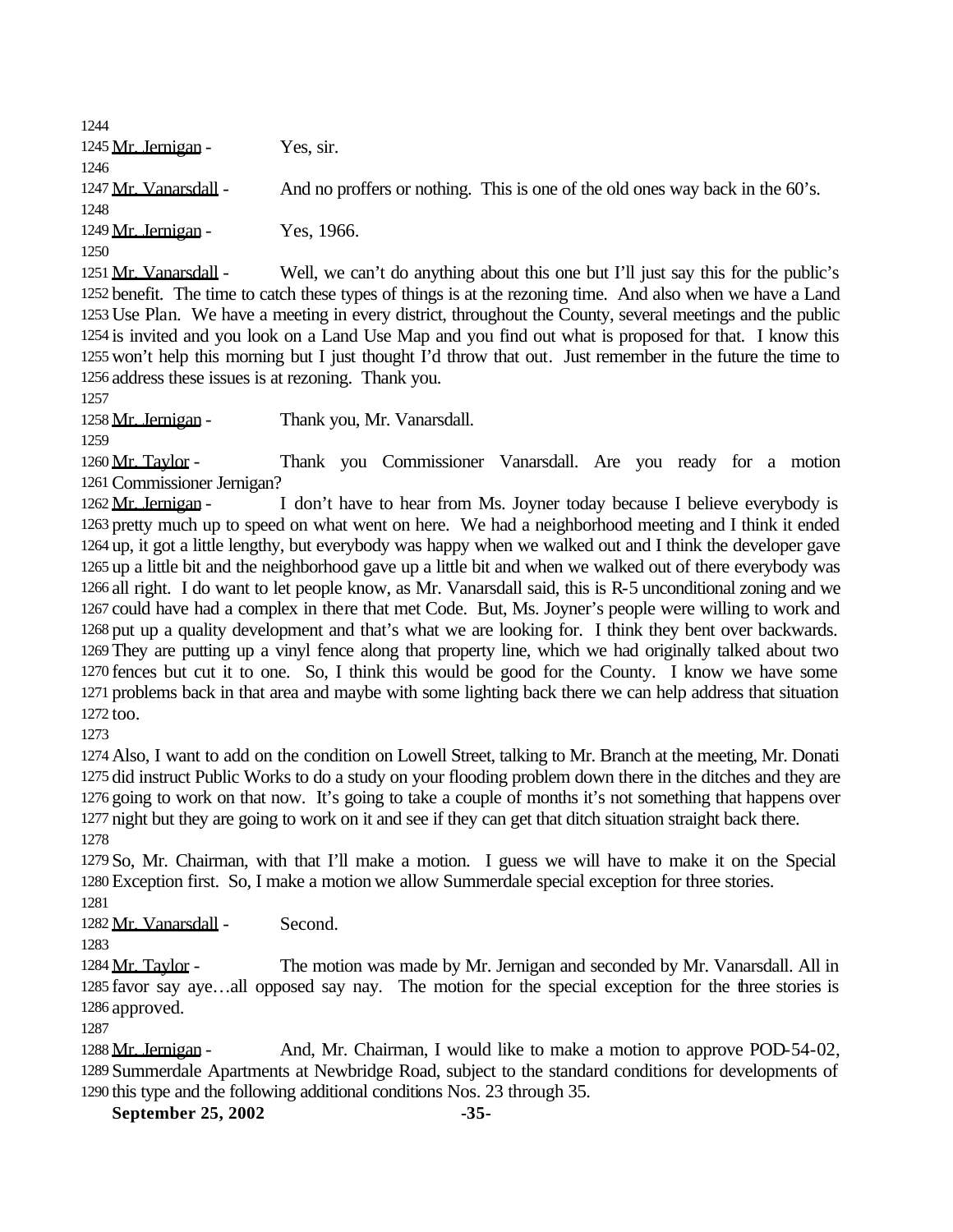Mr. Vanarsdall - Second.

1294 Mr. Taylor - The motion was made by Mr. Jernigan and seconded by Mr. Vanarsdall. All in favor say aye…all opposed say nay. The motion carries.

 The Planning Commission approved POD-54-02, Summerdale Apartments – Newbridge Road, subject to the standard conditions attached to these minutes for developments of this type, the annotations on the plan, and the following additional conditions:

23. The unit house numbers shall be visible from the parking areas and drives.

- 24. The names of streets, drives, courts and parking areas shall be approved by the Richmond Regional Planning District Commission and such names shall be included on the construction plans prior to their approval. The standard street name signs shall be ordered from the County and installed prior to any occupancy permit approval.
- 25. The easements for drainage and utilities as shown on approved plans shall be granted to the County in a form acceptable to the County Attorney prior to any occupancy permits being issued. The easement plats and any other required information shall be submitted to the County Real Property Agent at least sixty (60) days prior to requesting occupancy permits.

 25. The developer shall provide fire hydrants as required by the Department of Public Utilities and Division of Fire.

- 26. Deviations from County standards for pavement, curb or curb and gutter design shall be approved by the County Engineer prior to final approval of the construction plans by the Department of Public Works.
- 27. Storm water retention, based on the 50-10 concept, shall be incorporated into the drainage plans.
- 28. Insurance Services Office (ISO) calculations must be included with the plans and contracts and must be approved by the Department of Public Utilities prior to the issuance of a building permit.
- 29. Approval of the construction plans by the Department of Public Works does not establish the curb and gutter elevations along the Henrico County maintained right-of-way. The elevations will be set by Henrico County.
- 30. The location of all existing and proposed utility and mechanical equipment (including HVAC units, electric meters, junction and accessory boxes, transformers, and generators) shall be identified on the landscape plans. All equipment shall be screened by such measures as determined appropriate by the Director of Planning or the Planning Commission at the time of plan approval**.**
- 31. The developer shall use best efforts to petition the County to vacate Sullivan Avenue and adjacent Lots 1-6, Morrison Farms, Block A. Proof of the petition shall be submitted to the Planning Office prior to final construction plan approval.
- 32. Sullivan Avenue shall be constructed to County standards between Hawkes Lane and the northern terminus of the right-of-way, including a cul-de-sac at the terminus, unless a waiver is granted by the Director of Public Works or the petition to vacate the right-of-way is approved by the Board of Supervisors.
- 33. The perimeter of the property shall be landscaped in accordance with the perimeter buffer requirement of the Multi-family guidelines.
- 34. A seven-foot-high privacy fence shall be constructed along the western property line.

**September 25, 2002** -36-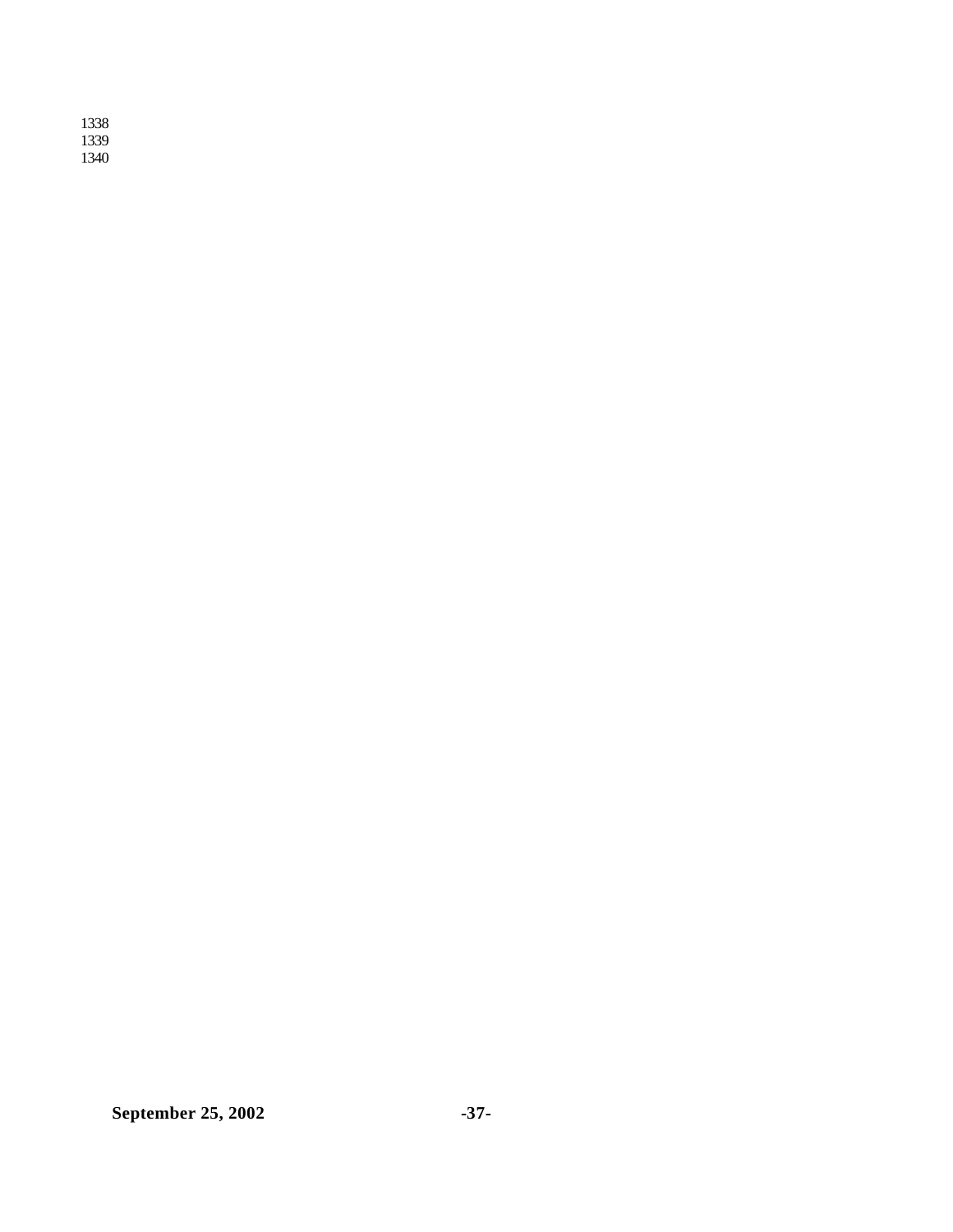## **PLAN OF DEVELOPMENT & ALTERNATIVE FENCE HEIGHT (Deferred from the July 24, 2002, Meeting)**

POD-51-02 L. B. Smith Expansion – 1345 Mountain Road (POD-60-95 Revised) **Draper Aden Associates for Smith Land & Improvement Corporation:** Request for approval of a revised plan of development and alternative fence height plan, as required by Chapter 24, Sections  $24-106$  and  $24-95(1)(6)$  of the Henrico County Code to expand a gravel parking area and construct a six-foot black vinyl clad chain link fence in a front yard with landscaping. The 3.96 acre site is located at 1345 Mountain Road on parcel 782-759-7585. The zoning is M-1, Light Industrial District. County water and sewer. **(Fairfield)**

1344 Mr. Taylor - Is there anyone in the audience in opposition to POD-51-02, L. B. Smith Expansion? No opposition. Mr. McGarry.

1347 Mr. McGarry - Mr. Chairman, members of the Commission. There were two issues and both of them have been resolved with the revised plan. The first one, the Department of Public Works has accepted the phasing of the development as shown on the master plan and has postpone road improvements along Mountain Road to a future phase. As such, staff has added condition No. 30 that's on your addendum. It reads: "With construction of future improvements consistent with the Master Plan (Sheet C-1), curb and gutter improvements along Mountain Road are required unless waived by the Director of Public Works." The other issue has to do with the six-foot fence located in the front yard, and this require an alternative fence height and that needs to be included in your motion. With that, staff can recommend approval of the revised plan, plus conditions Nos. 23 through 30. I'll be happy to answer any questions.

Mr. Taylor - Are there any questions of Mr. McGarry? No questions. Commissioner.

1360 Mr. Archer - Well Mr. McGarry certainly worked hard on this with the applicant. And, as Mr. Donati like to say "They've reached a good compromise. Everybody didn't go away happy but at least they were equally mad." And added condition No. 30 kind of ties this altogether and makes it workable as far as utilities are concern. So with that, I will move approval of POD-51-02, L. B. Smith Expansion, subject to the staff's recommendations, added conditions Nos. 23 through 29 and added additional condition No. 30 on this morning's addendum.

| 1900                  |                                                                      |
|-----------------------|----------------------------------------------------------------------|
| 1367 Mr. Vanarsdall - | Second.                                                              |
| 1368                  |                                                                      |
| 1369 Mr. Taylor -     | Does that include the alternative fence height?                      |
| 1370                  |                                                                      |
| 1371 Mr. Archer -     | Do I have to make a separate motion or can I include it?             |
| 1372                  |                                                                      |
| 1373 Mr. Taylor -     | You can add that to the motion.                                      |
| 1374                  |                                                                      |
| 1375 Mr. Archer -     | Okay. Well, then I'll approve the six-foot alternative fence height. |
| 1376                  |                                                                      |
| 1377 Mr. Taylor -     | The motion was made by Mr. Archer and seconded by Mr. Vanarsdall.    |
|                       | 1378 All in favor say ayeall opposed say nay. The motion carries.    |

**September 25, 2002** -38-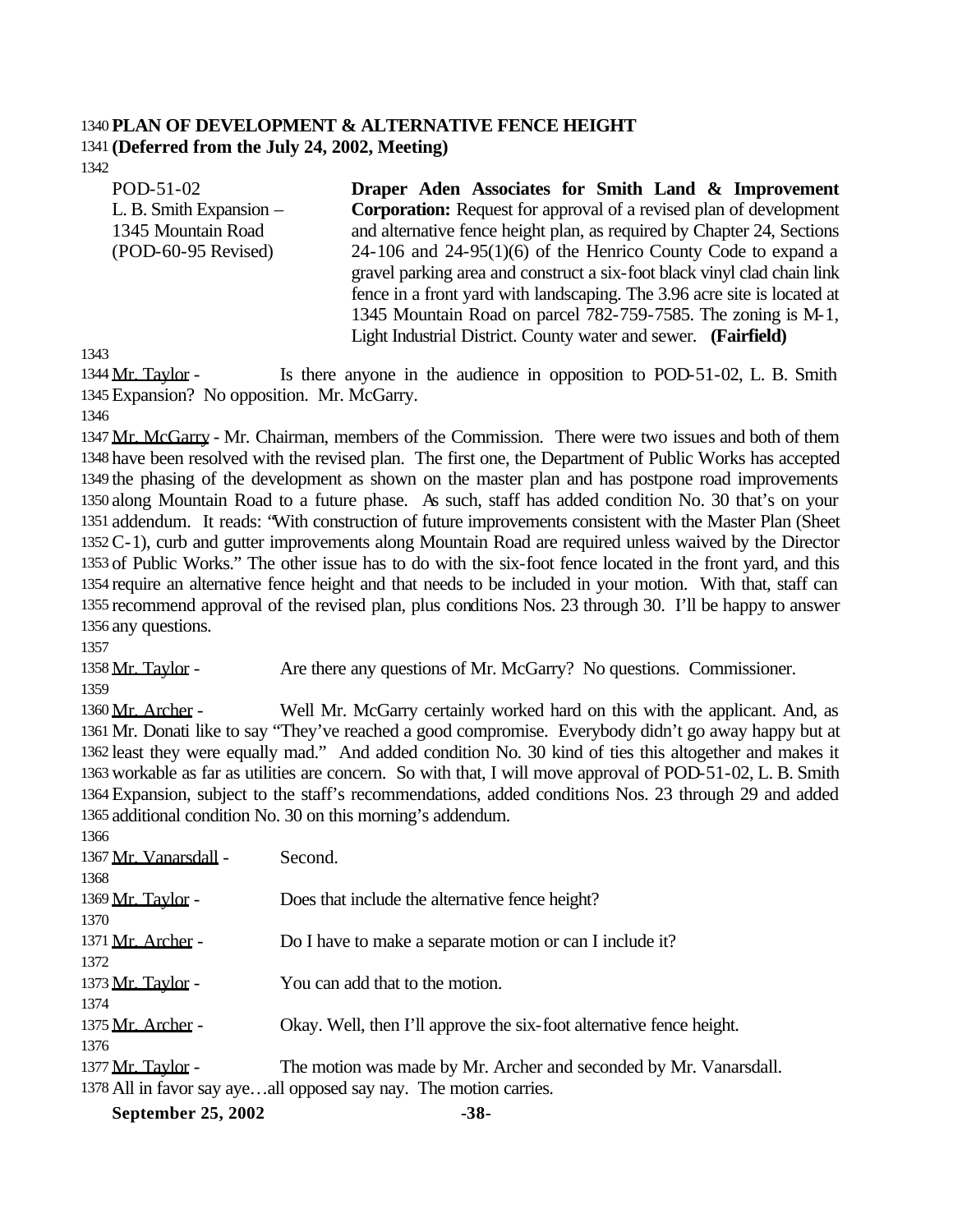1380 Mr. Vanarsdall - Now you need the fence. Mr. Archer - Well, I included it in the motion. Do I need to do it separately? The Chairman said I could include it. 1385 Mr. Marlles - I tend to prefer it separately. 1387 Mr. Archer - Then I move approval of the alternative fence height plan. Mr. Vanarsdall - Second.

1391 Mr. Taylor - The motion was made by Mr. Archer and seconded by Mr. Vanarsdall to approve the alternative fence height plan. All in favor say aye…all opposed say nay. The motion carries.

 The Planning Commission approved POD-51-02, L. B. Smith Expansion – 1345 Mountain Road, (POD-60-95 Revised) and the alternative fence height plan, subject to the standard conditions attached to these minutes for developments of this type, the annotations on the plan, and the following additional conditions:

 23. The developer shall provide fire hydrants as required by the Department of Public Utilities and Division of Fire.

24. Outside storage shall not be permitted.

 25. Any necessary off-site drainage and/or water and sewer easements must be obtained in a form acceptable to the County Attorney prior to final approval of the construction plans.

 26. Deviations from County standards for pavement, curb or curb and gutter design shall be approved by the County Engineer prior to final approval of the construction plans by the Department of Public Works.

- 27. Insurance Services Office (ISO) calculations must be included with the plans and contracts and must be approved by the Department of Public Utilities prior to the issuance of a building permit.
- 28. Approval of the construction plans by the Department of Public Works does not establish the curb and gutter elevations along the Henrico County maintained right-of-way. The elevations will be set by Henrico County.

29. All repair work shall be conducted entirely within the enclosed building.

- 30. With construction of future improvements consistent with the Master Plan (Sheet C-1), curb and gutter improvements along Mountain Road are required unless waived by the Director of
- Public Works.

## **PLAN OF DEVELOPMENT**

| POD-70-02                 | Foster & Miller, P.C. for Vasilios Konstantinakos and Helen              |
|---------------------------|--------------------------------------------------------------------------|
| Welborne Office           | <b>Konstantinakos:</b> Request for approval of a plan of development, as |
|                           | required by Chapter 24, Section 24-106 of the Henrico County             |
|                           | Code to convert an existing dwelling to an office use and to construct   |
|                           | additional parking. The 0.28-acre site is located on the east line of    |
| <b>September 25, 2002</b> | -39-                                                                     |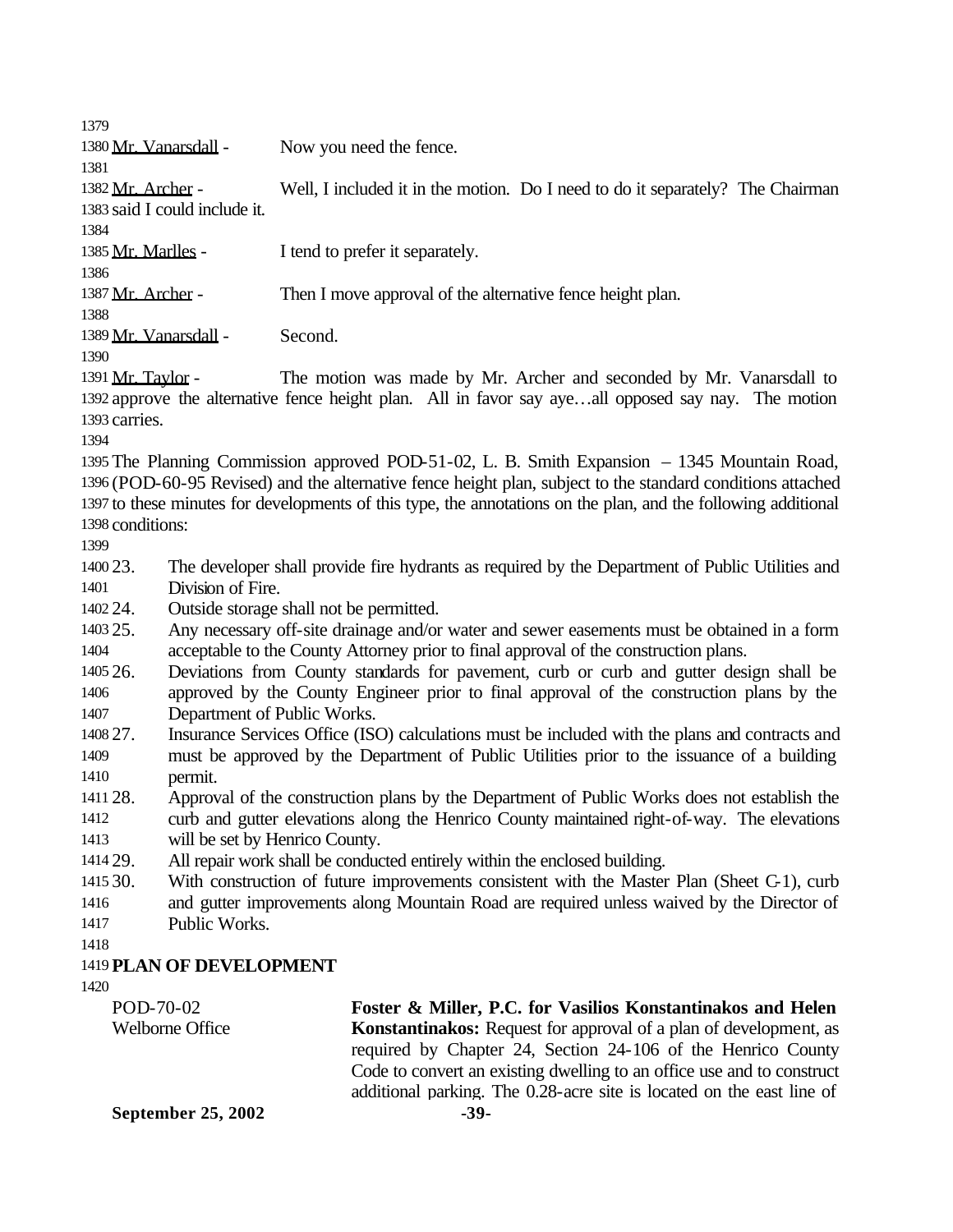Welborne Drive, south of Weldon Drive at 1107 Welborne Drive on parcel 753-741-3086. The zoning is B-1, Business District. **(Tuckahoe)**

 Mr. Taylor - Is there anyone in the audience in opposition to POD-70-02, Welborne Office? No opposition. Mr. Strauss.

1425 Mr. Strauss - Thank you, Mr. Chairman. The staff doesn't have any additional information to add at this point. The applicant wishes to convert the existing residence to an office and it is zoned to allow for that. It is zoned B-1. After much discussion, and review of a preliminary plan, the engineer submitted a revised plan of development that staff can recommend approval for. We are also recommending Nos. 9 and 11 amended in order to address the landscaping issues that the neighborhood was concerned with. We did get some calls from the neighborhood when the owner removed some trees out front. The neighborhood would like to see some of that landscaping replaced, of course. So we will be seeing the landscaping and lighting coming back to the Commission. That's about it and with that I can take any questions you may have, and Mr. Spud Mistr is here representing the applicant.

| 1436 Mr. Taylor - | Are there any questions for Mr. Strauss from the Commission? |
|-------------------|--------------------------------------------------------------|
| 1437              |                                                              |
| 1438 Mrs. Ware -  | I have no questions.                                         |
| 1439              |                                                              |
| 1440 Mr. Taylor - | No questions. Mrs. Ware has worked it out.                   |
| 1441              |                                                              |

 Mrs. Ware - Well, actually I have to say that staff did a lot of work on this and so did Pat O'Bannon and with that, I will recommend approval for POD-70-02, Welborne Office, subject to the annotations on the plan, the standard conditions for developments of this type, Nos. 9 and 11 amended and Nos. 23 through 34.

1447 Mr. Vanarsdall - Second.

1449 Mr. Taylor- The motion was made by Mrs. Ware and seconded by Mr. Vanarsdall. All in favor say aye…all oppose say nay. The motion passes.

 The Planning Commission approved POD-70-02, Welborne Office, subject to the standard conditions attached to these minutes for developments of this type, the annotations on the plan and the following additional conditions:

 9. **AMENDED** - A detailed landscaping plan shall be submitted to the Planning Office for review and Planning Commission approval prior to the issuance of any occupancy permits.

 11. **AMENDED** - Prior to the installation of the site lighting equipment, a plan including depictions of light spread and intensity diagrams, and fixture and specifications and mounting height details shall be submitted for Planning Office review and Planning Commission approval.

 23. The easements for drainage and utilities as shown on approved plans shall be granted to the County in a form acceptable to the County Attorney prior to any occupancy permits being issued. The easement plats and any other required information shall be submitted to the County Real Property Agent at least sixty (60) days prior to requesting occupancy permits.

**September 25, 2002** -40-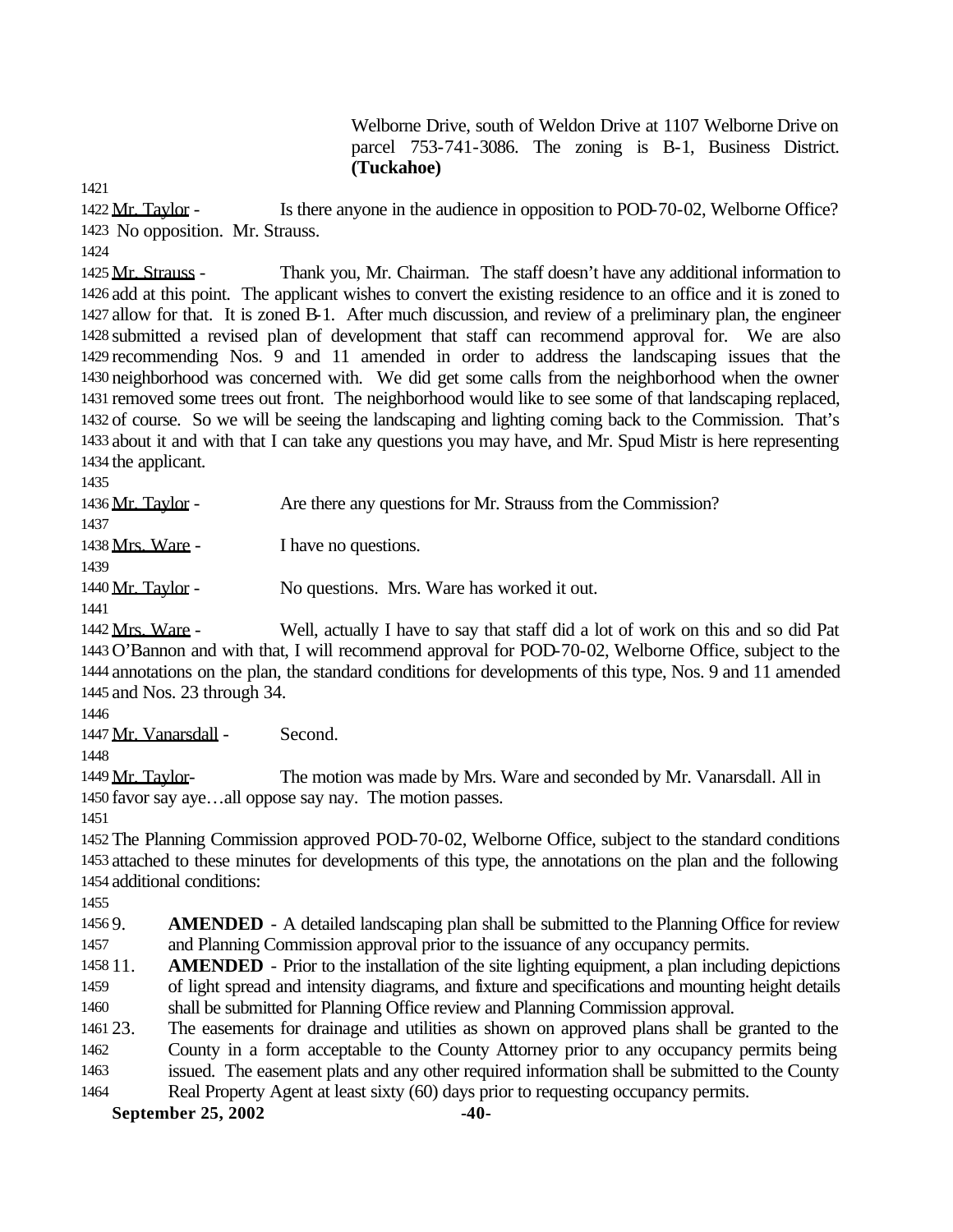24. The developer shall provide fire hydrants as required by the Department of Public Utilities and Division of Fire.

25. Outside storage shall not be permitted.

 26. All exterior lighting fixtures shall be designed and arranged so the source of light is not visible from the roadways or adjacent residential properties. The lighting shall be low intensity, residential in character, and the height or standards shall not exceed 15 feet.

 27. This business shall not remain in operation after midnight and no exterior signs shall remain lighted after (12:00 midnight - B-1 zone).

 28. Any necessary off-site drainage and/or water and sewer easements must be obtained in a form acceptable to the County Attorney prior to final approval of the construction plans.

 29. Deviations from County standards for pavement, curb or curb and gutter design shall be approved by the County Engineer prior to final approval of the construction plans by the Department of Public Works.

 30. Storm water retention, based on the 50-10 concept, shall be incorporated into the drainage plans.

 31. Insurance Services Office (ISO) calculations must be included with the plans and contracts and must be approved by the Department of Public Utilities prior to the issuance of a building permit.

 32. Approval of the construction plans by the Department of Public Works does not establish the curb and gutter elevations along the Henrico County maintained right-of-way. The elevations will be set by Henrico County.

 33. Evidence of a joint ingress/egress and maintenance agreement must be submitted to the Planning Office and approved prior to issuance of a certificate of occupancy for this development.

 34. The location of all existing and proposed utility and mechanical equipment (including HVAC units, electric meters, junction and accessory boxes, transformers, and generators) shall be identified on the landscape plans. All equipment shall be screened by such measures as determined appropriate by the Director of Planning or the Planning Commission at the time of plan approval**.**

## **PLAN OF DEVELOPMENT**

POD-69-02 BJU Office Building – Parham Road **Koontz-Bryant, P.C. for Billy Upton and Ballou, Justice, Upton & Associates:** Request for approval of a plan of development, as required by Chapter 24, Section 24-106 of the Henrico County Code to construct a one-story, 12,000 square foot office building. The 1.32-acre site is located at the southwest intersection of Parham Road and I-64 on parcels 756-751-1275 and 2085. The zoning is O-1C, Office District (Conditional). County water and sewer. **(Three Chopt)**

1497 Mr. Taylor - Is there anyone in the audience in opposition to POD-69-02, BJU Office Building – Parham Road? No opposition. Good morning, Mr. Wilhite, again.

 Mr. Wilhite - I would like to point out to you page two of your addendum. There is a revised recommendation. The concerns that staff had dealing with water quality requirements and a proffered open space calculation have been satisfied. On your addendum it explains that there is a proffer on the site that requires all buildings to be of residential character and that they should be primarily of brick and

**September 25, 2002 -41-**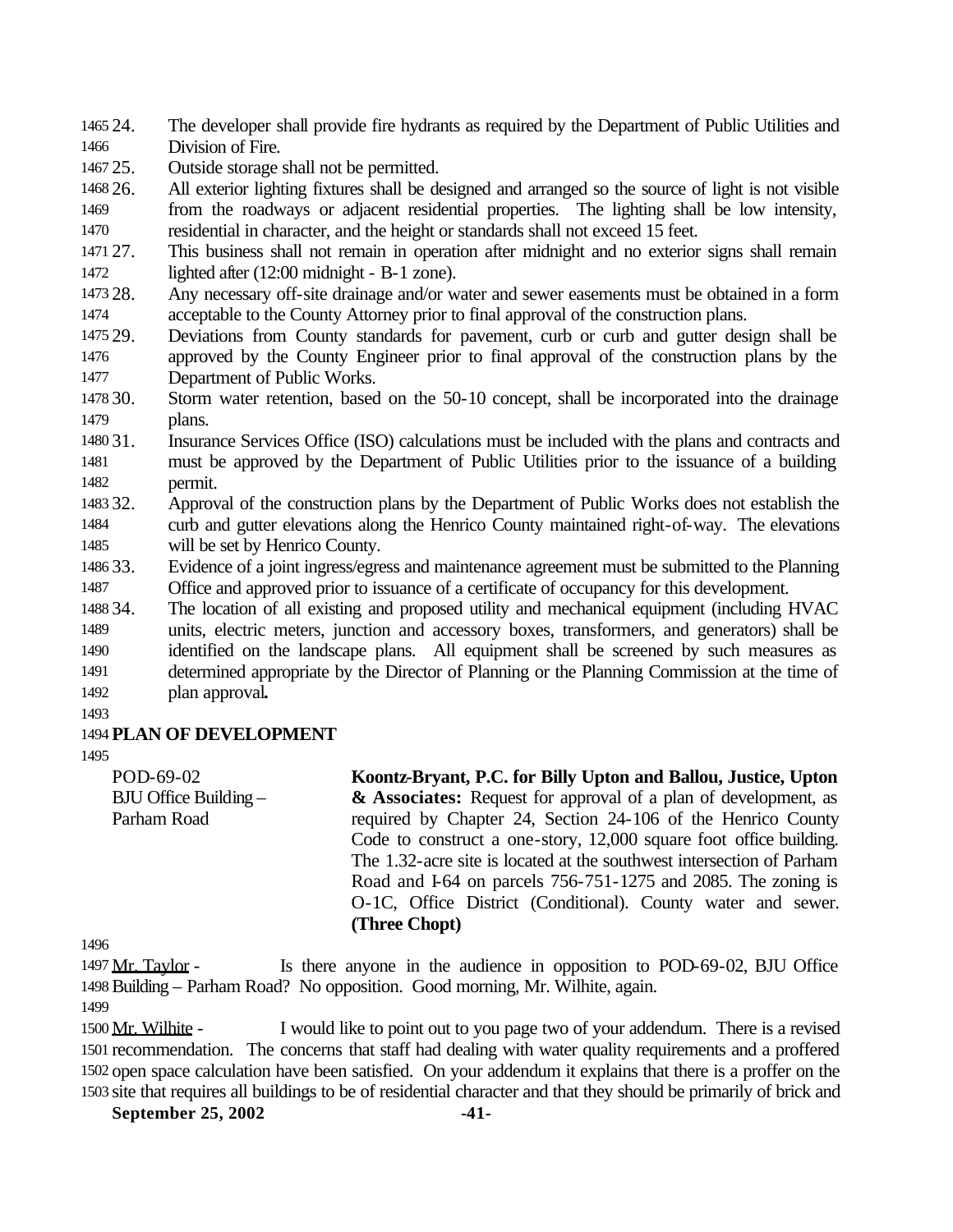glass. Any other materials that the applicant would intend to use have to be specifically approved by the Planning Commission. On the building being proposed here, there is a building material of PVC which is a synthetic wood-like material being proposed above the windows and below the roof line by the applicant. I do have a rendering on the screen of how this building would look. This is a view from Parham Road (referring to picture on the screen). I'll be happy to answer any questions you may have. Staff recommends approval of the site plan and if you accept the material, the PVC material, you will have to specifically make that a part of your motion. The applicant is here and he does have a sample of that material if you care to see it.

 1513 Mr. Taylor - Thank you, Mr. Wilhite. 1515 Mr. Jernigan - Mr. Wilhite, where are they going to use the PVC? 1517 Mr. Wilhite - The PVC would be where the white is shown above the windows and below the roof. It is also used as roof trim, also on the pediment in the front and they mirrored that on the back parking lot as well. 1521 Mr. Jernigan - They are using it as a fascia board. Mr. Wilhite - Yes. It's a substitute for wood. 1525 Mr. Jernigan - Okay. 1527 Mr. Taylor - Are there any questions of Mr. Wilhite by the Commission? Then I believe we will hear from the applicant. Mr. Archer - I would like to see the material. Could we see the material, Mr. Chairman?

 Mr. Taylor - Well, I think, actually, on this particular one, I have gone over this case and Mr. Kaechele had intense interest in it and I thought that Mr. Upton being an architect, this being his building, this being his PVC that there is a modicum of education to be gained by looking at what the construction trade now produces in terms of PVC. When I first heard about it I thought this would be a type of plastic that would perhaps oxidize, craze or change color and I was a little skeptical of the issue of PVC until Mr. Upton who is a partner in the architect firm came down to the Planning Office and showed us both the elevations, which are before you now, which I hadn't seen before yesterday, as well as the material he's proffering for use in the fascia board. And I just thought it might be a little bit educational and a little bit opportunistic to have him describe what he's going to do. This particular site is at the corner of I-64 and Parham Road. It has a very checkered history over a period time and tacky buildings and trash and debris and finally everything was bulldozed. And I frankly think this is going to be a prestigious development of that parcel. And I would ask him, if he would, just discuss it and teach us about this new material called plank PVC.

1546 Mr. Upton - I'm Bill Upton owner of this property and president of Ballou, Justice Upton Architects and I appreciate the opportunity to be here. I know you are very busy so I will try to be very brief. The history of this project, approximately five years ago, we had the property rezoned and at the time that was completed and certain conditions were met, I took over the property and it was such a mess. I think it was about seven truckloads of trash that I hauled away from the site, old washing

**September 25, 2002** -42-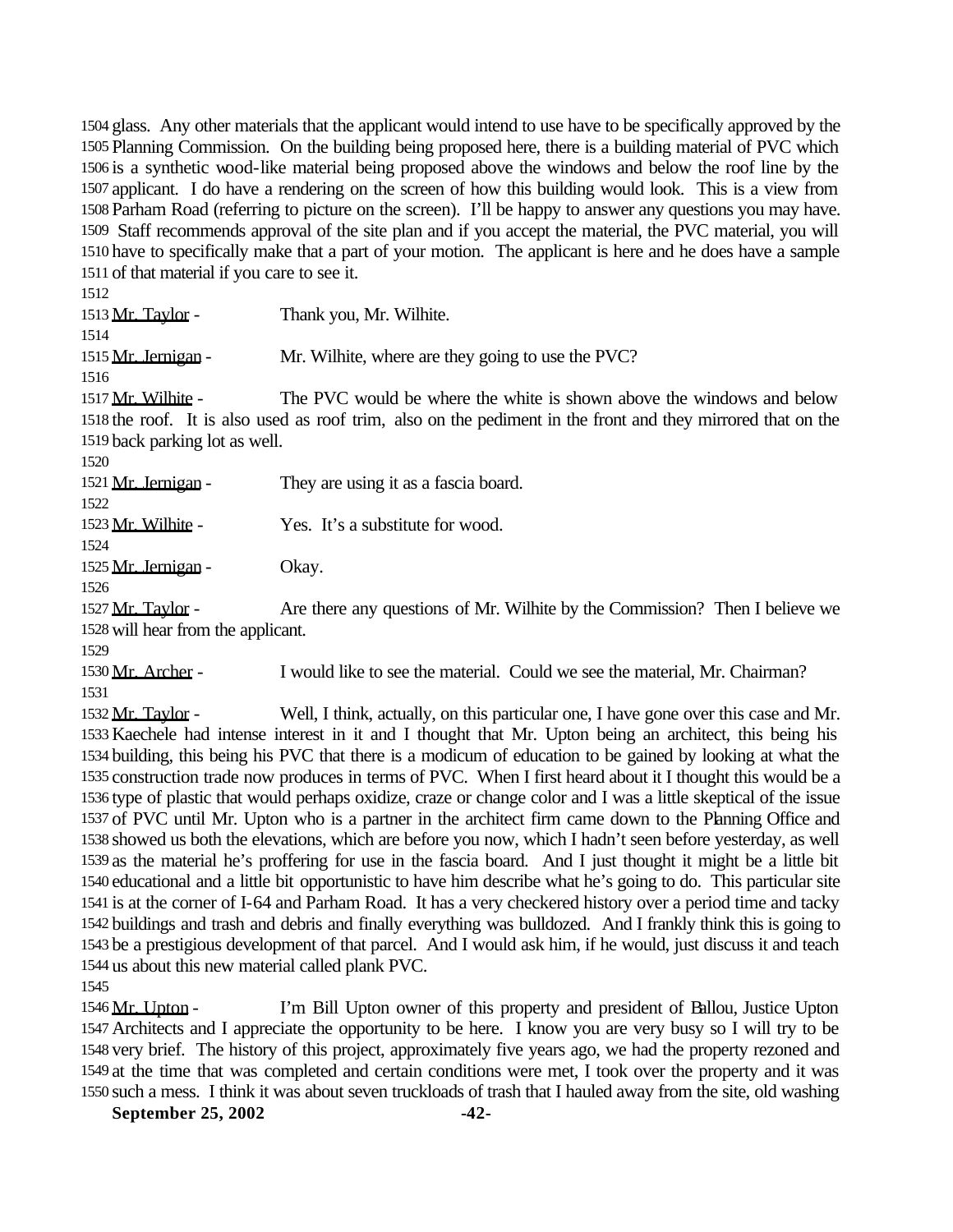machines, motorcycles just everything in the world was dumped behind the brick house that was on the corner. So we cleaned that up and we cleaned up some of the underbrush and thicket and then we started having lots of problems with vandals going into the home. They were putting graffiti on the walls, starting fires everything you could think of. After working with that for awhile, we decided that it was best to demolish that old brick home. Structurally, it was a good building but it wasn't suitable because it was being vandalized. So, we demolished that building then we decided we wanted to build our office here, and we were going to do that about five years ago but at that time we merged with another firm and we didn't have time and I'll lease is running out with Innsbrook now. So, we are trying to construct our office. And, of course, we are interested as architects to make sure that this building represents the quality of our design. So, we want to be a very attractive building and, of course, we want to be a very low maintenance building like everyone else.

 The material that we are talking about is basically…. We would actually like for you to approve either wood or this material, if you can do that. What we are proposing is this material, which is PVC but it is very durable. It is not what you would think of what most people would think of when they think of PVC.

 Mr. Taylor - Would you just pass that up so that the Commissioners can see that (he's referring to a sample of the PVC material)?

1571 Mr. Upton - Yes. Most people and like myself, when you think of PVC you think of like vinyl siding or some thin material. This is basically a stable material that we have used on \$25,000,000 buildings. The reason we are proposing to use it is because it is stable, dimensionally sound and we believe according to the information that we have, and, of course, we've only used it for a few years, that it will hold paint and look attractive for years to come. So, we believe this material is actually better than what is normally used here which is wood, but either one could do the job. It's just a matter of maintenance. So, we would propose that you accept this. And also while I'm here at the podium, I would like to thank the staff and everyone on the Planning Commission especially Mr. Taylor. He took several phone calls and met with us. And I know it's very time consuming you have lives and businesses and stuff so I want to thank Mr. Taylor and the staff for helping us get to this point today and we hope we can move forward. Thank you. 

| Thank you, Mr. Upton. Are there any questions for Mr. Upton?               |
|----------------------------------------------------------------------------|
|                                                                            |
| Mr. Upton, of this material do you know of any examples of where it's been |
|                                                                            |
|                                                                            |
| That's what I was going to ask.                                            |
|                                                                            |
| We used it on Thomas Dale High School in Chesterfield County.              |
|                                                                            |
| How many years ago was that?                                               |
|                                                                            |
| It's been in place only a couple of years.                                 |
|                                                                            |
| What is the attachment process, do you drill holes in it or screw it on?   |
|                                                                            |
|                                                                            |

September 25, 2002 -43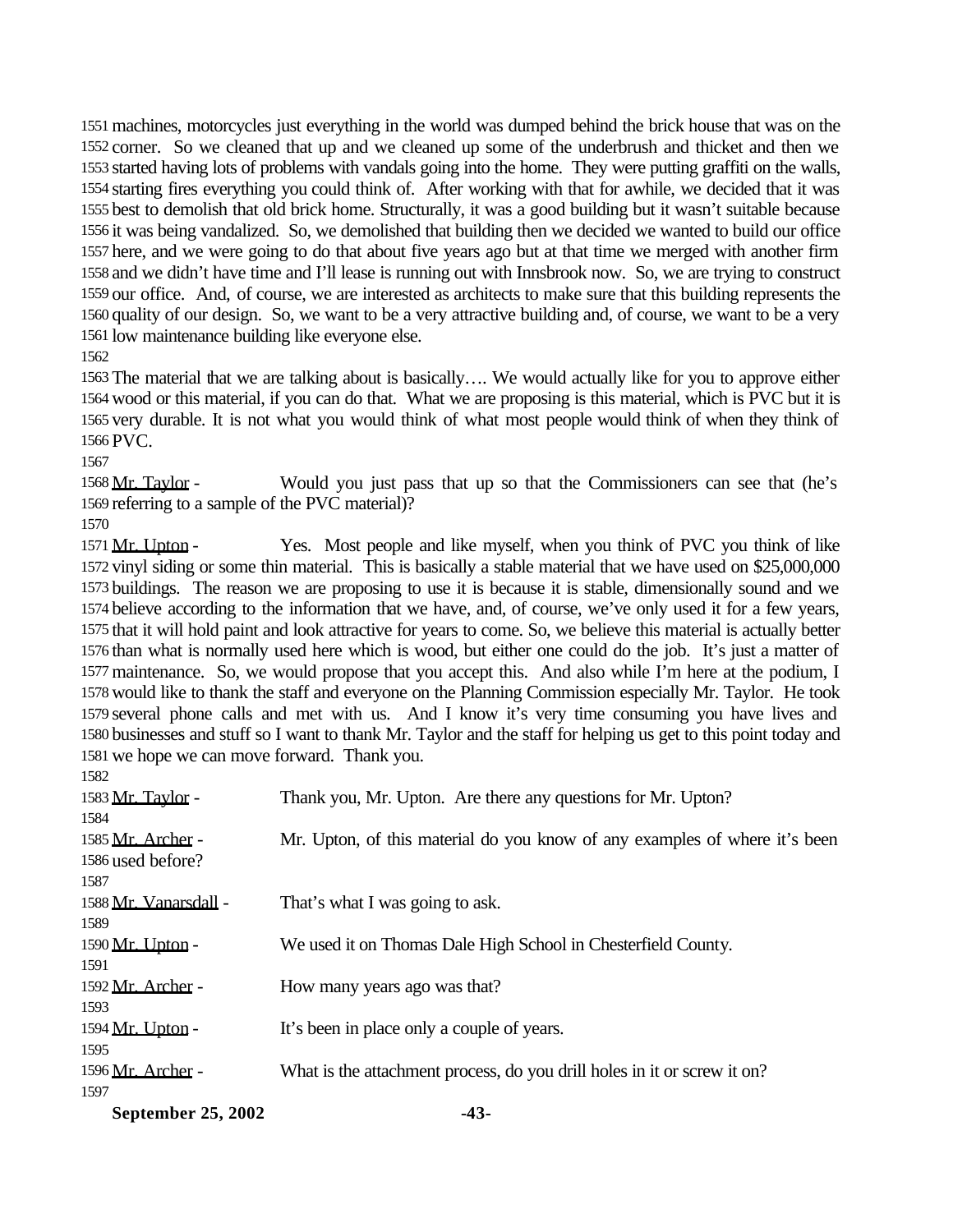1598 Mr. Upton - You work it just about like wood. You saw it with a saw and you drill it. It's basically a stable substitute for wood. Mr. Archer - In time, do you know whether or not if it would oxidized and chalk up a little bit? 1604 Mr. Upton - Well it will be painted. Well, actually, it's design not to be painted but we would paint it so it would be protected. But I believe that it would age nicely anyway. 1607 Mr. Archer - Can it be manufactured in different colors or is it always that color? 1609 Mr. Upton - This is the only color that I am aware of. 1611 Mr. Archer - Okay. 1613 Mr. Upton - And what we would do is drill it, attach it with screws and of course paint it, so it is going to look like wood but hopefully it would be a lot less maintenance over the years. 1616 Mr. Archer - Thank you, sir. 1618 Mr. Upton - You are very welcome. Mr. Vanarsdall- Did you say that you are going to paint it in the beginning or are you would paint it…. 1623 Mr. Upton - No. We are going to paint it in the beginning because we think we will get a crisper finish and we want it to look real nice. 1626 Mr. Vanarsdall - Kevin, has Public Works ever seen this material before in the County? 1628 Mr. Wilhite - I'm not sure if Public Works has seen the material. The only applications I'm familiar with is used on some fences. Libbie Place uses this material as a fence but I was not aware of it being incorporated into any building facades. Mr. Vanarsdall - Well evidently they didn't have any problems with it or they wouldn't have approved it. Mr. Wilhite - Public Works? 1637 Mr. Vanarsdall - Yes. 1639 Mr. Wilhite - They didn't review it, this is a Planning application. 1641 Mr. Vanarsdall - Okay. I just wondered. Is it holding up the fences that you have dealt with? Mr. Wilhite - What I have seen out there at Libbie Place looks fine and of course that's only been out there a few years. I don't think we have had any experience with it long term.

- **September 25, 2002** -44-
	-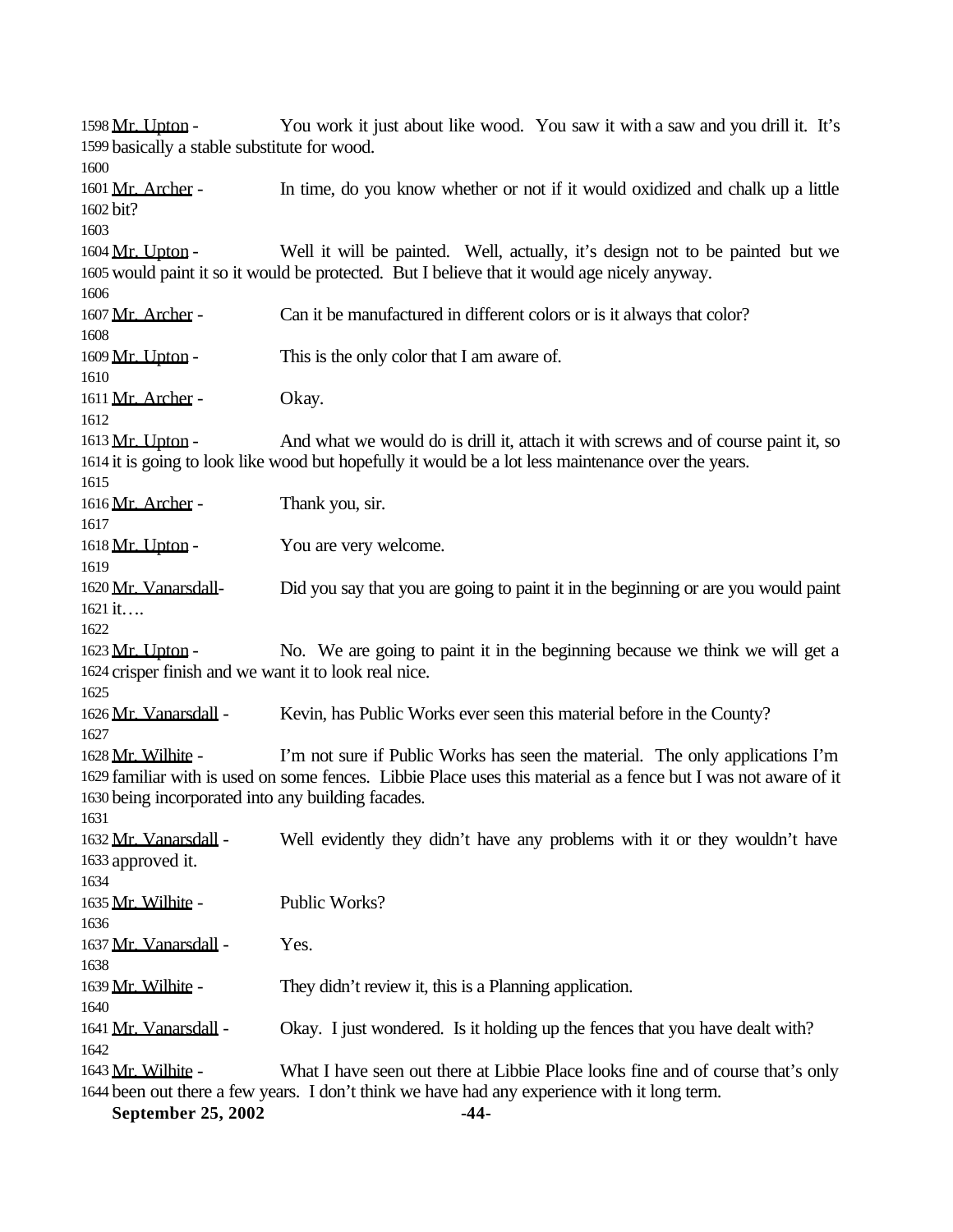1646 Mr. Upton - It's a fairly new material but based on our experience, we do have confidence or obviously I wouldn't put it on my own building or recommend it if I didn't think it was a good product. Mr. Vanarsdall - Being in your business you would have run across it before. 1652 Mr. Upton - I have a lot of confidence that it's a good material and we do believe that it is. Mr. Vanarsdall - Thank you, I don't have any more questions. 1655 Mr. Jernigan - Mr. Upton, I have a question and I'm probably getting technical but I'm trying to learn something here. You drill this and then screw it on. 1658 Mr. Upton - You essentially work it just like you would wood, saw it with a circular saw, drill, I think you can nail it as well but we would intend to screw it and countersink the screws, fill the holes and finish it just like wood. 1662 Mr. Jernigan - Okay. You answered my question because I was wondering if you plan... What I'm looking at is…. Mr. Vanarsdall - What was that? 1667 Mr. Jernigan - He's going to countersink it because I didn't know if he wanted to have on that smooth finish have a protruding screw, so you would countersink it and then put a little filler and then paint over it. 1671 Mr. Upton - Yes. 1673 Mr. Jernigan - Okay. I'm looking at the time factor too. I mean, it may take a little more time to put this up but you won't have to worry about it rotting. 1676 Mr. Upton - And it's more expensive than wood. It's actually not a shortcut it's more expensive for us. 1679 Mr. Jernigan - Okay. Thank you.  $1681 \text{ Mr. Upton}$  - Yes, sir. 1683 Mr. Taylor - Thank you, Mr. Upton. Are there any other questions from the Commissioners? Thank you, sir, we appreciate you coming in and presenting the product. 1686 Mr. Upton - Thank you, Mr. Taylor and the rest of the Commissioners, thank you. Mr. Taylor - I believe that is it and we are ready for a vote. First I will move approval of the addendum item to allow use of high-density PVC fascia in addition to glass as an exterior building material. 

**September 25, 2002 -45-**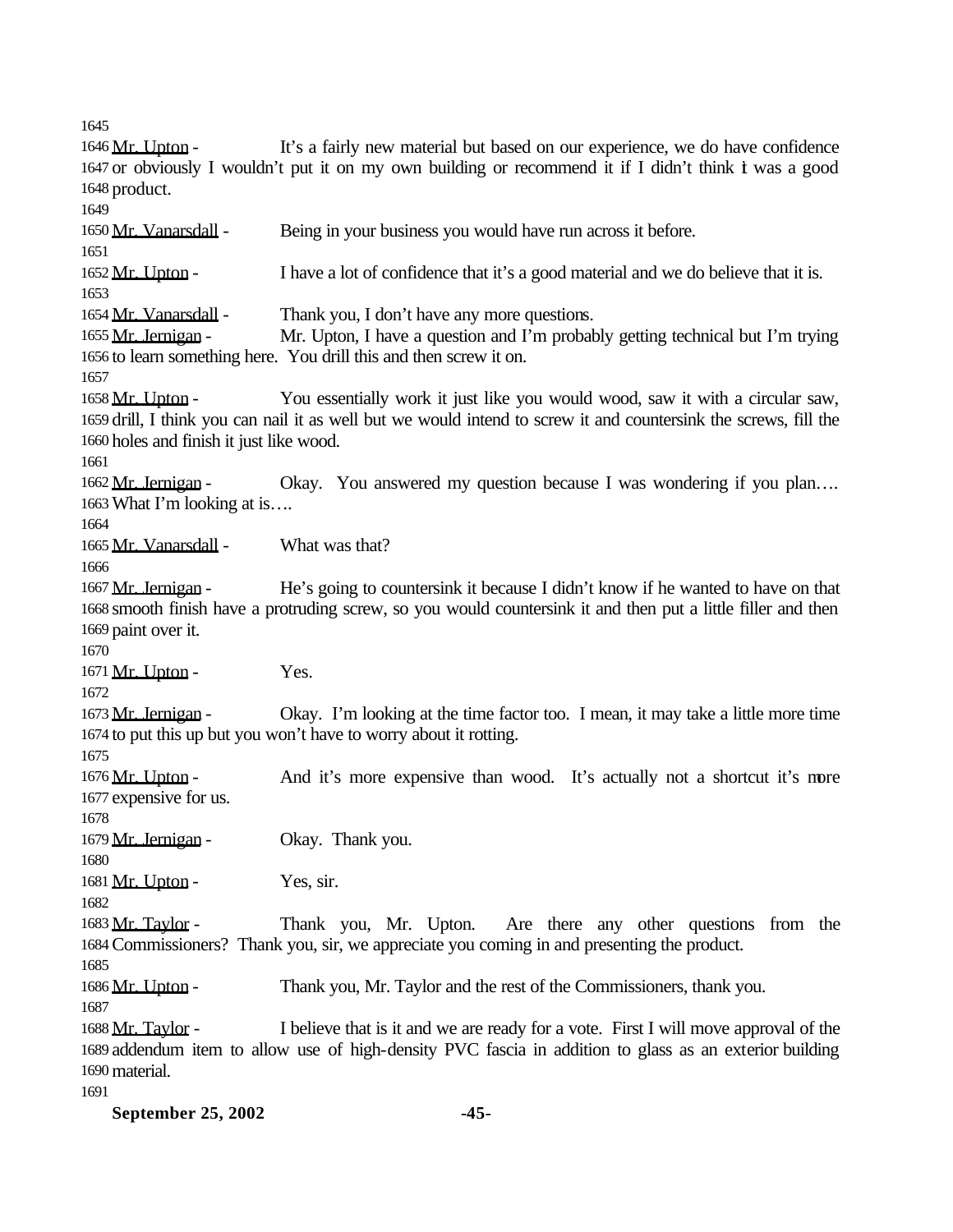Mr. Jernigan - Second.

1694 Mr. Taylor - The motion was made by Mr. Taylor and seconded by Mr. Jernigan to allow the application of PVC fascia. All in favor say aye…all opposed say nay. The motion carries.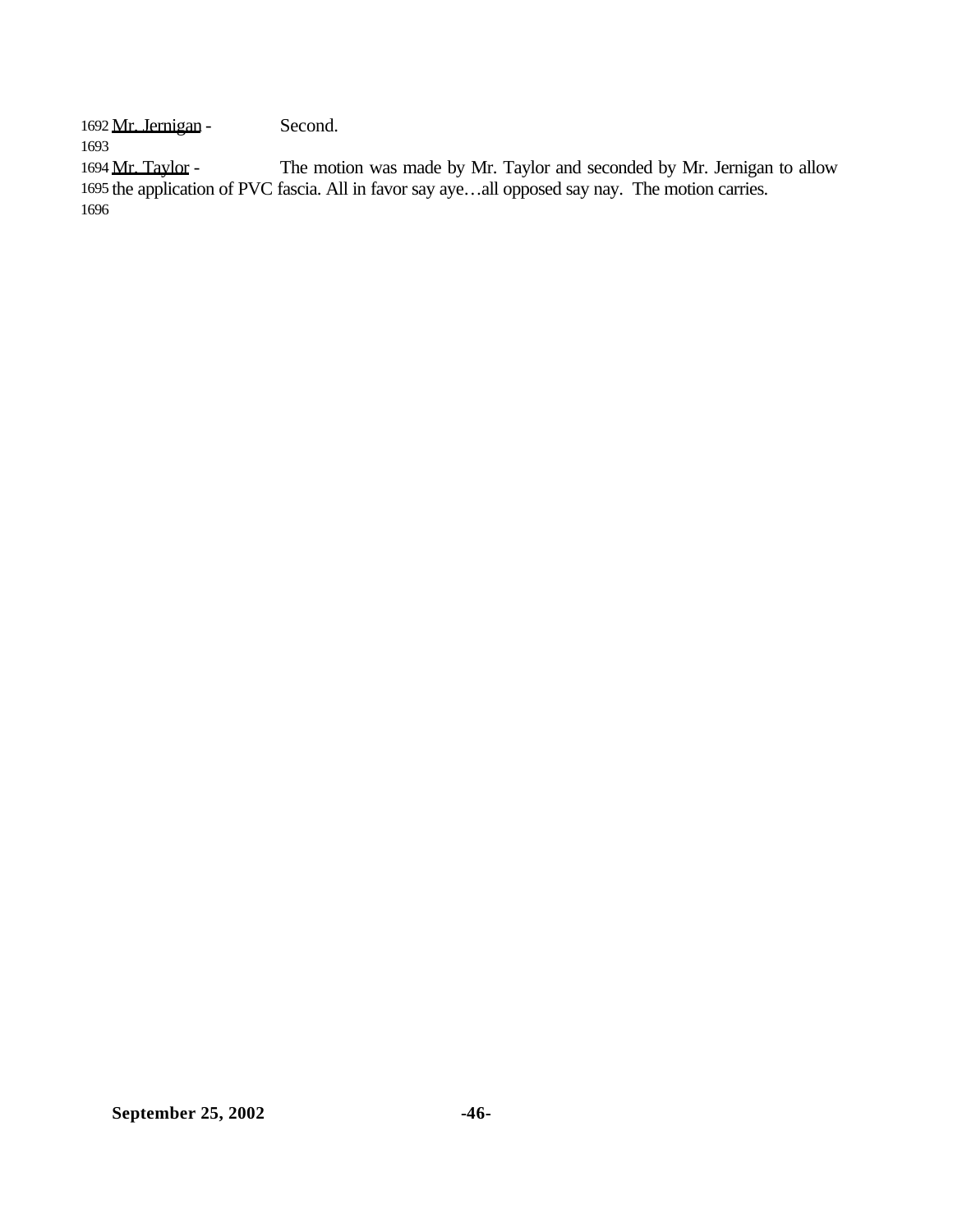The Planning Commission approved to allow PVC fascia material on the building for POD-69-02, BJU Office Building – Parham Road.

 Mr. Taylor - Now going to the basic motion, I will move for approval of POD-69-02, BJU Office Building, subject to the standard conditions for developments of this type, additional comments Nos. 23 through 31 and the addendum item.

1703 Mr. Jernigan - Second.

1705 Mr. Taylor - The motion was made by Mr. Taylor and seconded by Mr. Jernigan. All in favor say aye…all opposed say nay. The motion carries.

 The Planning Commission approved POD-69-02, BJU Office Building – Parham Road, subject to the standard conditions attached to these minutes for developments of this type, the annotations on the plan and the following additional conditions:

 23. The easements for drainage and utilities as shown on approved plans shall be granted to the County in a form acceptable to the County Attorney prior to any occupancy permits being issued. The easement plats and any other required information shall be submitted to the County

Real Property Agent at least sixty (60) days prior to requesting occupancy permits.

 24. The developer shall provide fire hydrants as required by the Department of Public Utilities and Division of Fire.

25. Outside storage shall not be permitted.

- 26. The proffers approved as a part of zoning case C-21C-93 shall be incorporated in this approval.
- 27. The certification of building permits, occupancy permits and change of occupancy permits for individual units shall be based on the number of parking spaces required for the proposed uses and the amount of parking available according to approved plans.
- 28. Any necessary off-site drainage and/or water and sewer easements must be obtained in a form acceptable to the County Attorney prior to final approval of the construction plans.
- 29. Deviations from County standards for pavement, curb or curb and gutter design shall be approved by the County Engineer prior to final approval of the construction plans by the Department of Public Works.
- 30. Insurance Services Office (ISO) calculations must be included with the plans and contracts and must be approved by the Department of Public Utilities prior to the issuance of a building permit.
- 31. The location of all existing and proposed utility and mechanical equipment (including HVAC units, electric meters, junction and accessory boxes, transformers, and generators) shall be identified on the landscape plans. All equipment shall be screened by such measures as determined appropriate by the Director of Planning or the Planning Commission at the time of plan approval**.**
-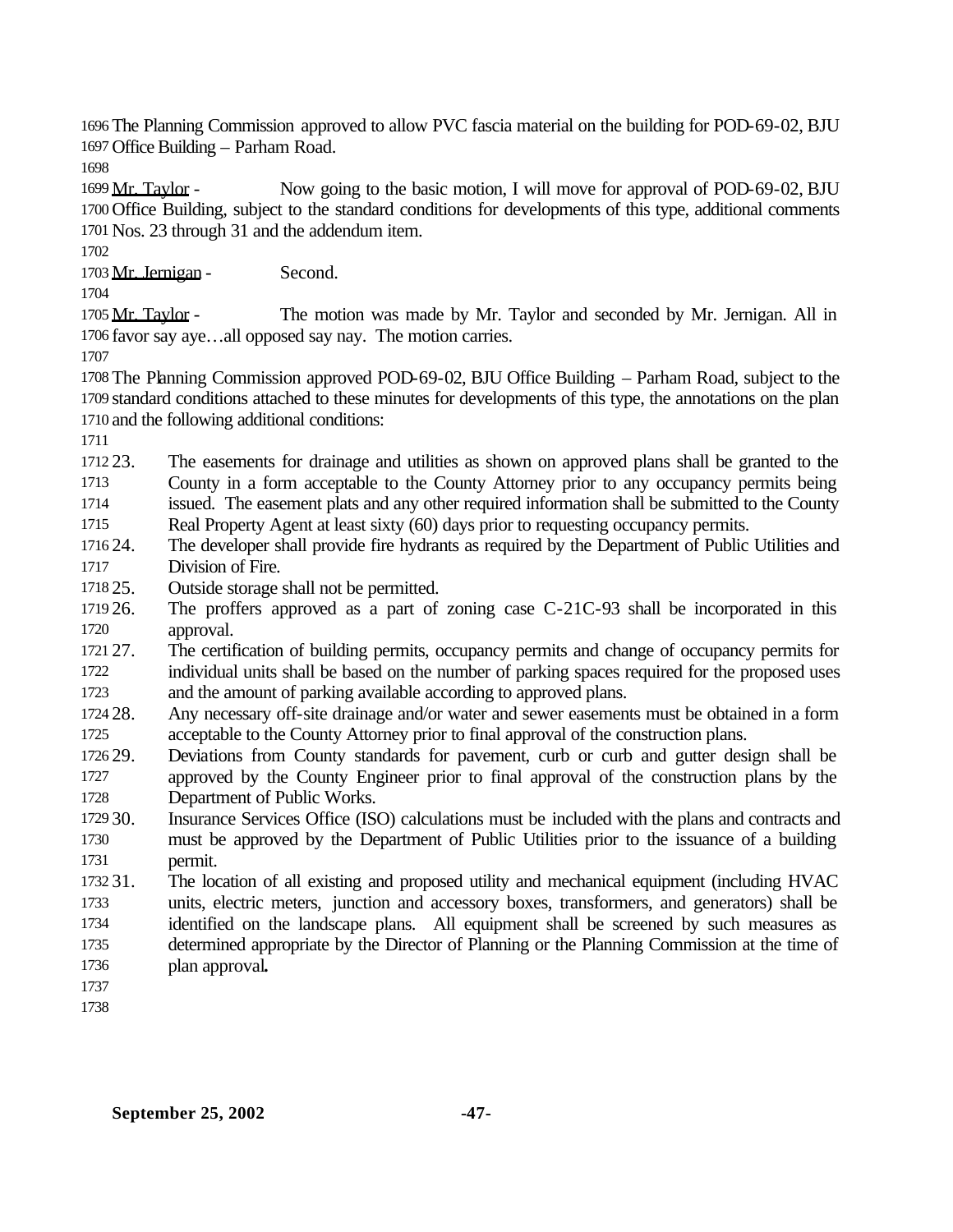#### **PLAN OF DEVELOPMENT & TRANSITIONAL BUFFER DEVIATION**

POD-71-02 Tom Leonard's at **Brookhollow** 

**TIMMONS for Brookhollow of Virginia, Inc. and Mr. Thomas P. Leonard:** Request for approval of a plan of development and transitional buffer deviation, as required by Chapter 24, Sections 24-106 and 24-106.2 of the Henrico County Code to construct a two-story,  $17,661$   $17,096$  square foot retail grocery building with a  $9,817$   $6,421$  square foot outdoor garden center. The 6.29-acre site is located along the north line of Brookriver Drive and the south line of Interstate 64, approximately 650 feet north of W. Broad Street (U.S. Route 250) on part of parcels 743-762-6518 and 4109. The zoning is M-1C, Light Industrial District (Conditional) and WBSO, West Broad Street Overlay District. County water and sewer. **(Three Chopt)**

1741 Mr. Taylor - Is there anyone in the audience in opposition to POD-71-02, Tom Leonard's at Brookhollow? No opposition. Mr. Wilhite.

1744 Mr. Wilhite - You were just recently handed out a revised site plan and revised architectural elevations. The building itself has increased in size; it has gone from 17,096 square feet to 17,661 square feet. Also, the garden center has increased in size from 6,421 to 9,817 square feet and that is reflected on the revised plan. There were also some changes to the loading areas in the rear and also some parking was rearranged. The revised plan does note on there that there is a request for a transitional buffer deviation adjacent to I-64 in the rear. The Code requires a Transitional Buffer 50 there. The applicant has requested a reduction to a 30-foot minimum buffer. Staff can support that deviation with the condition that supplemental planting may be added at time of landscape plan approval based on how much existing vegetation is saved back there.

 As in the last case, this particular case has proffer requirements dealing with architectural materials being used. The applicant is proposing cedar siding across the front façade of the building and partially on the side façade. This would require specific Planning Commission approval based on the proffers of the Brookhollow zoning cases. The applicant is here and we do have a sample board if you care to see the materials and colors being proposed. Also, on the handout there is a revised condition dealing with outside storage. The original condition read: "Outside storage shall not be permitted" and we revised that to include "except within the garden center enclosure." Also, there is an added condition No. 33 on the addendum. This was offered by the applicant and it states: "Any building additions shall be similar in architectural treatment and materials to achieve a harmonious façade with the building approved herein." Staff is in a position to recommend approval of the site plan. A separate motion is required for the transitional buffer deviation and the motion for any approval would have to include specific citing of the use of cedar siding if the Planning Commission so desires that material to be used. I'll be happy to answer any questions you may have at this time.

1768 Mr. Taylor - Are there any questions of Mr. Wilhite? I believe on this particular one, Mr. Wilhite, Mr. Kaechele has been involved in this, I have been involved in this and while this is in Brookhollow it is in the rear of Brookhollow, to the extreme rear, and next to Capital Flooring and it actually will have a line of buildings or some other structures in front of this. So, the use of wood material has been discussed with the staff, with Mr. Kaechele and on significant investigation we feel that

**September 25, 2002** -48-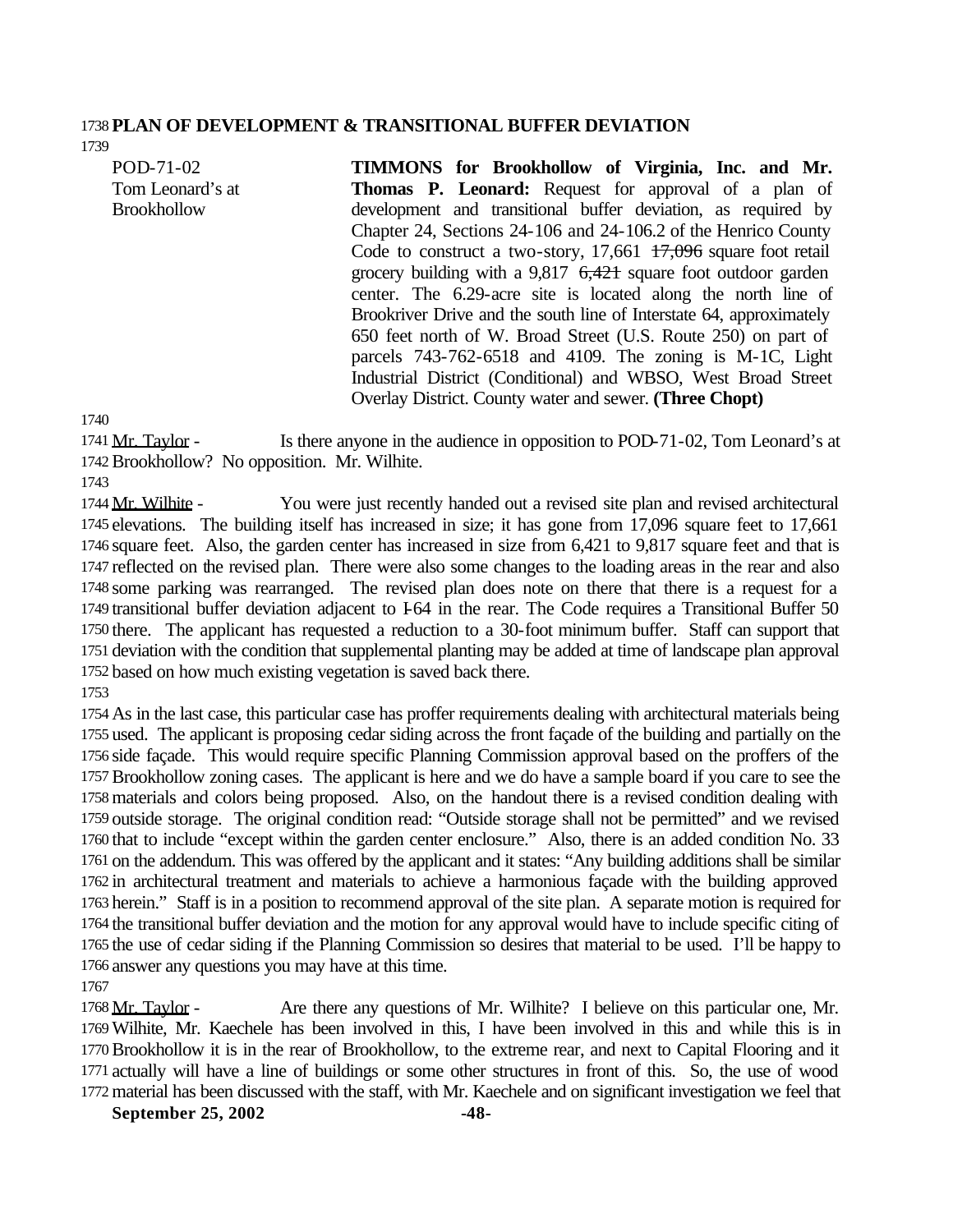that is adequate material in there for this type of building. So, I would like to start out by moving approval of the transitional buffer in the rear of the building from 50 feet to 30 feet.

Mr. Vanarsdall - Second.

1778 Mr. Taylor - The motion was made by Mr. Taylor and seconded by Mr. Vanarsdall with regard to the transitional buffer reduction form 50 feet to 30 feet. All in favor say aye…all opposed say nay. The motion carries.

 The Planning Commission approved the reduction for the transitional buffer deviation for POD-71-02, Tom Leonard's at Brookhollow from 50 feet to 30 feet.

1785 Mr. Taylor - Next I would like to move for approval which is material that would include the use of cedar siding and roofing. Is there a second?

1788 Mr. Jernigan - Let me ask one thing. This is plank cedar and not T-111?

1790 Mr. Taylor - No.

1792 Mr. Wilhite - We have a sample of it here if you care to see it.

1794 Mr. Taylor - This will be high-grade cedar consistent with the architectural quality of other Tom Leonard's stores.

1797 Mr. Jernigan - I'll second the motion, Mr. Chairman.

1799 Mr. Taylor - All right. Thank you, sir. The motion was made by Mr. Taylor and seconded by Mr. Jernigan to approve the use of cedar siding and roofing. All in favor say aye…all opposed. There being no opposition, the use of cedar siding and roofing is approved in case POD-71-02, Tom Leonard's at Brookhollow.

 The Planning Commission approved the use of cedar siding and roofing material for POD-71-02, Tom Leonard's at Brookhollow.

 Mr. Taylor - Next, I will move for approval of POD-71-02, subject to the standard conditions for developments of this type, additional conditions Nos. 23, 24, No. 25 revised, Nos. 26 through 32 and added condition No. 33 that "any building additions shall be similar in architectural treatment and materials to achieve a harmonious façade with the building approved herein." We have added that at the staff to allow for an addition for seasonal activity and expansion of the building on the site given that it is a financial success.

| ۰.<br>× | v<br>v |  |
|---------|--------|--|
|         |        |  |

| September 25, 2002    | -49-                                                         |
|-----------------------|--------------------------------------------------------------|
| 1819                  |                                                              |
| 1818 Mr. Condlin -    | Mr. Chairman, if I could just make a point of clarification. |
| 1817                  |                                                              |
| 1816 Mr. Taylor -     | Yes, that is correct.                                        |
| 1815                  |                                                              |
| 1814 Mr. Vanarsdall - | Mr. Chairman, we revised No. 26 and not No. 25.              |
|                       |                                                              |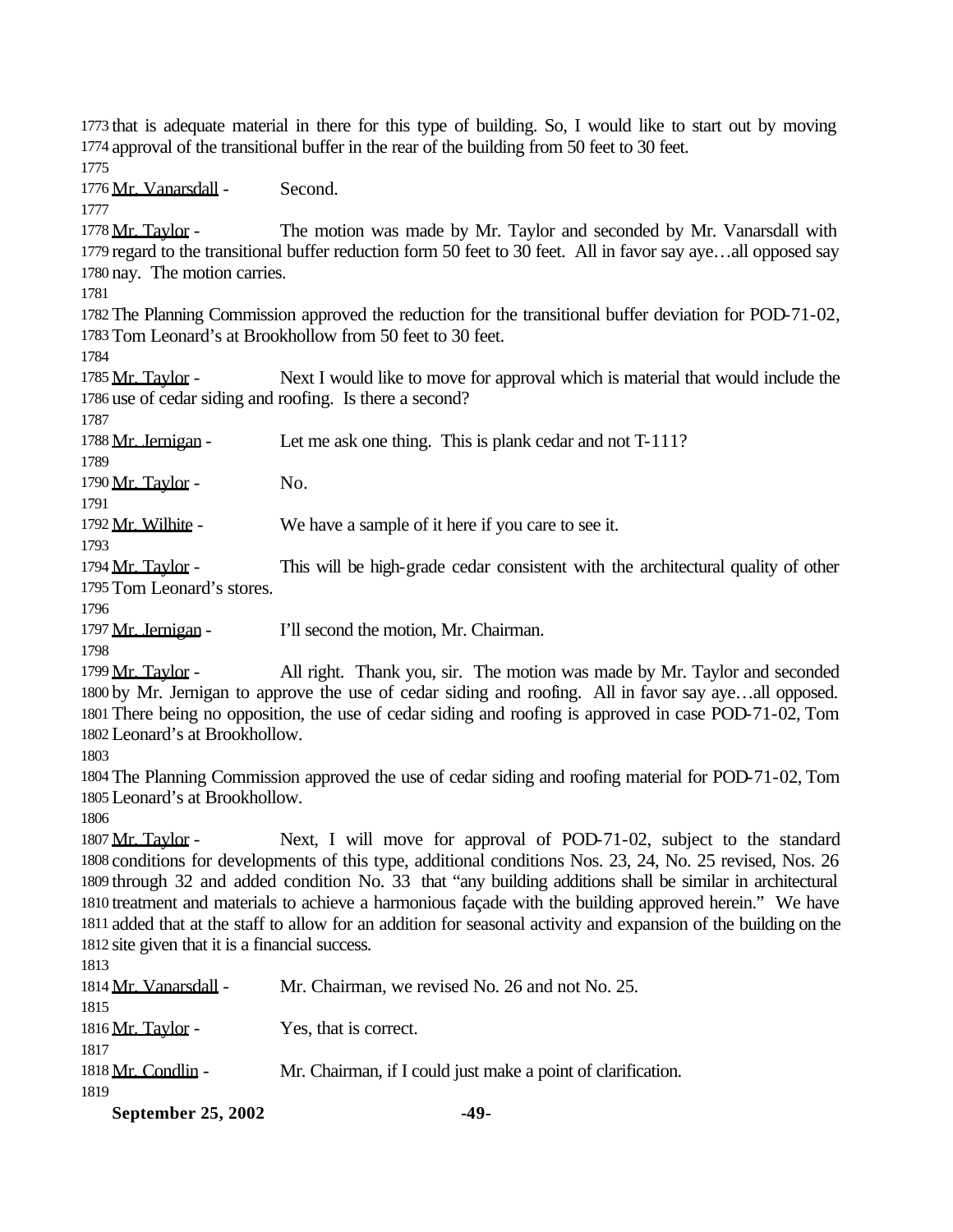| 1820 Mr. Taylor -                                                                | Mr. Condlin, you certainly may.                                                                                                                                                                                                                                                                                                                                                                                                                                                                                                                                                                                                                                                                                                                                    |
|----------------------------------------------------------------------------------|--------------------------------------------------------------------------------------------------------------------------------------------------------------------------------------------------------------------------------------------------------------------------------------------------------------------------------------------------------------------------------------------------------------------------------------------------------------------------------------------------------------------------------------------------------------------------------------------------------------------------------------------------------------------------------------------------------------------------------------------------------------------|
| 1821                                                                             |                                                                                                                                                                                                                                                                                                                                                                                                                                                                                                                                                                                                                                                                                                                                                                    |
| 1822 Mr. Vanarsdall -<br>1823                                                    | You remind me a lot of Bill Axselle.                                                                                                                                                                                                                                                                                                                                                                                                                                                                                                                                                                                                                                                                                                                               |
| 1824 Mr. Andy -<br>1831 talked about.                                            | Mr. Chairman, and members of the Commission, I think that was a compliment.<br>1825 I had talked to Mr. Wilhite before about Condition No.26 requires outside storage to be enclosed.<br>1826 There are provisions within the Code that do allow for outsales along the sidewalk area, if the right<br>1827 things, applications and approvals come forward. I just wanted to clarify this would not preclude, this<br>1828 condition would not preclude or prohibit, assuming we get those approvals for outside sales. Often<br>1829 what you see at the grocery store are flowers and things of that nature out on the sidewalk. Again, if we<br>1830 meet all Code requirements, otherwise. I just wanted to clarify that point. I believe that is what we had |
| 1832<br>1833 Mr. Vanarsdall -<br>1834 is this?<br>1835                           | While you are there, Andy, and I am serious on this, what kind of grocery store                                                                                                                                                                                                                                                                                                                                                                                                                                                                                                                                                                                                                                                                                    |
| 1836 Mr. Condlin -<br>1837 going to be bringing in produce, fish, dairy.<br>1838 | This is going to be a high-end fresh farmer's market type of grocery store. It is                                                                                                                                                                                                                                                                                                                                                                                                                                                                                                                                                                                                                                                                                  |
| 1839 Mr. Vanarsdall -<br>1840                                                    | Is it an independent?                                                                                                                                                                                                                                                                                                                                                                                                                                                                                                                                                                                                                                                                                                                                              |
| 1841 Mr. Condlin -<br>1847                                                       | Absolutely. There are three, I believe it is three Stu Leonards, which I believe<br>1842 is Tom Leonard's Dad. Tom Leonard living here in Richmond, but Stu Leonard's that are a<br>1843 phenomenal success. They have actually been ranked No. 15 of the top 100 stores to work at in the<br>1844 United States, which they claim is 17 spots better than Ukrop's. They don't mind saying that. They are<br>1845 a phenomenal success up in the Northeast and this is going to be a scaled down version, but as Mr.<br>1846 Taylor alluded to, they are leaving space open to expand both to the right and to the left of the building.                                                                                                                           |
| 1848 Mr. Vanarsdall -<br>1849                                                    | They will obviously be looking for other locations if this one is successful.                                                                                                                                                                                                                                                                                                                                                                                                                                                                                                                                                                                                                                                                                      |
| 1850 Mr. Condlin -<br>1853                                                       | Well, right now it depends on who you talk to, but this, Tom Leonard being<br>1851 somewhat of a son, so he lives here in Richmond, and he's got a lot of experience in the grocery store<br>1852 business. He actually worked for Ukrop's and worked for Joe's Market in helping develop that design.                                                                                                                                                                                                                                                                                                                                                                                                                                                             |
| 1854<br>1855 Mr. Vanarsdall -                                                    | That was what I was thinking, that it would be like Joe's Market.                                                                                                                                                                                                                                                                                                                                                                                                                                                                                                                                                                                                                                                                                                  |

1857 Mr. Condlin - It will be a little bit different because it is going to be a little bit more higher volume and more fresher produce. That is really the idea, to get fresher and the west end is certainly a good market, I think.

Mr. Vanarsdall - I hope you guys do well.

1863 Mr. Condlin - Thank you.

1865 Mr. Taylor - Thank you, Mr. Condlin, and thank you for the comments and effort and we do appreciate your new haberdasher. I think what I will do, Mr. Director, if I might, I am going to start

**September 25, 2002** -50-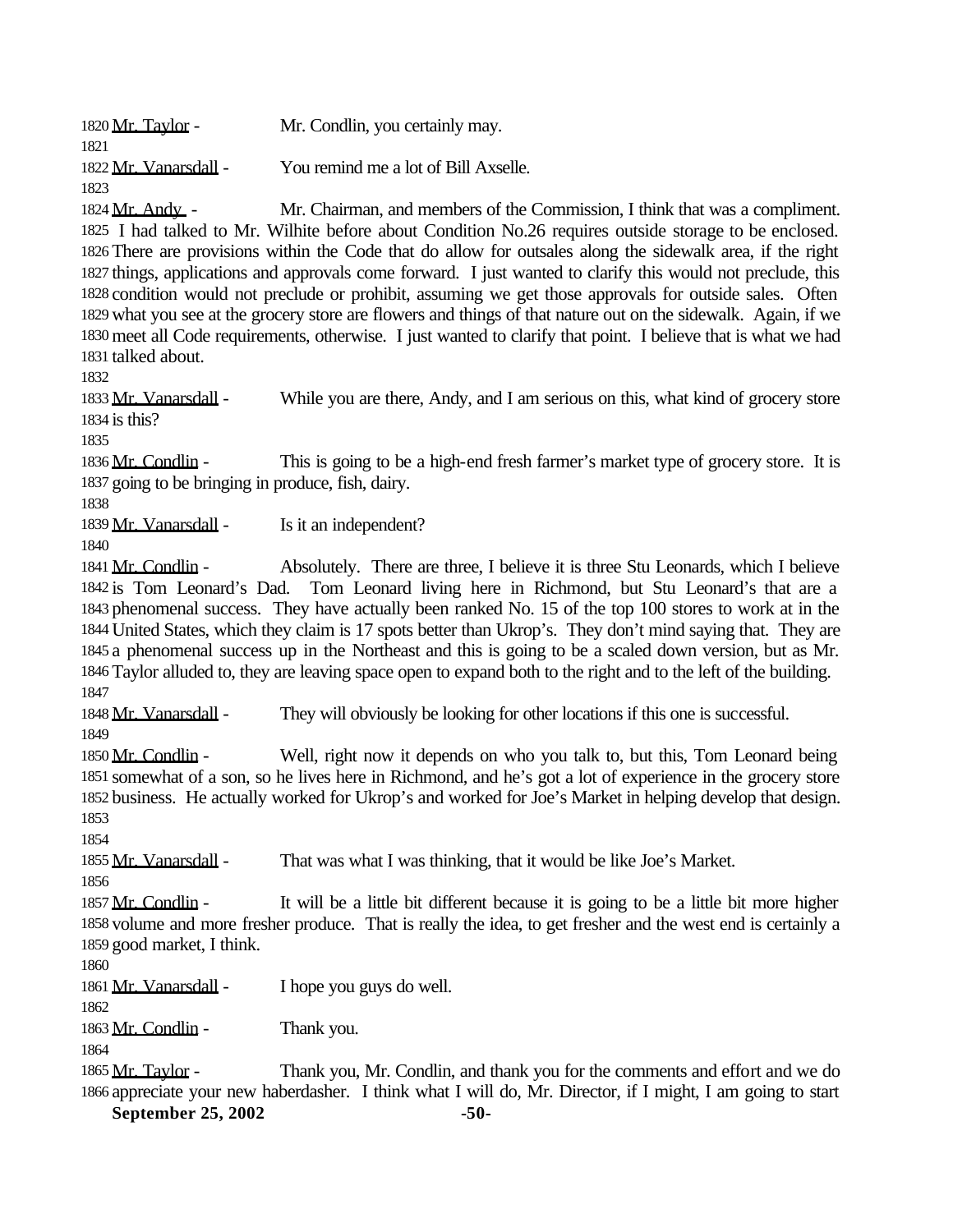over with the motion that was on the floor, that I will move approval of POD-71-02 with standard conditions for developments of this type and Conditions Nos. 23, 24, 25 Revised, 26 Revised through 32, and added Condition No. 33.

Mr. Jernigan - I will second it, Mr. Chairman.

1873 Mr. Taylor - Motion made by Mr. Taylor and seconded by Mr. Jernigan. All in favor say aye. All opposed say no. The motion passes.

 The Planning Commission approved POD-71-02, Tom Leonard's at Brookhollow, subject to the standard conditions attached to these minutes for developments of this type, the annotations on the plan and the following additional conditions:

 23. The easements for drainage and utilities as shown on approved plans shall be granted to the County in a form acceptable to the County Attorney prior to any occupancy permits being issued. The easement plats and any other required information shall be submitted to the County

Real Property Agent at least sixty (60) days prior to requesting occupancy permits.

 24. The developer shall provide fire hydrants as required by the Department of Public Utilities and Division of Fire.

25. A standard concrete sidewalk shall be provided along the north side of Brookriver Drive.

- 1887 26. Outside storage shall not be permitted, except within the garden center enclosure.<br>1888 27. The proffers approved as a part of zoning cases C-74C-94. C-4C-96 C-31C-9
- The proffers approved as a part of zoning cases C-74C-94, C-4C-96 C-31C-97 and C-64C-98 shall be incorporated in this approval.

 28. Any necessary off-site drainage and/or water and sewer easements must be obtained in a form acceptable to the County Attorney prior to final approval of the construction plans.

 29. Deviations from County standards for pavement, curb or curb and gutter design shall be approved by the County Engineer prior to final approval of the construction plans by the Department of Public Works.

 30. The loading areas shall be subject to the requirements of Chapter 24, Section 24-97(b) of the Henrico County Code.

 31. Insurance Services Office (ISO) calculations must be included with the plans and contracts and must be approved by the Department of Public Utilities prior to the issuance of a building permit.

 32. The location of all existing and proposed utility and mechanical equipment (including HVAC units, electric meters, junction and accessory boxes, transformers, and generators) shall be identified on the landscape plans. All equipment shall be screened by such measures as determined appropriate by the Director of Planning or the Planning Commission at the time of plan approval**.**

- 33. Any building additions shall be similar in architectural treatment and materials to achieve a harmonious façade with the building approved herein.
- 

# **PLAN OF DEVELOPMENT**

September 25, 2002 -51 POD-63-02 Waffle House 5414 Williamsburg Road (POD-77-93 Revised) **TIMMONS for Goochland/West Creek L.P. and Northlake Foods Inc.:** Request for approval of a revised plan of development as required by Chapter 24, Section 24-106 of the Henrico County Code to construct a one-story, 1961 square foot restaurant. The 0.63 acre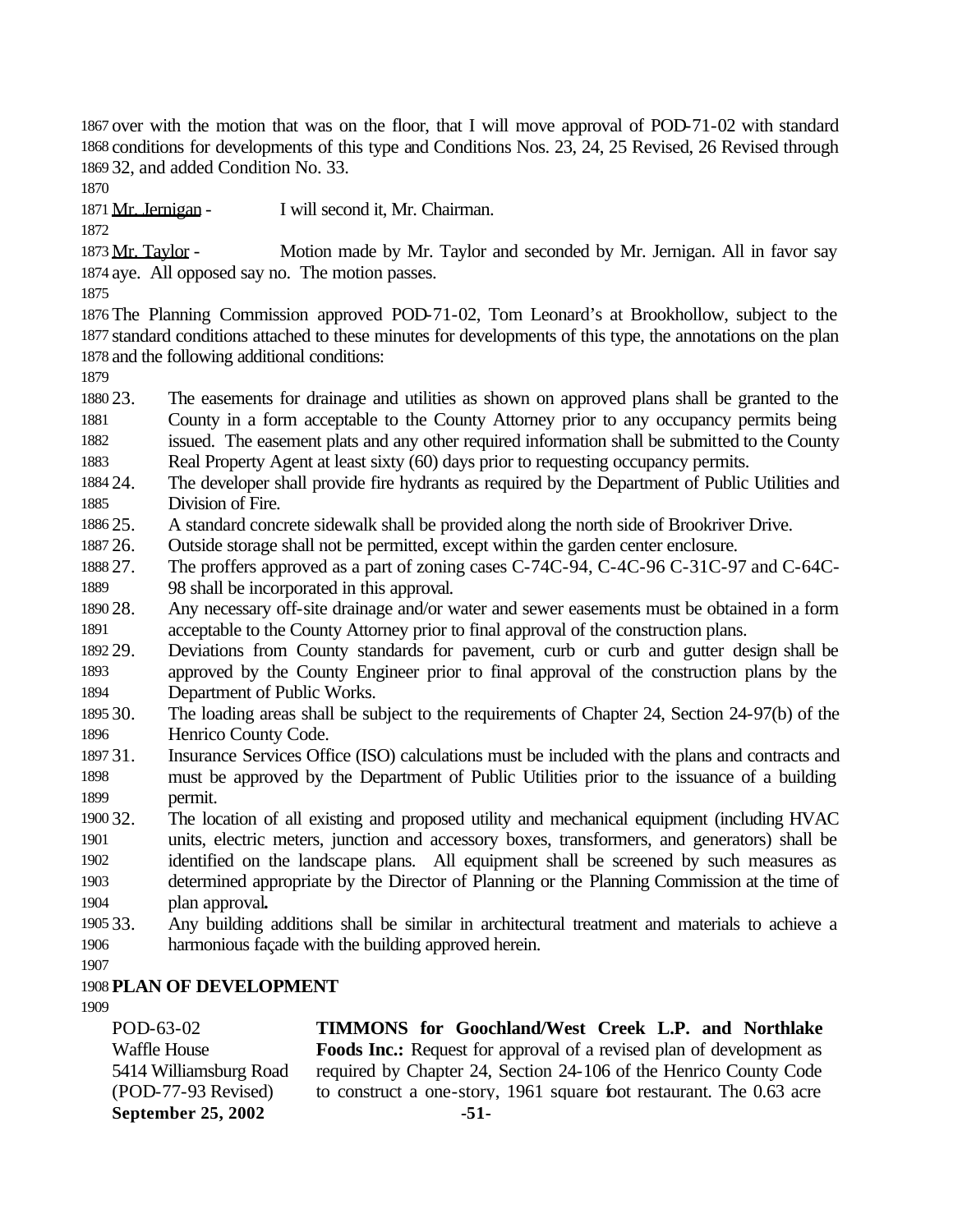| site is located at 5414 Williamsburg Road (U. S. Route 60) on parcel<br>820-714-1062. The zoning is B-3, Business District and ASO, (Airport<br>Safety Overlay) District. County water and sewer. (Varina) |  |  |
|------------------------------------------------------------------------------------------------------------------------------------------------------------------------------------------------------------|--|--|
|                                                                                                                                                                                                            |  |  |
| Is there anybody in the audience opposed to POD-63-02? No opposition that                                                                                                                                  |  |  |
|                                                                                                                                                                                                            |  |  |
|                                                                                                                                                                                                            |  |  |
| The only way you could be opposed to Waffle House is if you never ate there.                                                                                                                               |  |  |
| Mr. McGarry.                                                                                                                                                                                               |  |  |
|                                                                                                                                                                                                            |  |  |
| This Waffle House will replace an existing Waffle House at 5406 Williamsburg                                                                                                                               |  |  |
| 1919 Road, which is only three building away. The only outstanding issue is the color of the brick, which the                                                                                              |  |  |
| 1920 client has requested. Staff can recommend approval subject to standard conditions plus conditions                                                                                                     |  |  |
| 1921 Nos. 23 through 30. I will be happy to answer any questions.                                                                                                                                          |  |  |
|                                                                                                                                                                                                            |  |  |
| Any questions for Mr. McGarry from the Commission?                                                                                                                                                         |  |  |
|                                                                                                                                                                                                            |  |  |
| Did you speak to Derrick after I had talked to him? Did he call you?                                                                                                                                       |  |  |
|                                                                                                                                                                                                            |  |  |
| Not recently, no, sir.                                                                                                                                                                                     |  |  |
|                                                                                                                                                                                                            |  |  |
| Is this going to be a portion of the Overlay District there in the Sandston Area?                                                                                                                          |  |  |
|                                                                                                                                                                                                            |  |  |
| It is in the Overlay District, I believe. Would you come up please?                                                                                                                                        |  |  |
|                                                                                                                                                                                                            |  |  |
| If you would sir, please identify yourself in the microphone for the record.                                                                                                                               |  |  |
|                                                                                                                                                                                                            |  |  |
| Mr. Chairman and members of the Commission, Derrick Johnson with                                                                                                                                           |  |  |
| 1936 TIMMONS, representing Northlake Foods, Inc. and Waffle House in this matter. With respect to the                                                                                                      |  |  |
|                                                                                                                                                                                                            |  |  |

 brick and the colors in this rendering, the brick that we would like to use on this would be of a red nature, dark in nature, sort of matching what is at the entrance to the airport as far as the brick sign there that identifies the airport. That is kind of what the architect has tried to portray in this rendering. It will match and be in conformance with the, I guess the canopy we have there, and it should look very good as far as in the neighborhood and fit into what is in there, so that is what we discussed, and I spoke with Mr. Jernigan a couple of days ago concerning this matter. I'd be happy to answer any questions you may have.

1945 Mr. Jernigan - Are they looking to change what they have been doing through the years? Are they looking to change the concept of the buildings, they've had to go to something like this? 

1948 Mr. Johnson - Not necessarily concept. They have different patterns as far different bricks and different colors that they do. This one is a slightly different in color of the brick than the existing one on Williamsburg Road that was built about five years ago. That is further up the street.

1952 Mr. Jernigan - Yes, that is a light brick.

**September 25, 2002 -52-**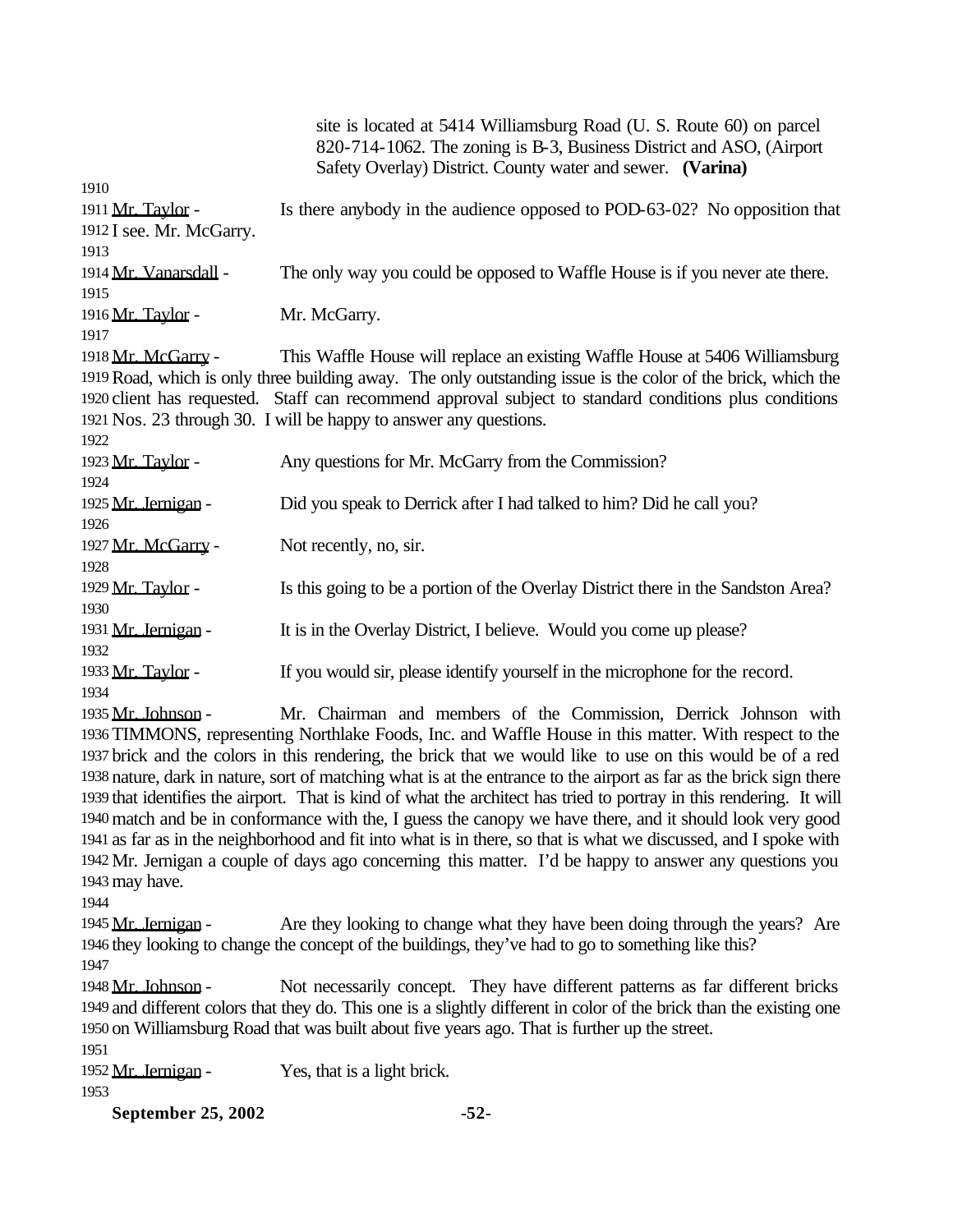September 25, 2002 -53 Mr. Johnson - Correct. More of a tan. This one is a little bit more red in nature and we think it befits the area and blending in with the area that is there. 1957 Mr. Jernigan - And I noticed that the canopy is of a different design, too. 1959 Mr. Johnson - Correct. The canopy... 1961 Mr. Jernigan - As I told you on the phone, I am OK with it. You are a half a mile from the entrance and what, and I am OK with you doing a darker brick. What I am just saying is, "Don't worry about the airport gates. Make sure that the canopy matches good with the brick that you are going to use." Mr. Johnson - Correct, and we understand that. We want it to look good also. 1968 Mr. Jernigan - OK. 1970 Mr. Taylor - Just one question, Mr. Johnson, because as I look at this elevation drawing, the brick that is on my screen is a varigated color. It is not going to be one uniform shade? 1972 Mr. Johnson - My understanding is that it will be. I do have Mr. Richard Higginbotham, who represents Northlake Foods, that has come in from Tampa, who may be able to address that, but my understanding is a red brick in nature that is one solid color. Mr. Taylor - One solid color, not as we see here on the screen in front of us, which is kind of a varigated color. 1979 Mr. Johnson - I don't know if this rendering really gives it justice. It is  $a - it$  is not a solid dark brick – it is a lighter colored brick. 1982 Mr. Taylor - And the top banding, is that going to be E.I.F.S. or is that a different color brick, which is above the Waffle House sign? 1985 Mr. Johnson - As far as the parapet edge, as far as that, that is not a brick design. My understanding is that is of a lighter color to contrast with the brick, and to try to define where the top of that is. 1989 Mr. Taylor - Material to be brick or E.I.F.S. or concrete cement? Do you have an idea? Mr. Johnson - I am not sure. Mr. Higginbotham probably can address that a little bit better. I am not sure. 1994 Mr. Taylor - OK, that is OK. We will go on. 1996 Mr. Jernigan - Thank you, Mr. Johnson. 1998 Mr. Taylor - Thank you, sir. We don't need to hear from him. Mr. Jernigan - Would you come up, please?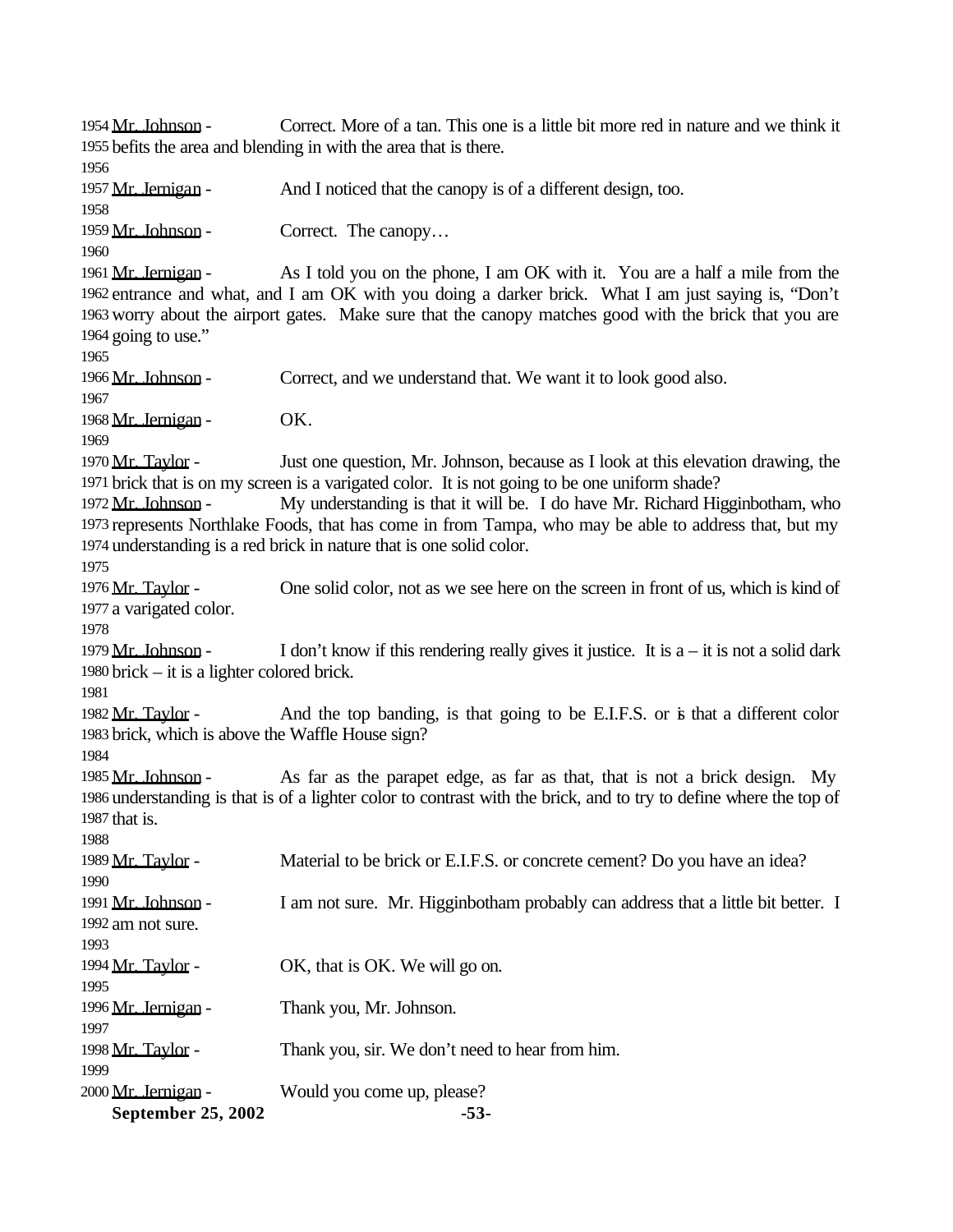Mr. Taylor - Oh, you do. Thank you, sir. If you would, when you reach the podium, if you'd give us name we'd appreciate it.

2005 Mr. Higginbotham - Yes, my name is Richard Higginbotham, and I work with Northlake Foods, our corporate offices in Tampa, Florida. Yes, I am sorry the rendering does not really represent exactly what we are doing there. It was done by an architect down in the Florida area. The brick we intend to use, again, would be very similar to the entrance that was done there for the new entrance, for the airport. Keeping it pretty much a red brick to the dark side, not to the light side; not very varigated here. The material on top is an E.I.F.S. that is covered – what we really tried to do there is not too much to emphasize it but tone it back into the regular mortar look that is in the brick, so not to really emphasize it too much, but to tone it down basically, run it along with the brick mortar, so the color of that top portion would be the same as the mortar color, that is the intent.

2015 Mr. Jernigan - Mr. Higginbotham, the gates at the airport now are multicolored. They are not a solid color. Are you planning on using a brick; is each brick going to be the same color, or are you going to have variation?

2019 Mr. Higginbotham - A little variation. There will be a red, but probably to the darker side. Red and maybe – again, very similar. I know the CEO and the President of the company. We are very taken with that entrance look and that was the best example that we had that was local.

2023 Mr. Jernigan - OK. That is all I have. I do have one more question. The Waffle House you all are abandoning, are you going to tear that down?

 Mr. Higginbotham- We don't have the right to tear it down. We will de-identify it. The owner of that building is the same owner that has the hotel, so we don't have the right to tear it down.

2029 Mr. Jernigan - OK. I didn't know if you owned that property or not, so you are a tenant there?

Mr. Higginbotham- That is correct.

2034 Mr. Jernigan - OK. Thank you.

2036 Mr. Taylor - Are there any more questions? Any more comments? I think that is it, Mr. Jernigan.

2039 Mr. Jernigan - Mr. Chairman, I make a motion to approve POD-63-02, Waffle House, at 5414 Williamsburg Road, subject to the annotations on the plans, the standard conditions for developments of this type, and the following additional conditions, Nos. 23 through 30.

Mr. Vanarsdall - Second.

2045 Mr. Taylor - Motion made by Mr. Jernigan and seconded by Mr. Vanarsdall. All in favor say aye. All opposed say no. The motion passes.

**September 25, 2002 -54-** The Planning Commission approved POD-63-02, Waffle House, 5414 Williamsburg Road, subject to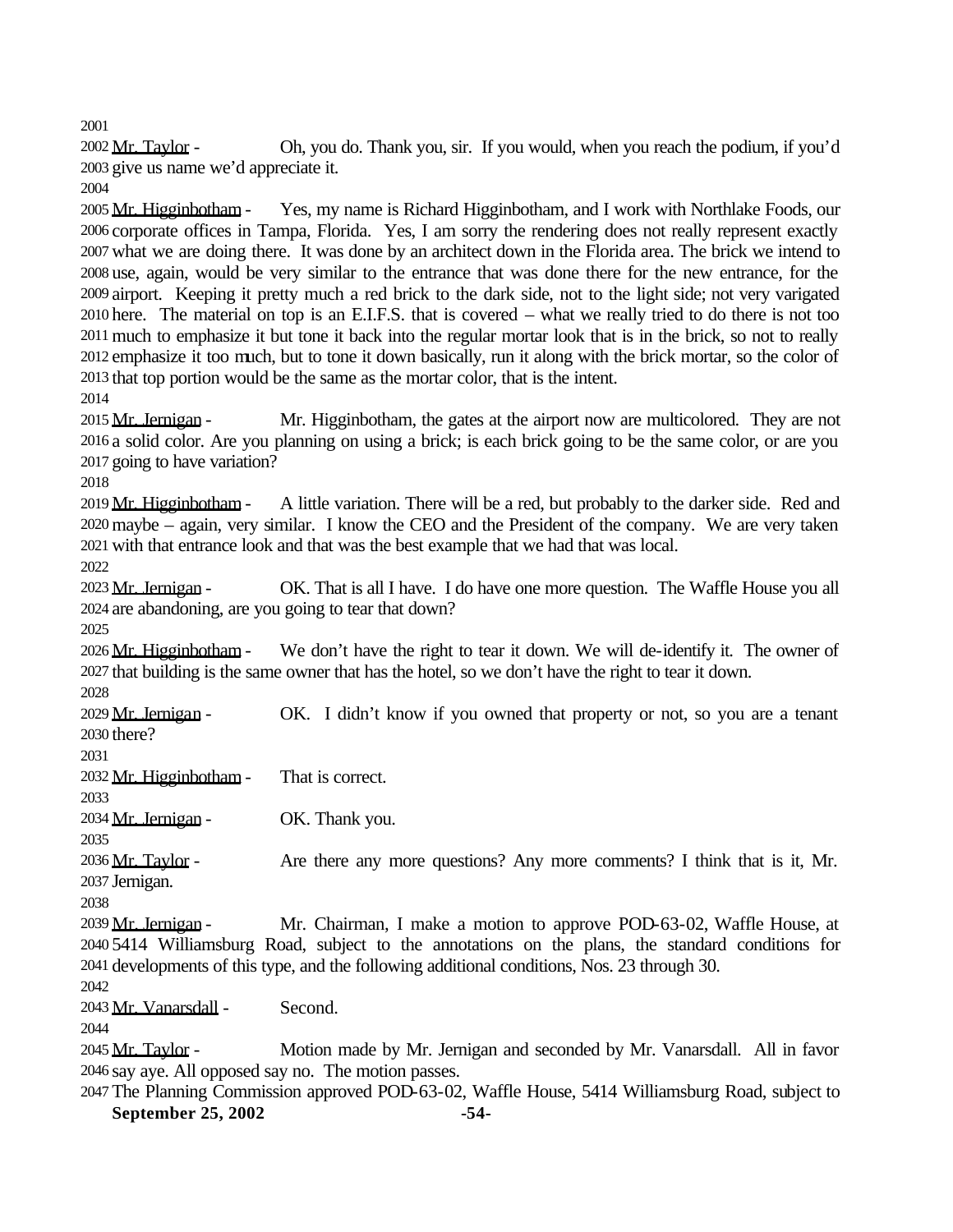the annotations on the plans, the standard conditions attached to these minutes for developments of this type and the following additional conditions:

 23. The developer shall provide fire hydrants as required by the Department of Public Utilities and Division of Fire.

- 24. Any necessary off-site drainage and/or water and sewer easements must be obtained in a form acceptable to the County Attorney prior to final approval of the construction plans.
- 25. Deviations from County standards for pavement, curb or curb and gutter design shall be approved by the County Engineer prior to final approval of the construction plans by the Department of Public Works.
- 26. Insurance Services Office (ISO) calculations must be included with the plans and contracts and must be approved by the Department of Public Utilities prior to the issuance of a building permit.
- 27. Approval of the construction plans by the Department of Public Works does not establish the curb and gutter elevations along the Henrico County maintained right-of-way. The elevations will be set by Henrico County.
- 28. Approval of the construction plans by the Department of Public Works does not establish the curb and gutter elevations along the Virginia Department of Transportation maintained right-of- way. The elevations will be set by the contractor and approved by the Virginia Department of Transportation.
- 29. The location of all existing and proposed utility and mechanical equipment (including HVAC units, electric meters, junction and accessory boxes, transformers, and generators) shall be identified on the landscape plans. All equipment shall be screened by such measures as determined appropriate by the Director of Planning or the Planning Commission at the time of plan approval**.**
- 30. The canopy on the building shall be maintained in presentable fashion at all times. If any portion of the canopy becomes frayed, faded, split or torn, it shall be promptly replaced.

## **LANDSCAPE PLAN**

| $LP/POD-60-01$<br>Virginia Eye Institute | <b>TIMMONS for Virginia Eye Institute: Request for approval of</b><br>a landscape plan, as required by Chapter 24, Sections 24-106 and<br>24-106.2 of the Henrico County Code. The 2.68-acre site is<br>located along the south line of Huguenot Road, approximately 1,100<br>feet west of River Road on part of parcel 761-731-0519. The<br>zoning is B-1, Business District and O-1, Office District<br>(Tuckahoe) |
|------------------------------------------|----------------------------------------------------------------------------------------------------------------------------------------------------------------------------------------------------------------------------------------------------------------------------------------------------------------------------------------------------------------------------------------------------------------------|
| 2078                                     |                                                                                                                                                                                                                                                                                                                                                                                                                      |
| 2079 Mr. Marlles -                       | Staff report will be given by Mr. Jim Strauss.                                                                                                                                                                                                                                                                                                                                                                       |
| 2080                                     |                                                                                                                                                                                                                                                                                                                                                                                                                      |
| 2081 Mr. Taylor -                        | Good morning, Mr. Strauss.                                                                                                                                                                                                                                                                                                                                                                                           |
| 2082                                     |                                                                                                                                                                                                                                                                                                                                                                                                                      |
| 2083 Mr. Strauss -                       | Good morning. There does not look like any opposition to me.                                                                                                                                                                                                                                                                                                                                                         |
| 2084                                     |                                                                                                                                                                                                                                                                                                                                                                                                                      |
| 2085 Mr. Taylor -                        | Is there any opposition to LP/POD-60-01? No opposition. Mr. Strauss.                                                                                                                                                                                                                                                                                                                                                 |
| 2086                                     |                                                                                                                                                                                                                                                                                                                                                                                                                      |

**September 25, 2002 -55-** 2087 Mr. Strauss - Thank you, Mr. Chairman. This plan probably could have gone Expedited, but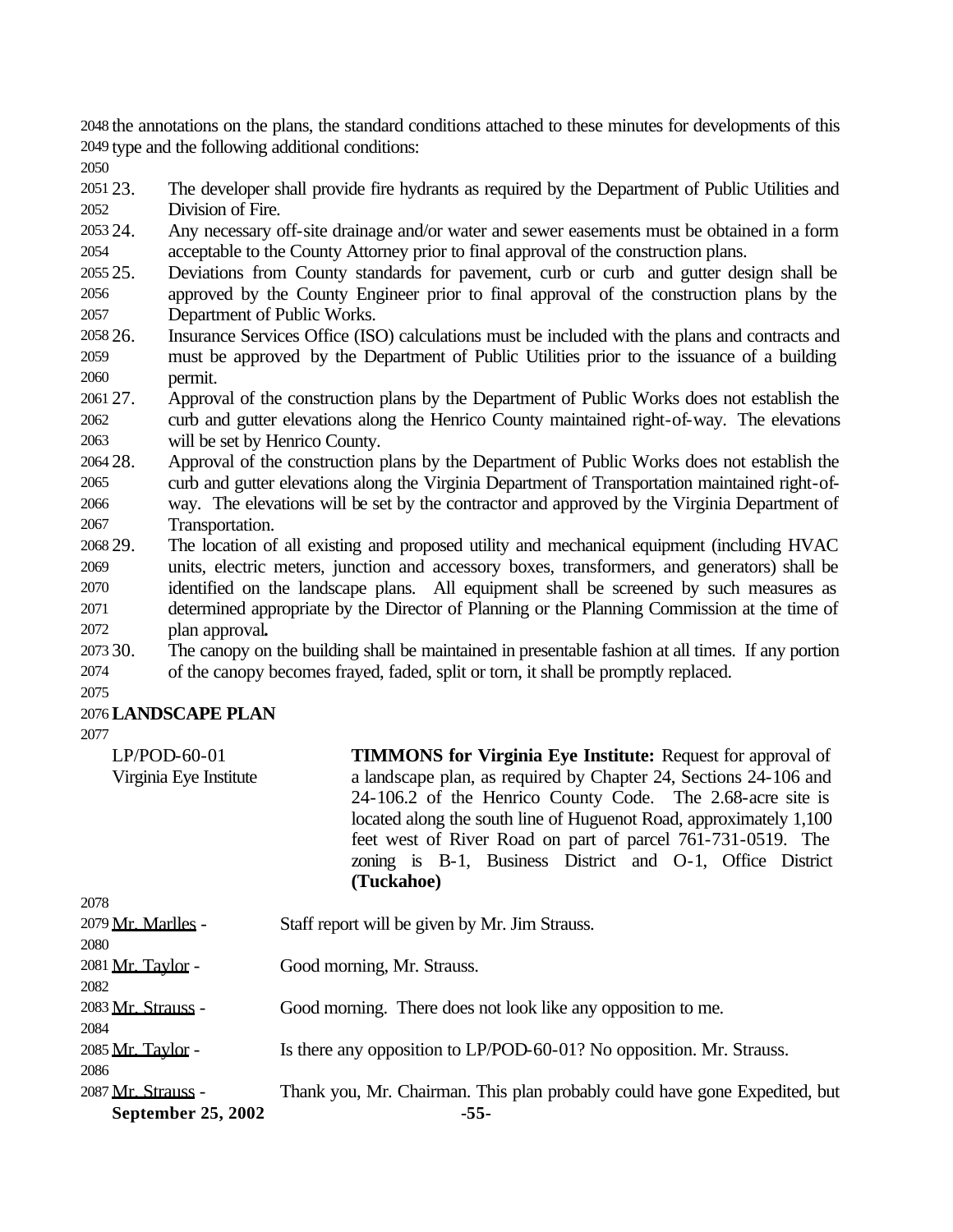we did have some last minute questions from the neighbors across the street, and I have been working out these issues with planting along the parking area with the applicant, Mr. Luigi Mignardi is here today from TIMMONS. They prepared the landscape plan. At this point, we are in complete agreement. They are going to add some planting across the parking lot at the front, and with that I can take any other questions that you've got. I might add that the lighting is in for administrative. We are going to be coordinating this landscape effort with the lighting this month, so that is about it. I will take any questions that you may have or you can ask Mr. Mignardi any questions if you like.

 Ms. Ware - We talked about this the other day, and they are increasing around the front where the concern was, so I am OK with it. All right. I recommend approval of LP/POD-60-01, Virginia Eye Institute, subject to the annotations on the plans, and the standard conditions for landscape plans.

Mr. Vanarsdall - Second.

2103 Mr. Taylor - Motion made by Ms. Ware and second by Mr. Vanarsdall to approve LP/POD-60-01, Virginia Eye Institute. All in favor say aye. All opposed say no. The motion passes. 

 The Planning Commission approved Landscape Plan for LP/POD-60-01, Virginia Eye Institute, subject to the annotations on the plans and the standard conditions for landscape plans.

#### **PLAN OF DEVELOPMENT & TRANSITIONAL BUFFER DEVIATION**

POD-7-01 Fair Oaks Baptist Church Addition – E. Nine Mile Road **Keith & Associates for Fair Oaks Baptist Church:** Request for approval of a plan of development and transitional buffer deviation, as required by Chapter 24, Sections 24-106 and 106.2(3) of the Henrico County Code to add a new sanctuary and enlarge the fellowship hall of the existing church. The 2.0 acre site is located at 1701 E. Nine Mile Road (State Route 33) adjacent to Jackson Street on parcels 156-D-19, 20 and 156-C-6, 9 13 and 16. The zoning is B-3C, Business District, (Conditional) and ASO (Airport Safety Overlay) District. County water and septic tank/drainfield. **(Varina)** 

 Mr. Marlles - The staff report will be given by Mr. Kennedy. 2114 Mr. Taylor - Is anybody in the audience opposed to POD-7-01? Mr. Kennedy.

 Mr. Kennedy - Mr. Commissioner and members of the Commission, this has been a very trying case for the church. It has been held over for almost two years now and they have finally resolved a whole bunch of issues. Primarily what happened was that part of the property that was encompassed by this, for the church's future addition that they were trying to acquire for that parking and their addition, was owned by somebody else. They were under contract to purchase and the person died, so they weren't actually able to complete the sale, so they had to hold up until they actually had complete ownership because that tied in to closing the street, and ally which cross the site. They have now accommodated that, so that is what really held it up for the year and a half that it has taken to get before the Commission, so it really wasn't staff's concerns. It really had to do more with acquiring property and

September 25, 2002 - 56-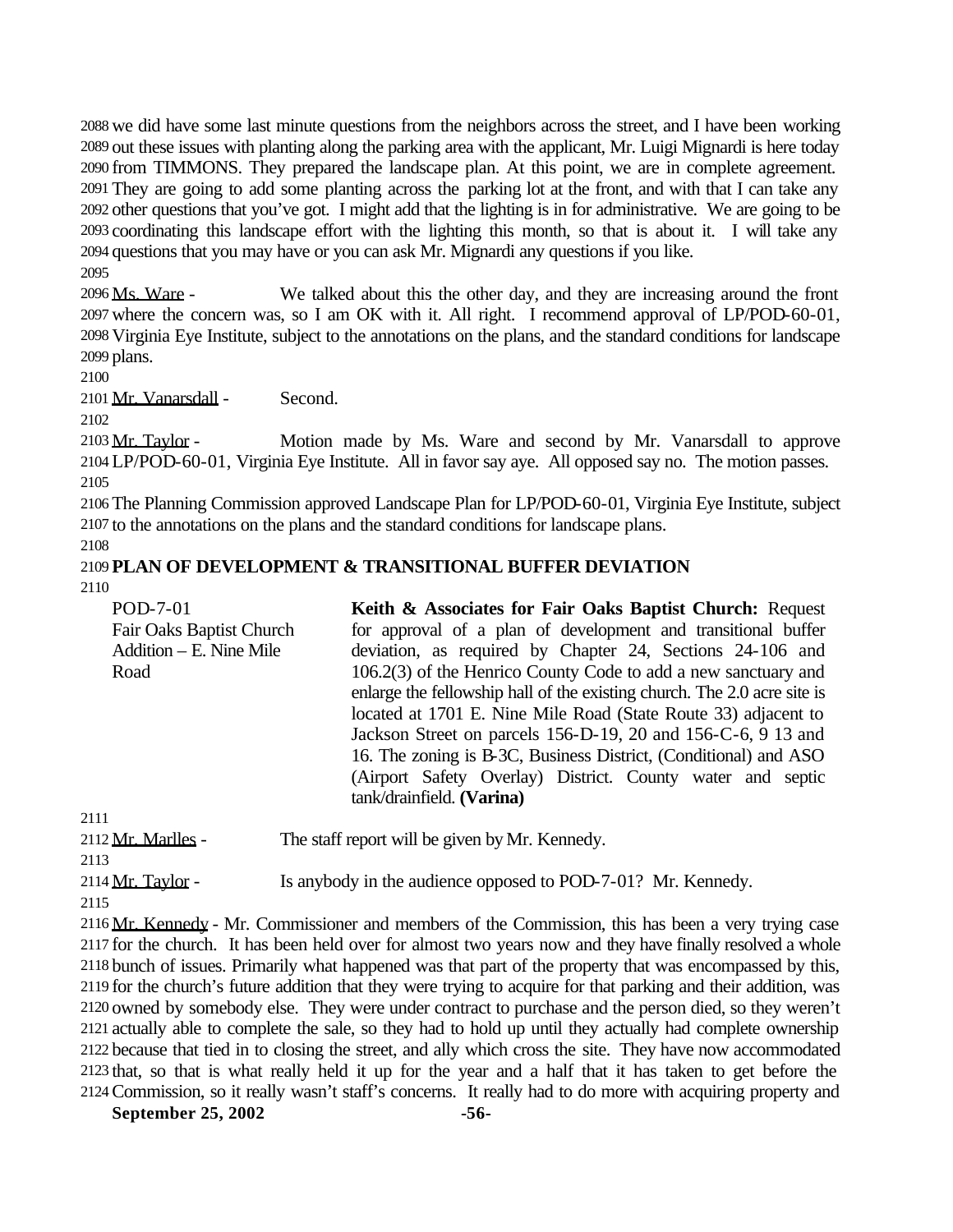closing the street, but I didn't want to give you any idea that because we held up this 2001 case that the church had anything other than good intentions with this development. They are proposing a 6,000 sq. ft., little over 6,000 sq. ft. addition for a new sanctuary, and a fellowship hall. The existing sanctuary will be converted to classroom space and office space. Staff can recommend approval. There is a transitional buffer deviation also required. This is kind of also an unusual case. The property was zoned residential. Churches are permitted in a residential zoning district. There would ordinarily be no transitional buffer between it and the adjoining residential property. But because the church is actually on property zoned business, it requires a 35 ft. transitional buffer, which is kind of extreme, considering the low intensity of the use that the church has, and the fact that it is a permitted use ordinarily in a residential district. What the church has agreed to is to provide a fence between them and the residential property to the rear and provide transitional buffering equivalent to the 10 ft. transitional buffer. Staff recommends approval of both the transitional buffer deviation and the request for the POD approval.

 2139 Mr. Jernigan - What size buffer?

Mr. Kennedy - Ten feet.

Mr. Jernigan - And what height fence?

2145 Mr. Kennedy - Six feet high. We can recommend approval of both and we need two separate motions.

 Mr. Jernigan - Yes. OK. Well, we spoke the other day and I think staff is happy with everything, so we will just go ahead and make a motion here. I don't guess ya'll wanted to say anything, did you? If you do, you can come on up. I didn't want to take that away from you.

2152 Mr. Vanarsdall - You lost your voice a while ago when I scared you.

 Mr. Jernigan - All right, Mr. Chairman, I make a motion on POD-7-01 to have a transitional buffer deviation to 10 ft. with the addition of a 6-ft. fence on the property line.

Mr. Vanarsdall - Second.

 Mr. Taylor - Motion by Mr. Jernigan and seconded by Mr. Vanarsdall. All in favor say aye. All opposed say no. The motion passes.

 The Planning Commission approved the 10-foot transitional buffer with a six-foot fence as a deviation to the 35-foot transitional buffer for POD-7-01, Fair Oaks Baptist Church Addition – E. Nine Mile Road. 

2165 Mr. Jernigan - Mr. Chairman, I make a motion to approve POD-7-01, Fair Oaks Baptist Church Addition – E. Nine Mile Road, subject to the annotations on the plans, the standard conditions for developments of this type, and the following additional conditions Nos. 23 through 31.

Mr. Vanarsdall - Second.

September 25, 2002 - 57-2171 Mr. Taylor - Motion by Mr. Jernigan and second by Mr. Vanarsdall. All in favor say aye.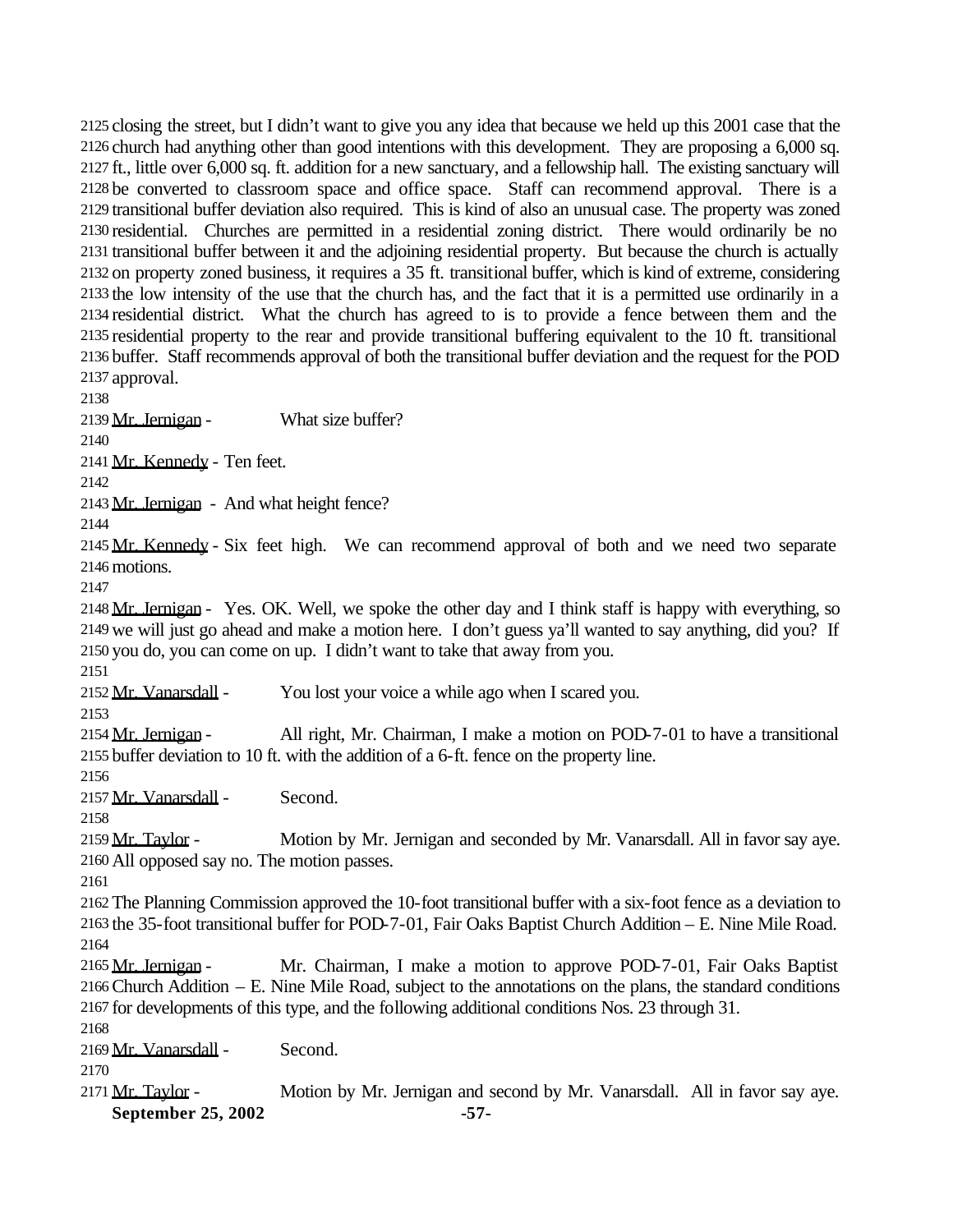All opposed say no. The motion passes.

 The Planning Commission approved POD-7-01, Fair Oaks Baptist Church Addition, East Nine Mile Road, subject to the annotations on the plans, the standard conditions attached for developments of this type, and the following additional conditions:

 23. The easements for drainage and utilities as shown on approved plans shall be granted to the County in a form acceptable to the County Attorney prior to any occupancy permits being issued. The easement plats and any other required information shall be submitted to the County Real Property Agent at least sixty (60) days prior to requesting occupancy permits.

- 24. The entrances and drainage facilities on Nine Mile Road (State Route 33) shall be approved by the Virginia Department of Transportation and the County.
- 25. A notice of completion form, certifying that the requirements of the Virginia Department of Transportation entrances permit have been completed, shall be submitted to the Planning Office prior to any occupancy permits being issued.
- 26. The developer shall provide fire hydrants as required by the Department of Public Utilities and Division of Fire.
- 27. Any necessary off-site drainage and/or water and sewer easements must be obtained in a form acceptable to the County Attorney prior to final approval of the construction plans.
- 28. Deviations from County standards for pavement, curb or curb and gutter design shall be approved by the County Engineer prior to final approval of the construction plans by the Department of Public Works.
- 29. Insurance Services Office (ISO) calculations must be included with the plans and contracts and must be approved by the Department of Public Utilities prior to the issuance of a building permit.
- 30. Approval of the construction plans by the Department of Public Works does not establish the curb and gutter elevations along the Virginia Department of Transportation maintained right-of- way. The elevations will be set by the contractor and approved by the Virginia Department of Transportation.
- 31. The location of all existing and proposed utility and mechanical equipment (including HVAC units, electric meters, junction and accessory boxes, transformers, and generators) shall be identified on the landscape plans. All equipment shall be screened by such measures as determined appropriate by the Director of Planning or the Planning Commission at the time of plan approval.
-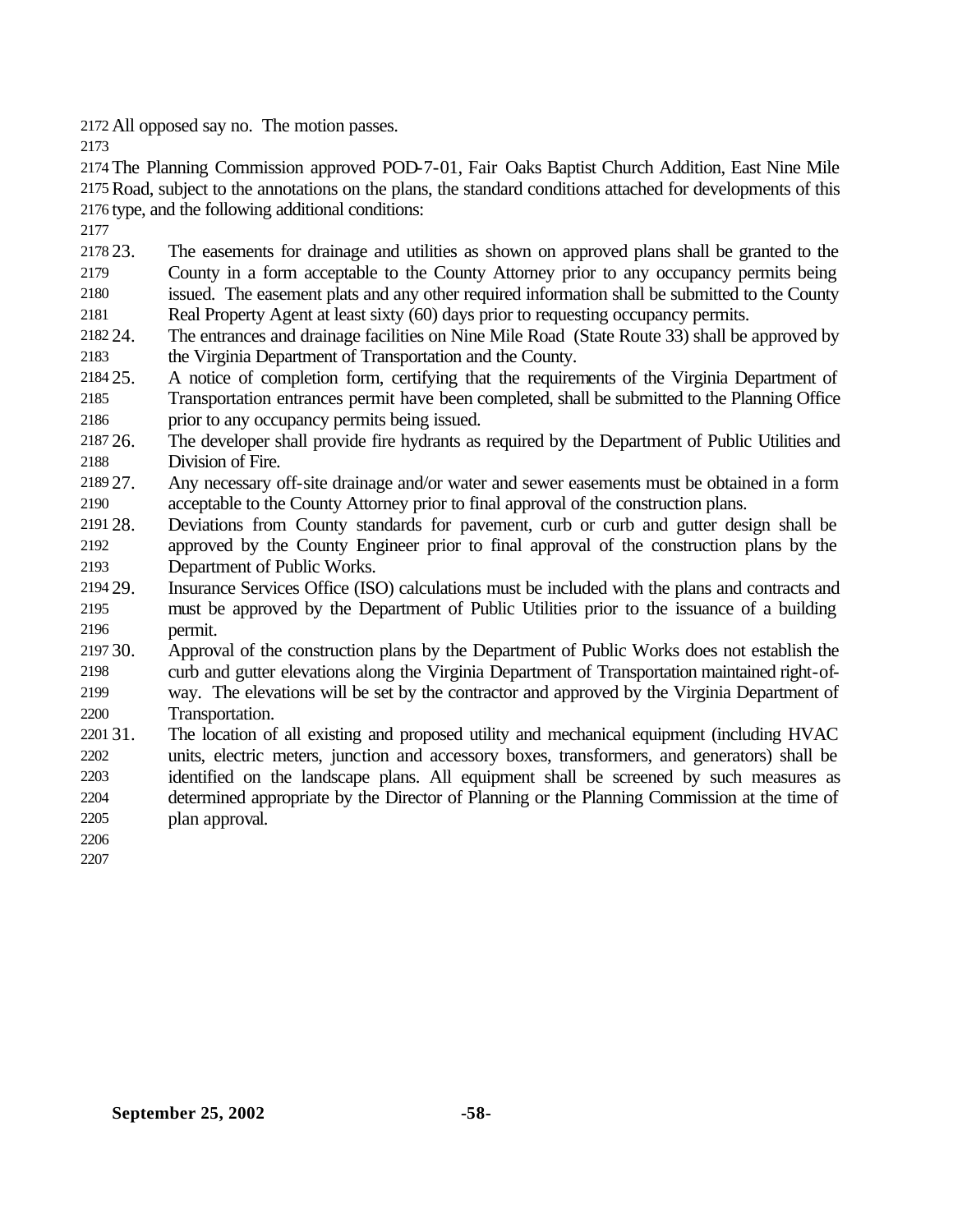#### **TRANSFER OF APPROVAL**

POD-129-85 Shannon Station Shopping **Center** 

**Crenshaw Realty Company for Shannon, LC:** Request for approval of a transfer of approval, as required by Chapter 24, Section 24-106 of the Henrico County Code from Crenshaw-Singleton Properties to Shannon, LC. The 2.62-acre site is located at the intersection of Shrader Road and Longford Drive on parcel 763-756-8388. The zoning is B-1C, Business District (Conditional). County water and sewer. **(Brookland)**

2210 Mr. Marlles - The staff report will be given by Mr. Cooper.

2212 Mr. Cooper - Good morning, again.

 Mr. Taylor - Good morning, Mr. Cooper. Since there is no one in the audience, I would presume that there is no one in the audience that is opposed to POD-129-85. If there is someone sleeping in the seats or behind the seats, speak now or we will proceed. Proceed.

2218 Mr. Cooper - OK. At the time of the inspection, there were some substantial site deficiencies found at the Shannon Station Shopping Center, particularly there was a lot of missing and dead landscaping, and the applicant has recently had approved an addition to this shopping center, and included in that was some revised landscaping. The applicant has also expressed their desire not to replace the site deficiencies, or the missing landscaping in this inspection report because they have expressed a desire to come back with a revised landscape plan for the entire shopping center at a later date. Staff has concerns with this because of the fact that they may not ever come back with a landscape plan, and therefore, we would have the same problem. Therefore, staff has added conditions stating that the dead or missing landscaping as listed in the inspection report shall be replaced by December 1 of this year unless a revised landscape plan is submitted prior to that time. And additionally, all of the other site deficiencies listed in the inspector's report will be corrected by October 31, 2002. And the applicant has posted a bond to cover the site deficiencies, so with these conditions, staff can recommend approval at this time.

2232 Mr. Taylor - Any other questions for Mr. Cooper?

 2234 Mr. Vanarsdall - Did you find out about the trash rack?

2236 Mr. Cooper - I put a call into Public Works and I had not heard back from them as of yesterday afternoon. To my knowledge, they had intended to put it in, but I will find out for you and follow up with you on that.

2240 Mr. Vanarsdall - Kevin, did you find out anything on your end of it? I will explain to you all what we are doing in a minute.

2243 Mr. Wilhite - Sir, I did review the building permit and did talk to the applicant yesterday. He has agreed to revise the elevations and provide at least a minimum of 50% brick on the side of the building, so I think that took care of a lot of concerns.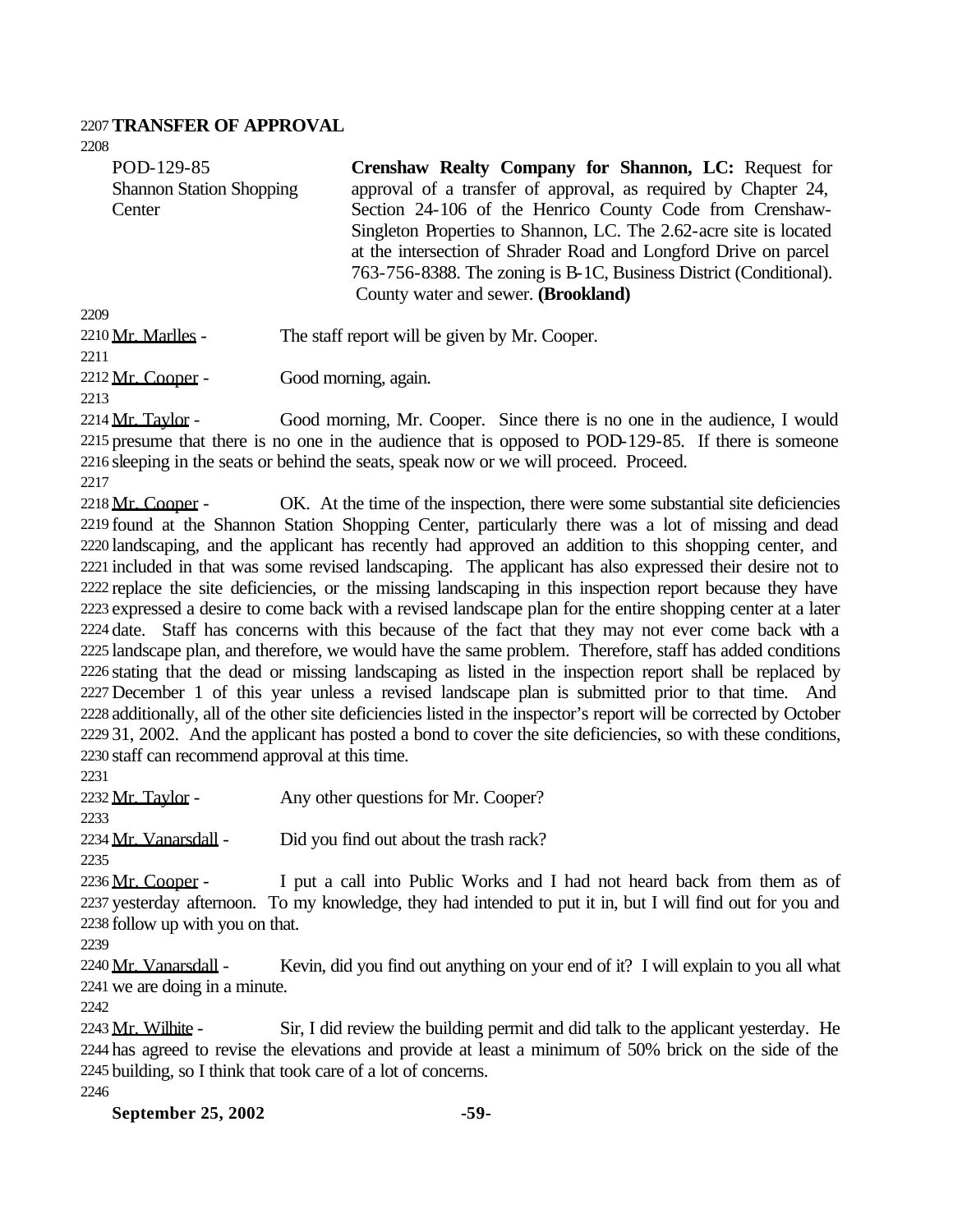2247 Mr. Vanarsdall - OK, thank you. This is a request for a Transfer of Approval which seems kind of funny. They have owned it a long time, and just got around to doing this. Is that right? 

2250 Mr. Cooper - Yes, sir. They have actually owned it since 1997.

2252 Mr. Vanarsdall - And back in March they knew about these discrepancies, have done nothing about it, and have been very difficult to deal with, and now we have an administrative request for additional building, and they have not done the Crime Study that Kim Vann and Police recommended. We haven't heard back on the trash rack from Public Works, which I talked to Lee Priestas back in January of this year about this. I talked to the Crenshaws about this in January and Kevin and I talked about 50% brick, and they sent in plans with all siding and no brick. I am not ready today to approve this until they can get their shop straight, and if they want to meet with me, they can. So I would defer for 30 days to October 23, and I see there is nobody here to represent them anyway. I move Case POD-129-85 be deferred to October 23, 2002, at my deferral.

2262 Mr. Taylor - Second. Motion made by Mr. Vanarsdall and seconded by Mr. Taylor to defer POD-129-85, Shannon Station Shopping Center, to October 23, 2002, at the Commissioner's request. All in favor say aye. All opposed say no. The motion passes.

 The Planning Commission deferred Transfer of Approval, POD-129-85, Shannon Station Shopping Center, to its meeting on October 23, 2002.

2269 Mr. Vanarsdall - Mike, I appreciate your working with it, because I know you had a hard time, because I know I did when I dealt with it.

2272 Mr. Marlles - Mr. Chairman, the next item on your agenda is the approval of minutes for the June 26, 2002 meeting and the July 24, 2002 meeting.

# **APPROVAL OF MINUTES: June 26, 2002 and July 24, 2002 Minutes**

 Mr. Taylor - I will move approval of the minutes - are there any corrections of the minutes by Commission of June 26, 2002 or July 24, 2002? No corrections. So I will move approval of the minutes for June 26 and July 24, 2002.

Mr. Vanarsdall - Second.

2283 Mr. Taylor - Motion made by Mr. Taylor and seconded by Mr. Vanarsdall. All in favor say aye. All opposed say no. The motion passes. The minutes are approved.

 The Planning Commission approved the minutes of June 26, 2002 and July 24, 2002 of the Planning Commission.

 **AMENDMENT TO THE HENRICO 2010 LAND USE PLAN MAP: The Planning Commission will consider an amendment to the Henrico 2010 Land Use Plan Map to designate an area generally from the City of Richmond on the north, C & O Railroad and Commonwealth of Virginia property on the east, Almond Creek on the south, and the James River on the west as an Urban Mixed Use Development Area (UMU).**

**September 25, 2002** -60-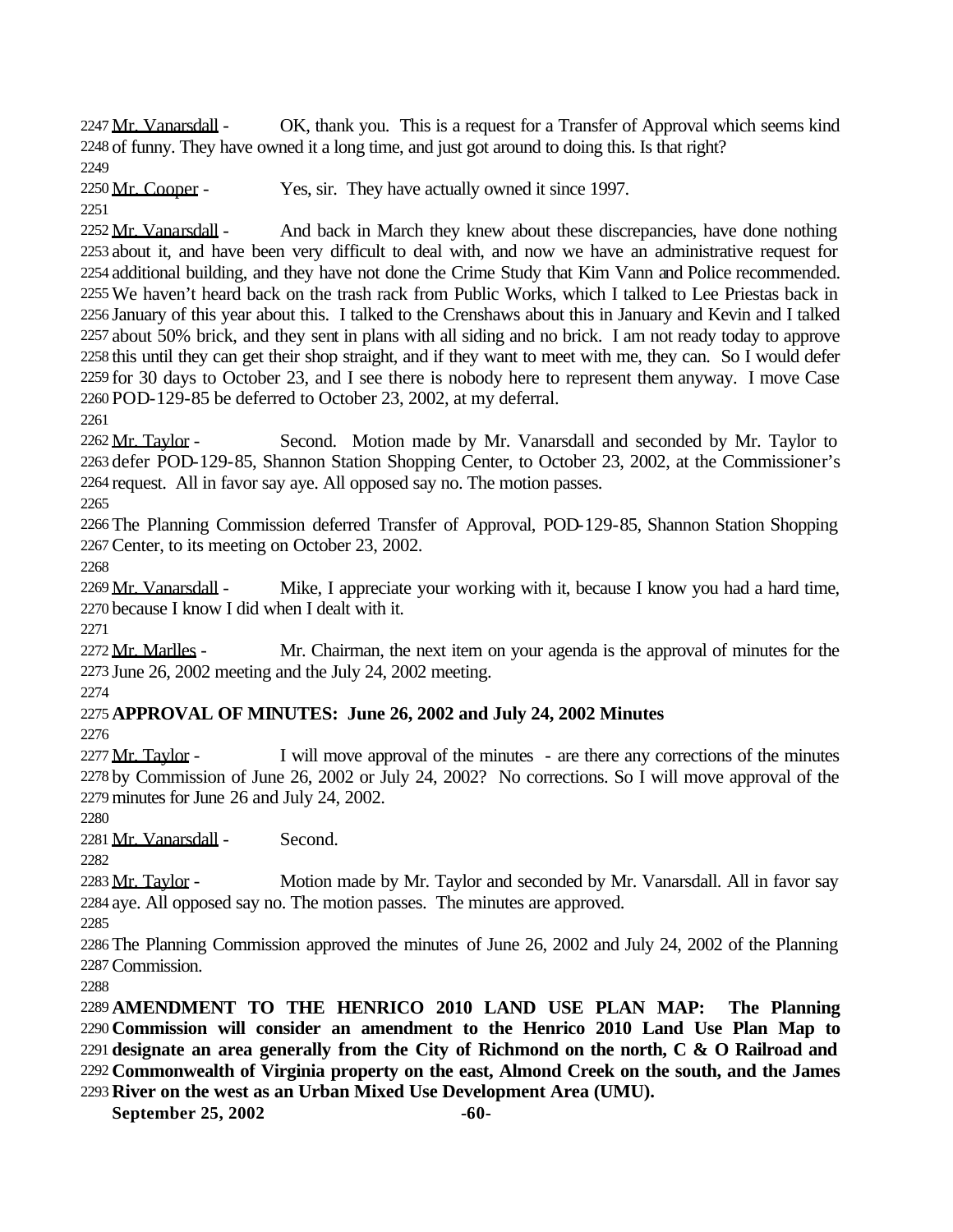Mr. Marlles - Mr. Chairman, the next item on your agenda is a public hearing on a Proposed Amendment to the Henrico 2010 Land Use Plan. This is an amendment to designate an area generally from the City of Richmond on the north to the C&O Railway and Commonwealth of Virginia Property on the east, Almond Creek on the south, and the James River on the west, as an urban mixed-use development area. As I'm sure the Commission will recall, I believe it was back in August, the Commission and Board recommended approval of a new zoning classification of Urban Mixed Use District. This particular site, the Rocketts Landing site is the first application that has been received since that new zoning classification was adopted by the Board and recommended by the Commission. You might recall that the first step in the process is for the applicant or the developer to file for amendment of the Land Use Plan. If this Land Use Plan amendment is approved by the Planning Commission and the Board then that basically clears the way for the applicant to file for the rezoning and provisional use permit request. So, this is, again, one of the first applications we've had under this new zoning classification and Mr. Coleman will give the staff report.

2309 Mr. Coleman - Thank you, Mr. Marlles. As Mr. Marlles alluded to the Board of Supervisors recently amended the Zoning Ordinance and Comprehensive Plan to include provisions for urban mixed use development. While these provisions are intended to encourage high quality development, they provide regulatory flexibility not otherwise available in the zoning ordinance. Therefore, this request to amend the land use plan to designate the selected area as an Urban Mixed Use Development, or UMU Area, must be considered carefully.

 The Land Use Plan currently recommends the selected area for Heavy Industry and Environmental Protection Area, and the properties are zoned M-2 and M-3. The area includes a combination of vacant industrial property and existing businesses including Vulcan Materials, the IMTT Fuel Oil Terminal, S.B. Cox, and Virginia Rigging.

 A portion of the selected area has been proposed for the Village at Rocketts Landing project. This project extends for one mile along the riverfront and would redevelop approximately 10 acres in the City of Richmond and 32.5 acres in the County of primarily older industrial property into a pedestrian oriented, mixed use development.

 In the County, the project proposes "mixed use residential and commercial areas" - including offices, townhomes, condominiums, apartments, senior housing, and neighborhood retail. As proposed, Rocketts Landing could only proceed in the County utilizing the provisions for urban mixed use development.

 In the City, Rocketts Landing proposes a waterfront park with a promenade along the James River, berths and boarding facilities for water vessels including the Annabel Lee, and offices, retail shops, restaurants, apartments, and entertainment venues.

 Development within the UMU area must be compatible with surrounding land uses. The selected area is bordered to the north by the City. The adjacent properties in the City are also primarily older industrial sites and several are included in the Rocketts Landing proposal.

C & O Railroad lines provide a distinct geographic boundary to the east. Buffering within the UMU area from the impacts of the railway lines is one element to consider in creating the high quality design

September 25, 2002 -61-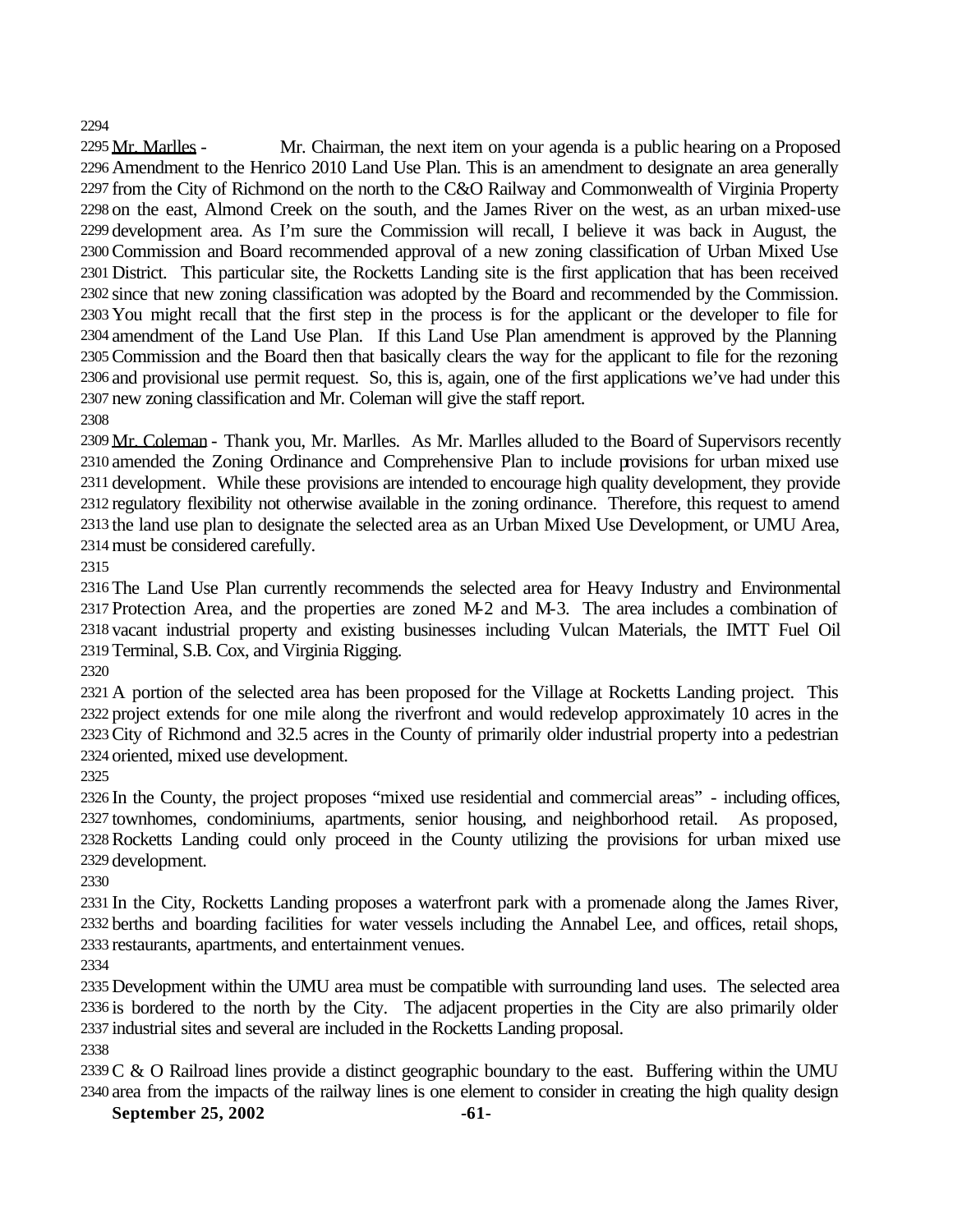expected with urban mixed use development.

 The area is bordered to the south by Almond Creek. The historic Tree Hill Farm (approximately 500 acres) lies to the south of the creek. Tree Hill Farm is one of eleven properties in the County listed on the Virginia and National Historic Registers. While Almond Creek provides a natural buffer for Tree Hill Farm, the high quality design expected within the UMU area should respect the importance of the Tree Hill Farm property.

 The James River provides the western boundary. Existing uses in the area make minimal use of the River and do not encourage public access to this valuable natural asset. Redevelopment within the UMU area would provide a rare opportunity to increase public access to and enjoyment of the river, enhance the river's panoramic views, and offer more residential, commercial, and recreational opportunities than currently exist.

 Development within the UMU area must be served by necessary transportation facilities. Old Osborne Turnpike, or State Route 5, is a Minor Arterial on the County's MTP. The area is less than 2 miles from interchanges with Interstate 95, Interstate 64, and the Downtown Expressway (State Route 195). 

 The area is also about 1.5 miles from Main Street Station located in the City. Main Street Station is a historic facility in the midst of a multi-million dollar, multi-phase redevelopment into a transportation hub concentrating inter-city rail and bus services, GRTC Transit bus service, tour bus service, airport shuttles, and taxicabs at a central location.

Redevelopment within the UMU area would introduce opportunities to include the James River and Kanawha Canal in the transportation linkage and connect to the existing Canal Walk in the City. 

 Development within the UMU area must have adequate infrastructure. The selected area is adequately served by public water and sewer. The multi-step review process required by urban mixed use development provisions provides the opportunity to plan for and construct necessary public improvements.

 The history of the area dates back to the early 1600's. Several historical figures are linked to the area including Christopher Newport, Captain John Smith, Chief Powhatan, Pocahontas, Lord Cornwallis, Benedict Arnold, the Marquis de Lafayette, and Abraham Lincoln.

 State Route 5, (Old Osborne Turnpike) is a Virginia Byway and another historic resource. Several buildings and sites of historic significance lie along this route.

 The UMU designation is intended to encourage high quality development and provides the opportunity to rediscover and bring attention to the historic assets in the area.

 The area is designated as a Scenic Corridor on the Land Development Guide. Scenic Corridors are Special Strategy Areas associated with roads or rivers requiring special consideration due to their scenic or historic nature. The proposed UMU map designation is consistent with the Land Development Guide.

September 25, 2002 -62-The UMU designation is intended to encourage reinvestment in older industrial areas and brownfield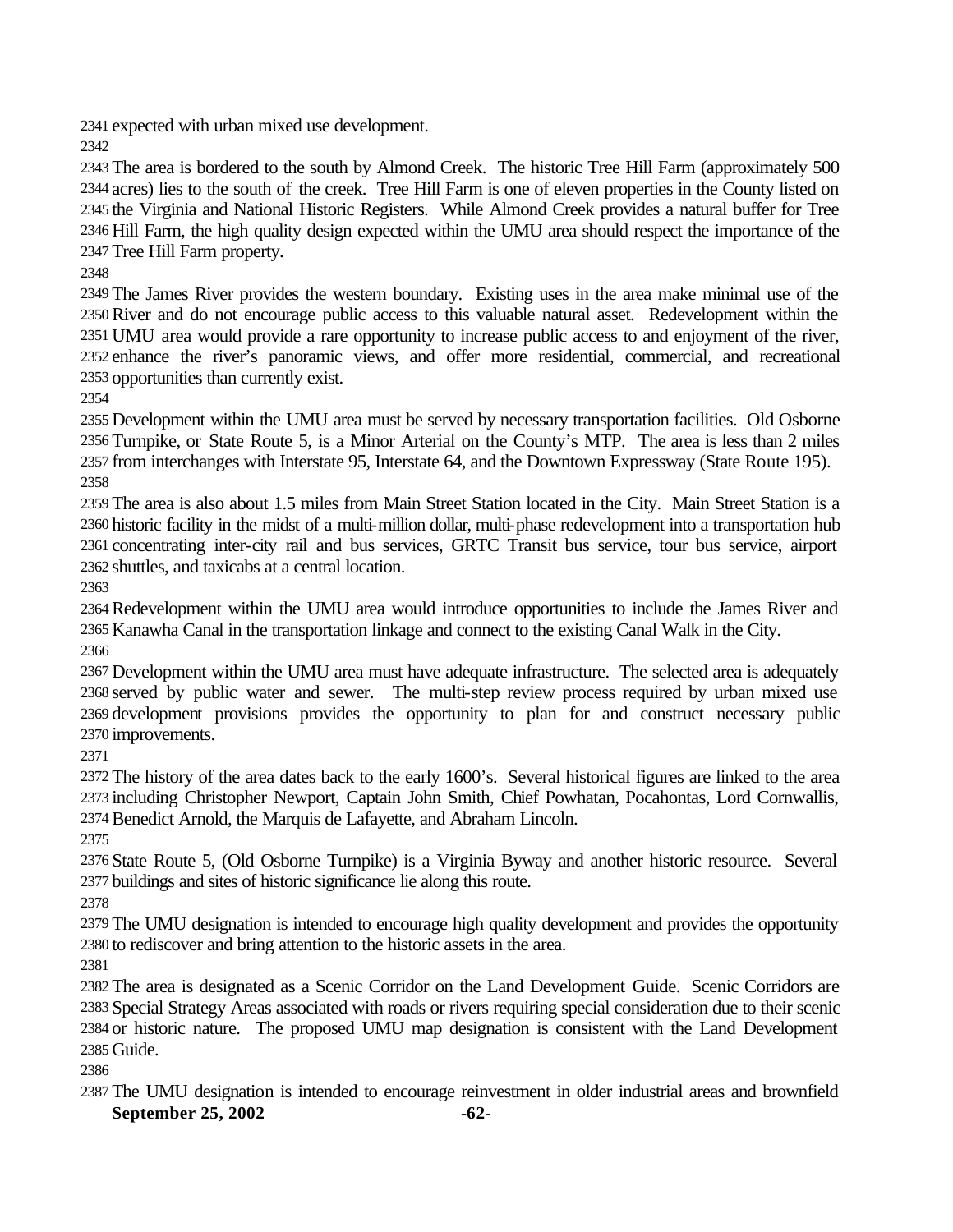sites. The proposed Rocketts Landing project has been admitted into the Virginia Department of Environmental Quality (DEQ) Voluntary Remediation Program (VRP) as a brownfield site. 

 In summary, industrial uses have existed within the selected area for over a century, however the area is underutilized as industrial property and includes vacant land and buildings and brownfield sites, which are impediments to redevelopment. The existing uses do not draw attention to the historic assets or enhance the scenic beauty of the James River.

 Approval of the UMU designation will encourage high quality, unified development plans with consistent architectural themes and development standards. The UMU designation will support additional public access to the James River and provide an opportunity to promote the history of the area. Redevelopment will be compatible with adjacent properties. There is sufficient infrastructure in place to support redevelopment activity, and transportation improvements can be integrated with existing transportation facilities. This is an appropriate area to encourage urban mixed use development, and the area is consistent with the provisions set forth in the recently adopted Urban Mixed Use Development Guidelines. The UMU designation provides an opportunity to support redevelopment that is not possible in the current Heavy Industry designation. Staff supports this amendment to the land use plan, and recommends the Planning Commission approve this amendment. I'll be happy to answer any questions.

2408 Mr. Taylor - Are there questions for Mr. Coleman? This is a major step forward in recognizing a part of the City that is historic and greatly in need of being renovated and upgraded and developed. So, it really becomes the gateway for that part of Richmond. Accordingly, I will move to amend the 20/10 Land Use Plan to designate the area generally referred to as Rocketts Landing from the City of Richmond on the north, the C&O Railroad, and Commonwealth of Virginia property on the east, Almond Creek on the south and the James River on the west as an Urban Mixed Use Development Area.

Mr. Jernigan - I'll second, Mr. Chairman.

2418 Mr. Taylor - The motion was made by Mr. Taylor and seconded by Mr. Jernigan to amend the 20/10 Land Use Plan to designate the area generally referred to as Rocketts Landing as an Urban Mix Use Development area. All in favor say aye…all opposed say nay. There being no opposition the amendment is approved.

 The Planning Commission approved the amendment for the 20/10 Land Use Plan to designate the area generally referred to as Rocketts Landing as an Urban Mix Use Development area to the Board.

2426 Mr. Vanarsdall - Mr. Secretary, do you have anything?

 Mr. Marlles - Yes, sir, I do. I am passing out a brochure on the new Commercial Assistance Team that has been appointed by the County Manager actually several months ago. This was also an addition to the Urban Mix Use District was another one of the recommendations that was a part of the Comprehensive Revitalization Strategy that the Board and the Commission were briefed on back in May of 2001. This particular team is a Department Head level team and the purpose of this team really is to work with property owners and developers of older commercial structures or sites in the County where there are issues involved with meeting the standards of our development regulations. I think a

September 25, 2002 -63-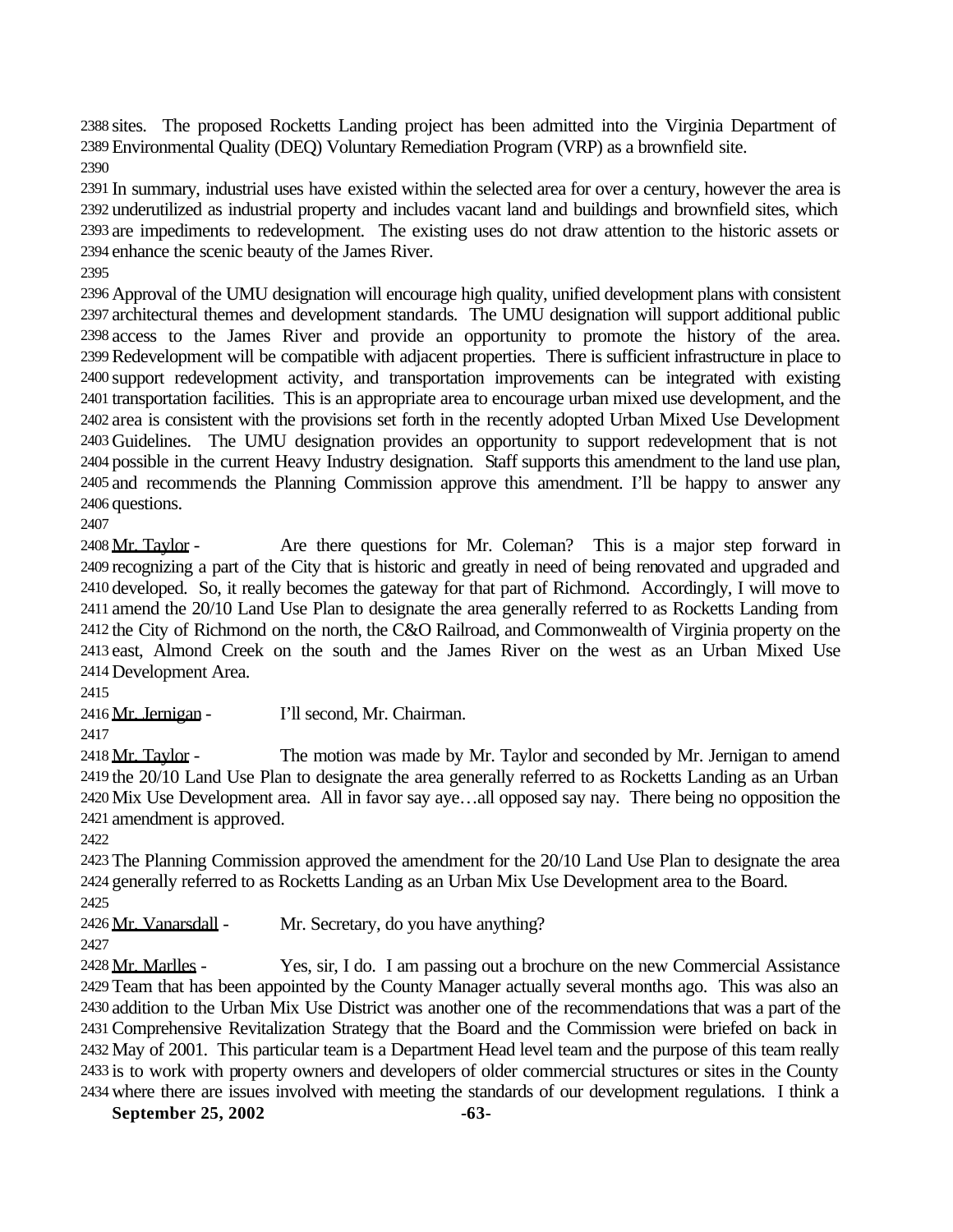perfect example of where this team comes in is if you are working with a developer or property owner on an older commercial structure that is running into conflicts with one or more of our agencies because of our development requirements in our zoning ordinance or other development ordinances, that would be a perfect example of a situation to refer to the Commercial Assistance Team. I'm serving as chairman of this team for the present year. Hopefully, we are going to rotate that in the future. But, if you are working with someone that you think would be a candidate for the Commercial Assistance Team, you can refer them to myself. These brochures have been distributed to commercial brokers around the County. We have made a couple of presentations where this particular team has been described. And, again, I just wanted to make sure that the Commission is aware of it. Again, another one of those recommendations that's being implemented as part of the County's Comprehensive Revitalization Strategy.

 The next item I just want to remind the Commission, hopefully you received a copy of the brochure of 2448 the 26<sup>th</sup> Annual Virginia Institute for Planning Commission members, which is going to be held from October 13 through 15 in Lynchburg at the Holiday Inn Select. If you did not receive a copy of the brochure, I do have a copy. I know Mrs. Ware is planning on attending. I will probably attend one of those days, but if you are interested in attending, you need to let Melba Mitchell or Bill Michie, our business supervisor, know fairly quickly.

 One note I would pass on to you. I think all of you have met Mike Chandler at one time or another. Mike recently took advantage of the buyout offer that the Extension Service offered. He is still going to remain associated with the Institute but he is no longer working for Virginia Tech. I'm sure he is planning on being active, but he is no longer with Virginia Tech now.

2459 Mr. Vanarsdall - I had heard that and I was wondering if he was going to continue with this. 

Mr. Marlles - He is, yes sir.

2463 Mr. Vanarsdall - I have an announcement. It's sort of a self announcement that you haven't heard or read about or probably would never run into anyone, but I want to thank everybody who voted for the lady in the APA voting from Belview, Washington. She won and my intention to vote for her was not to get any kind of an office, but I was put on the APA Board to represent the, not the Planning Commission, what do they call it? It's for anybody that is selected or appointed. So, I've been appointed for that for a year to represent this in this district two. I think that covers DC, Maryland, Virginia, Georgia, South Carolina. I got a nice letter from the president of APA and he said that the other people have not been chosen yet, but I'll be getting a roster soon. I met the postman everyday for a week and that was back in June and it hasn't come yet. So, I was very proud of that and I thank you all.

2474 Everybody - Congratulations, Mr. Vanarsdall (Applause).

2476 Mr. Vanarsdall - If you have any complaints you want the conferences to lean toward the Planning Commissioners and Board members, let me know and I'll take it to the next meeting. I asked her how much time this involved and she said "three conference calls a year throughout the United States and then you would have to come to the conferences early." We have been going to the

conferences early anyway so that's not a problem.

**September 25, 2002 -64-**